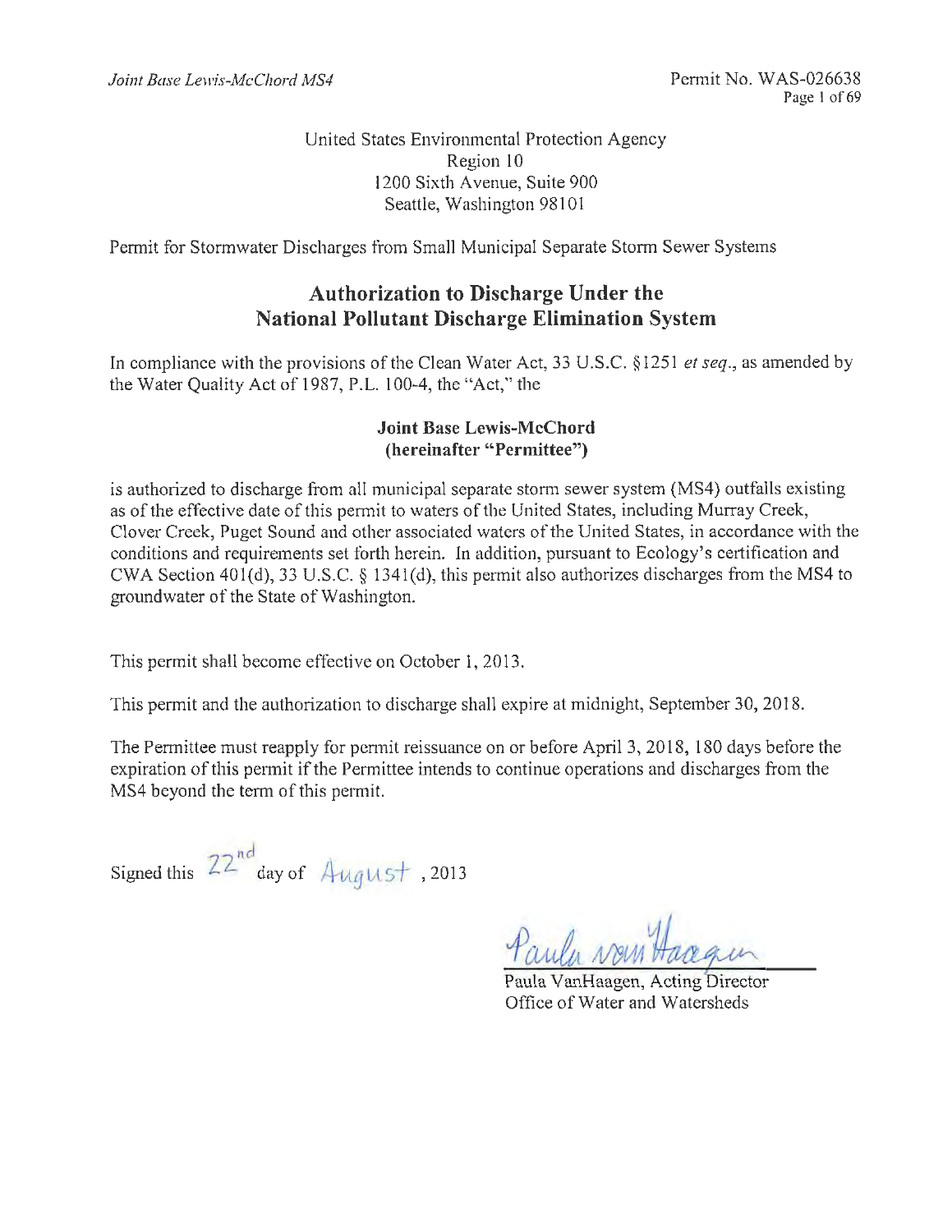## **Table of Contents**

| I.        |                                                                                |      |
|-----------|--------------------------------------------------------------------------------|------|
| A.        |                                                                                |      |
| <b>B.</b> |                                                                                |      |
| C.        |                                                                                |      |
| II.       |                                                                                |      |
| A.        |                                                                                |      |
| <b>B.</b> |                                                                                |      |
| C.        | Retrofits to Reduce Discharges to Impaired/Degraded Receiving Waters.  24      |      |
| D.        |                                                                                |      |
| Ε.        |                                                                                |      |
| F.        | Transfer of Ownership, Authority, or Responsibility for SWMP Implementation 28 |      |
| G.        |                                                                                |      |
| Ш.        |                                                                                |      |
| IV.       |                                                                                |      |
| A.        |                                                                                |      |
| <b>B.</b> |                                                                                |      |
| C.        |                                                                                |      |
| D.        |                                                                                |      |
| V.        |                                                                                |      |
| A.        |                                                                                |      |
| <b>B.</b> |                                                                                |      |
| C.        |                                                                                |      |
| D.        |                                                                                |      |
| E.        |                                                                                |      |
| F.        |                                                                                |      |
| G.        | Upset Conditions                                                               | . 42 |
| Н.        |                                                                                |      |
| I.        |                                                                                |      |
| J.        |                                                                                |      |
| Κ.        |                                                                                |      |
| L.        |                                                                                |      |
| VI.       |                                                                                |      |
| A.        |                                                                                |      |
| <b>B.</b> |                                                                                |      |
| $C$ .     |                                                                                |      |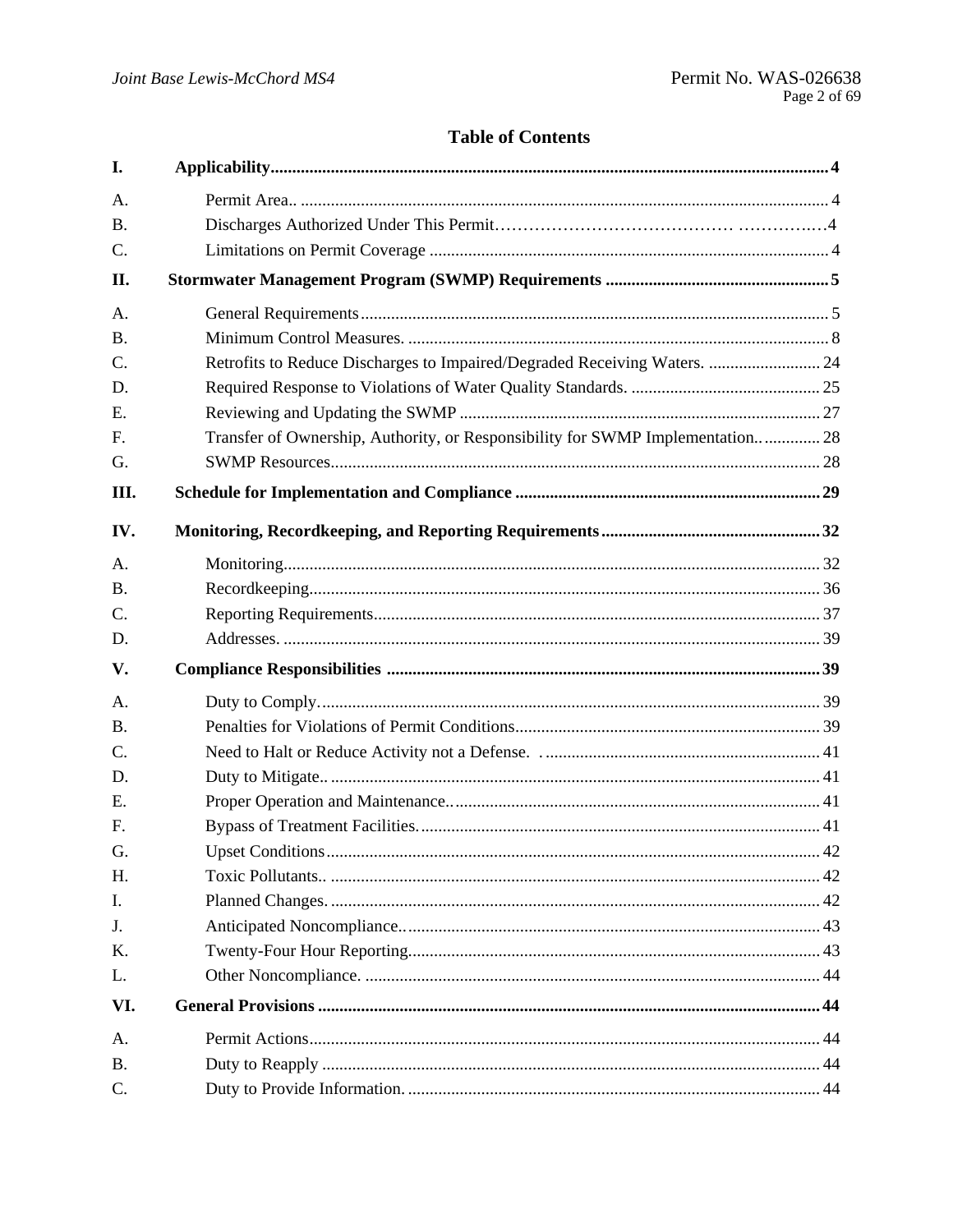| D.   |                                                                                                 |  |
|------|-------------------------------------------------------------------------------------------------|--|
| E.   |                                                                                                 |  |
| F.   |                                                                                                 |  |
| G.   |                                                                                                 |  |
| H.   |                                                                                                 |  |
| I.   |                                                                                                 |  |
| J.   |                                                                                                 |  |
| K.   |                                                                                                 |  |
| L.   |                                                                                                 |  |
| VII. |                                                                                                 |  |
|      |                                                                                                 |  |
|      | Appendix B - Runoff Treatment Requirements for New Development and Redevelopment Sites 62       |  |
|      | Appendix C -Exemptions from the New Development and Redevelopment Requirements of Part II.B.566 |  |
|      |                                                                                                 |  |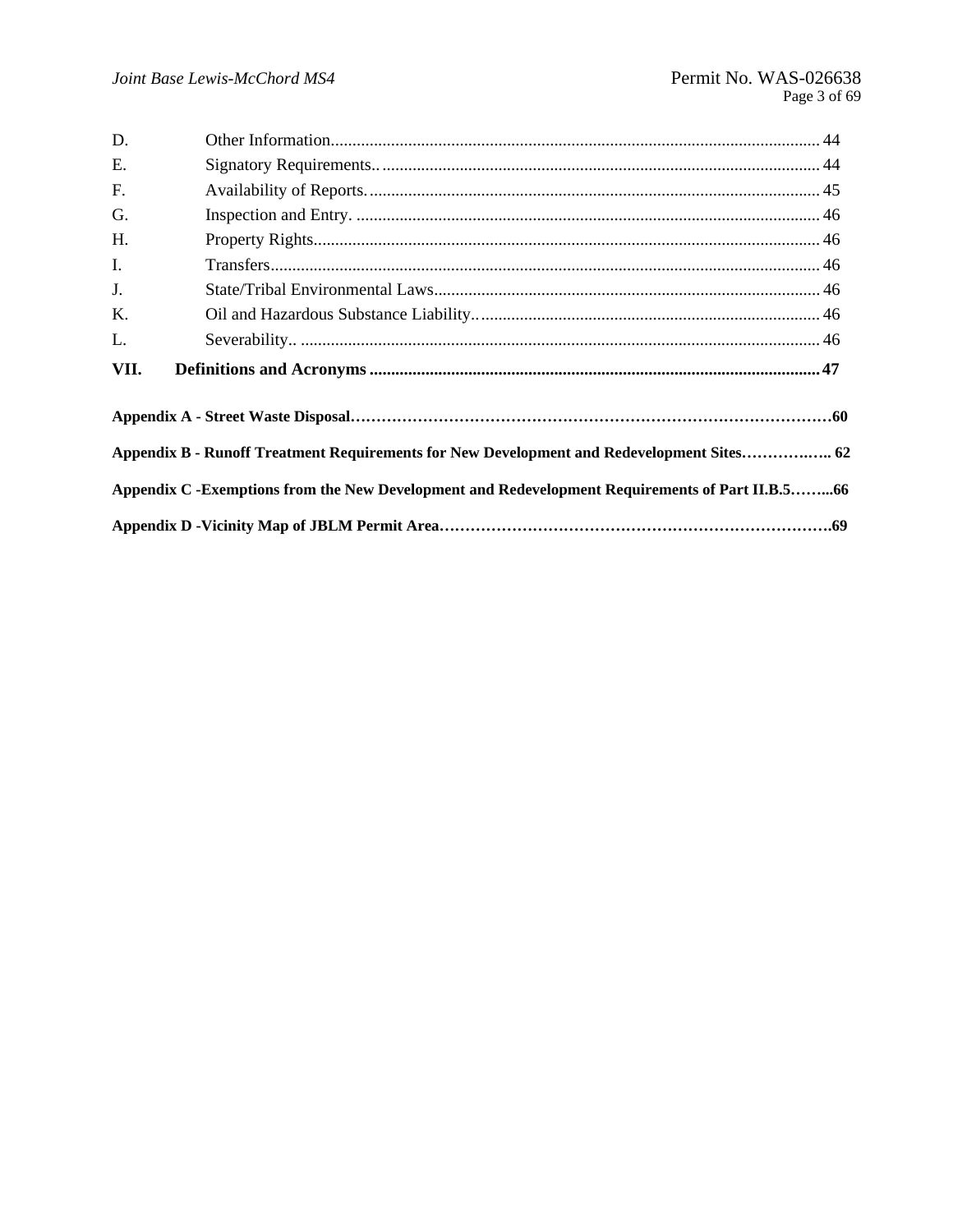## **I. Applicability**

**A. Permit Area.** This permit covers all geographic areas of the military installation located within Pierce and Thurston Counties, Washington, which are owned or operated by the Joint Base Lewis-McChord (JBLM), hereafter also referred to as "Permittee." The Permit Area includes but is not limited to the cantonment areas (comprised of and referred to as JBLM-Main, JBLM-North, and/or JBLM-McChord Field) and all military training areas. See Appendix D.

**B. Discharges Authorized Under This Permit.** During the effective dates of this permit, the Permittee is authorized to discharge stormwater to waters of the United States and to groundwater of the State of Washington from all portions its municipal separate storm sewer system (MS4) located within the boundaries the Permit Area described in Part I.A, subject to the conditions set forth herein. This permit also authorizes the discharge of flows categorized as allowable non-stormwater discharges in Part I.C.1.d of this permit.

### **C. Limitations on Permit Coverage**

- **1. Non-Stormwater Discharges.** The Permittee is authorized to discharge nonstormwater from the MS4, only where such discharges satisfy one of the following conditions:
	- a) The non-stormwater discharges are in compliance with a separate NPDES permit;
	- b) The discharges originate from emergency fire fighting activities;
	- c) The non-stormwater discharges result from a spill and:
		- are the result of an unusual and severe weather event where reasonable and prudent measures have been taken to minimize the impact of such discharge; or
		- consist of emergency discharges required to prevent imminent threat to human health or severe property damage, provided that reasonable and prudent measures have been taken to minimize the impact of such discharges;

or

- d) The non-stormwater discharges consist of one or more flows listed below, and such flows are managed by the Permittee in accordance with Parts II.B.3.c and II.B.6 of this permit.
	- potable water sources, including but not limited to, water line flushing, hyperchlorinated water line flushing, fire hydrant flushing, and pipeline hydrostatic test water;
	- Landscape watering and other irrigation runoff;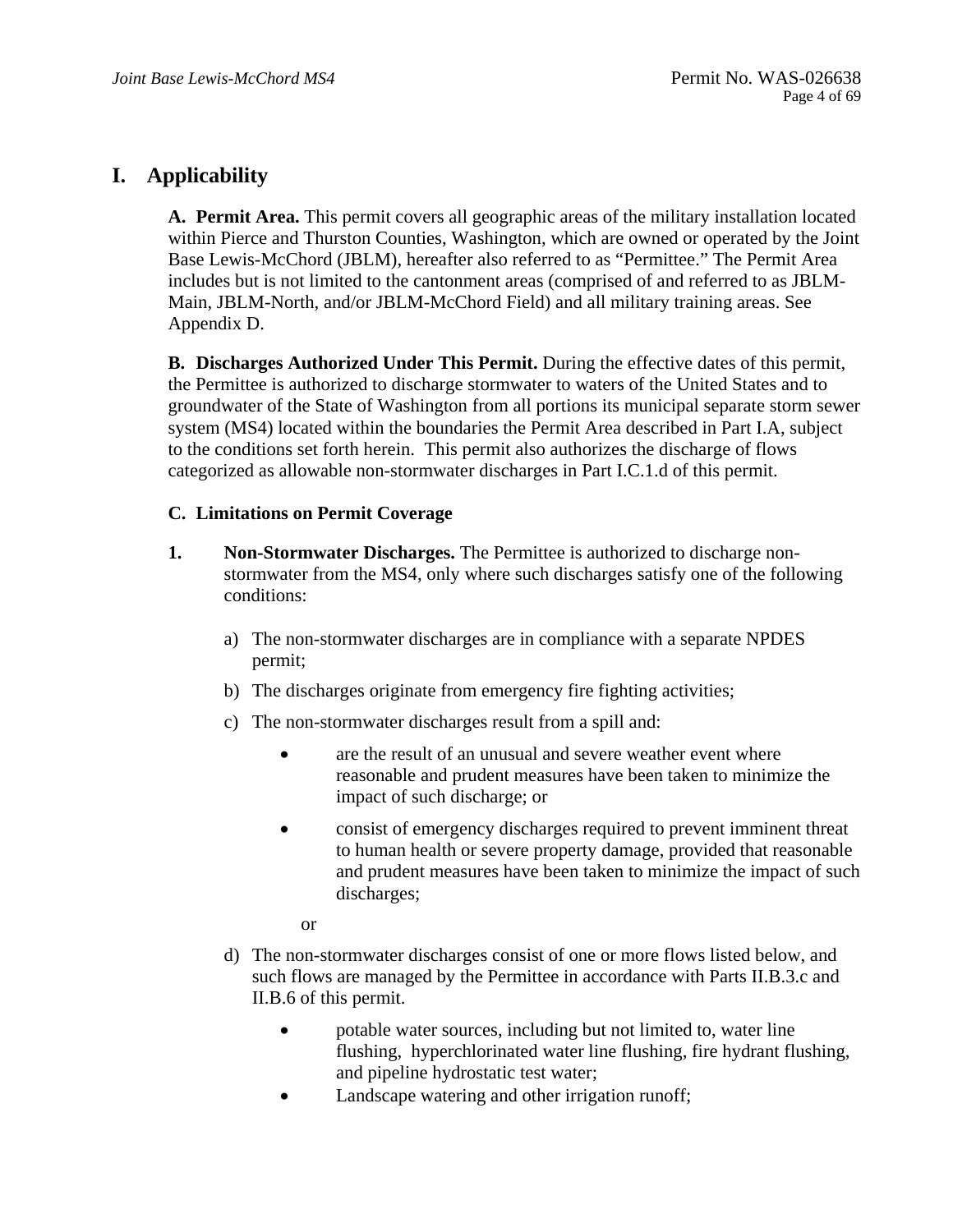- Dechlorinated swimming pool, spa, and hot tub discharges;
- Street and sidewalk wash water, water used to control dust, and routine external building wash down that does not use detergents;
- Diverted stream flows;
- Rising ground waters;
- Uncontaminated ground water infiltration (as defined at 40 CFR 35.2005(20));
- Uncontaminated pumped ground water;
- Foundation drains;
- Air conditioning condensation;
- Irrigation water from agricultural sources that is commingled with urban stormwater;
- Springs;
- Uncontaminated water from crawl space pumps;
- Footing drains; and/or
- Flows from riparian habitats and wetlands.
- **2. Discharges Threatening Water Quality**. The Permittee is not authorized to discharge stormwater that will cause, or have the reasonable potential to cause or contribute to an exceedance above the State of Washington water quality standards [including, but not limited to, those standards contained in Chapters 173-201A (surface water quality), 173-204 (sediment management) and 173-200 (groundwater) of the Washington Administrative Code]. The required response to such exceedances of these standards is defined in Part II.D.
- **3. Snow Disposal to Receiving Waters.** The Permittee is not authorized to dispose of snow directly to waters of the United States or directly to the MS4(s). Discharges from Permittee-owned or operated snow disposal sites, and the Permittee's snow management practices, are authorized under this permit when such sites/practices are operated using Best Management Practices (BMPs) as required in Part II.B.6. Such BMPs must be designed to prevent pollutants in the runoff and prevent violations of the applicable water quality standards.
- **4. Stormwater Discharges Associated with Industrial and Construction Activity.**  The Permittee is authorized to discharge stormwater associated with industrial and construction activity through the MS4, only when such discharges are otherwise authorized under an appropriate NPDES permit.

## **II. Stormwater Management Program (SWMP) Requirements**

### **A. General Requirements**

**1. Implement a SWMP**. The Permittee must develop, implement and enforce a Stormwater Management Program (SWMP) designed to reduce the discharge of pollutants from the MS4 to the maximum extent practicable, and protect water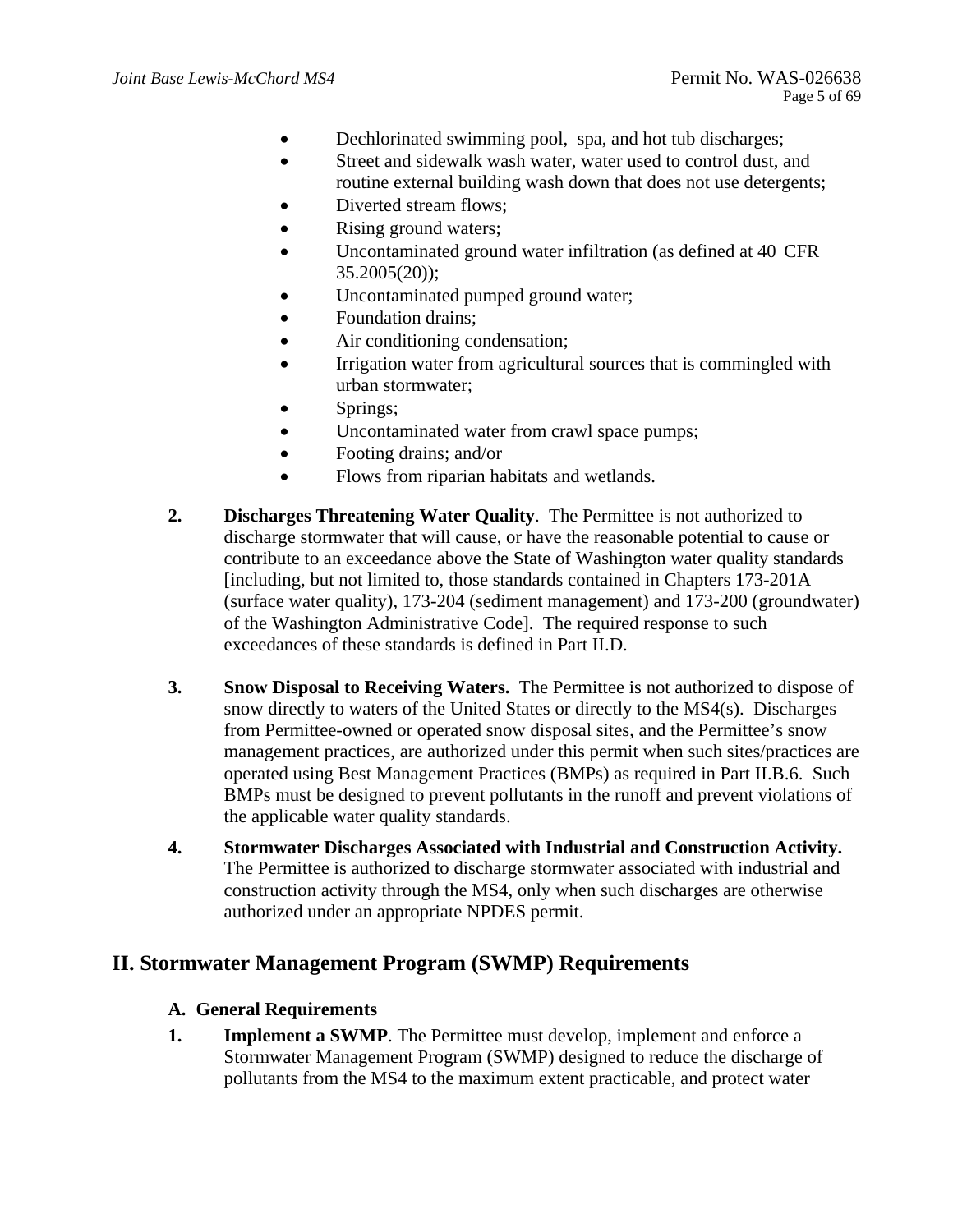quality in receiving waters. The SWMP must be implemented throughout the permit area described in Part I.A.

- **2. Control Discharges of Pollutants from the MS4 to the Maximum Extent Practicable.** The Permittee must comply with the SWMP actions and activities outlined in Parts II.B and II.C, the required response provisions of Part II.D, and the assessment/monitoring requirements described in Part IV. The SWMP actions and activities require the Permittee to use BMPs, control measures, system design, engineering methods, and other provisions appropriate to control discharges of pollutants from the MS4 to the maximum extent practicable.
- **3. SWMP Document.** The Permittee must prepare written documentation of its SWMP within one year from the effective date of this permit. The SWMP documentation must be organized according to the program components in Parts II.B and II.C, and the assessment/monitoring requirements of Part IV. The SWMP document must be updated at least annually and submitted as part of the Permittee's Annual Report. The SWMP document must include:
	- a) A summary of the legal authorities which enable the Permittee to control discharges to and from the Permittee's MS4 as required by this Permit;
	- b) A description of each minimum program control measure in Parts II.B and II.C;
	- c) Any additional actions implemented by the Permittee pursuant to Parts II.B and II.C; and
	- d) A description of the monitoring activity pursuant to Part IV.
- **4. SWMP Information.** The Permittee's SWMP must include an on-going means for gathering, tracking, maintaining, and using information in order to evaluate SWMP development and implementation, permit compliance, and to set priorities.
	- a) No later than one year from permit effective date, the Permittee must track the cost, or estimated cost, to develop and implement each program component of the SWMP. A summary of costs and funding sources, by program component, must be included in each Annual Report.
	- b) The Permittee must track the number of inspections, official enforcement actions, types of public education activities, etc., as stipulated by the respective program component. Information summarizing these activities during the previous reporting period must be included in the Annual Report(s).
- **5. SWMP Modification.** Modifications to the SWMP requirements must be made in accordance with Part II.E of this permit.
- **6. Shared Implementation**. Implementation of one or more of the minimum control measures may be shared with, or delegated to, another entity other than the Permittee. The Permittee may rely on another entity only if:
	- a) The other entity, in fact, implements the control measure;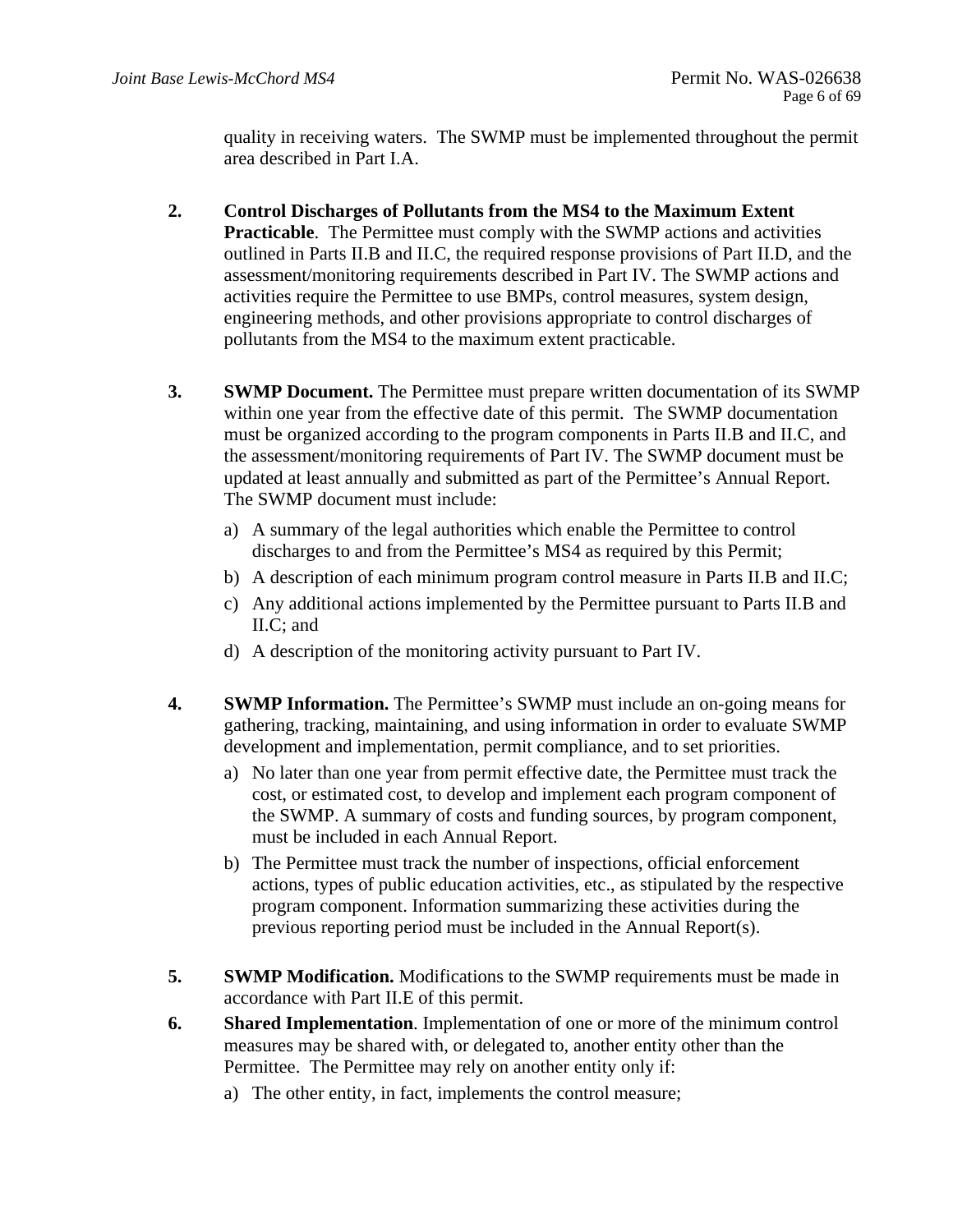- b) The control measure, or component of that control measure, is at least as stringent as the corresponding permit requirement; and
- c) The other entity agrees to implement the control measure on the Permittee's behalf. A binding written acceptance of this obligation is required. The Permittee must maintain this written obligation as part of the SWMP. If the other entity agrees to report on the minimum control measure, the Permittee must supply the other entity with the reporting requirements in Part IV.C of this permit. The Permittee remains responsible for compliance with the permit obligations if the other entity fails to implement the control measure

### **7. Equivalent Documents, Plans or Programs**.

The Permittee may submit to EPA any existing documents, plans, or programs existing prior to the effective date of this Permit which the Permittee deems to fulfill a required SWMP minimum control measure or component as specified by this Permit. Such pre-existing documents, plans or programs must be individually submitted to EPA pursuant to Part IV.D for review and approval at least six months prior to the compliance date of the required SWMP minimum control measure. Where EPA determines, in writing, that the Permittee's pre-existing document, plan or program complies with the required SWMP minimum control measure, the Permittee is not required to develop of a separate SWMP document, plan or program for that control measure. A copy of EPA's written approval of each equivalent document, plan or program must be maintained within the SWMP document required in Part II.A.3 and referenced in subsequent Annual Reports. The Permittee must submit to EPA as specified in Part IV.D the following documentation with each individual request for review:

- a) A complete copy of the relevant document, plan or program, (or applicable section of such documentation, provided the Permittee provides the full citation of the source material); and
- b) A detailed written overview identifying the required SWMP program component addressed by the submittal, and the reasons, citations and references sufficient to demonstrate that the submitted material meets or exceeds the required SWMP program component.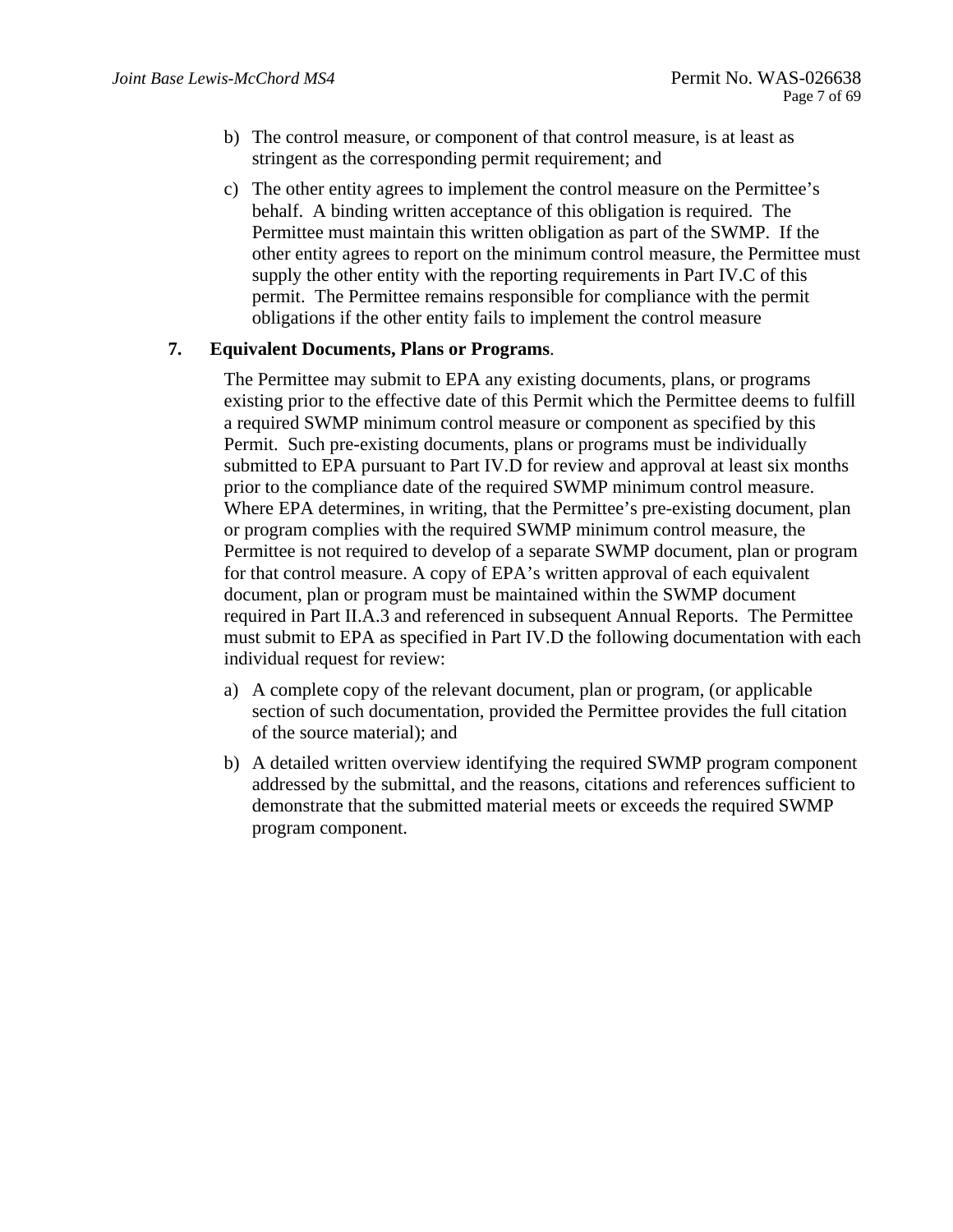**B. Minimum Control Measures.** The following minimum control measures must be accomplished through the Permittee's Stormwater Management Program:

## **1. Education and Outreach on Stormwater Impacts.**

- a) Within two years of the effective date of this permit, the Permittee must develop, implement, and evaluate an on-going program to educate targeted audiences about the adverse impacts of stormwater discharges on local water bodies and the steps that they can take to reduce pollutants in stormwater runoff. The Permittee must target its education and outreach program activities to reach the following audiences as appropriate:
	- project managers;
	- contractors:
	- tenants:
	- environmental staff; and
	- business owners and operators.
- b) The primary goal of the education and outreach program is to reduce or eliminate behaviors and practices that cause or contribute to adverse stormwater impacts. Using the topics listed in Part II. B.1.c, the Permittee may develop a prioritized schedule and plan to reach the target audiences through the on-going education effort.
- c) The Permittee must select from the following topics to affect behavior change through its education and outreach program:
	- Proper use, storage and disposal of household hazardous waste;
	- Proper recycling;
	- Appropriate stormwater management practices for commercial, food service, and automotive activities, including carpet cleaners, homebased or mobile businesses;
	- Appropriate yard care techniques for protecting water quality, including proper timing and use of fertilizers;
	- Proper pet waste management;
	- Appropriate spill prevention practices;
	- Proper management of street, parking lot, sidewalk, and building wash water;
	- Proper methods for using water for dust control;
	- Proper design and use of Low Impact Development (LID) techniques at new development and redevelopment sites; and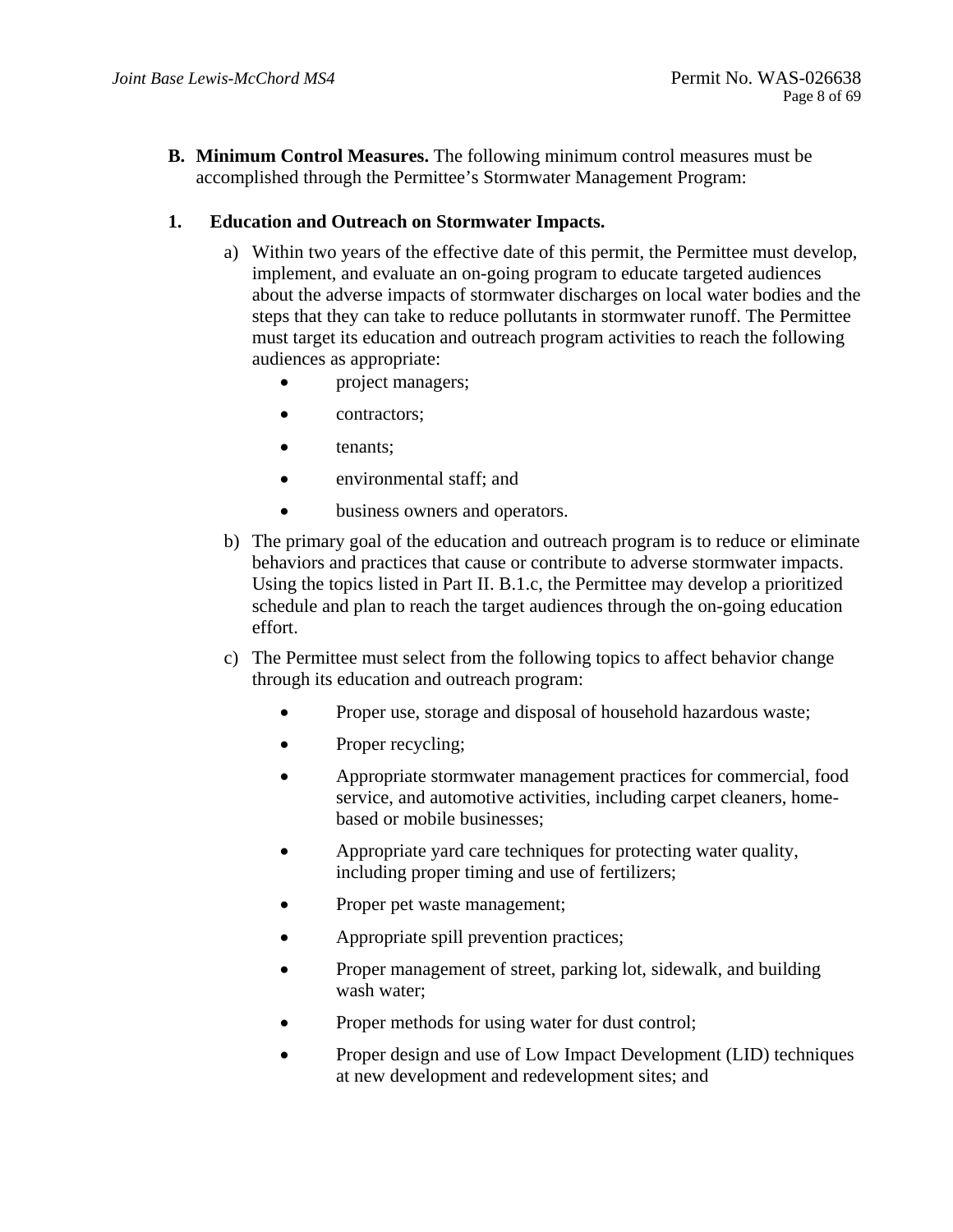Impacts of illicit discharges and how to report them.

d) Beginning two years from the effective date of this permit, the Permittee must measure and document the understanding and adoption of the targeted behavior[s] for at least one audience in at least one subject area listed above. The resulting measurements must be used to direct education and outreach resources most effectively through the remainder of the Permit term, The Permittee must evaluate and summarize resulting changes in adoption of the targeted behavior(s). The Permittee may meet this requirement individually or through cooperation with other entities.

e) The Permittee must document the specific education program goals, and track and maintain records of public education and outreach activities in the SWMP document.

### **2. Public Involvement/Participation.**

- requirements when implementing a public involvement/participation program. a) The Permittee must comply with applicable federal, state and local public notice
- b) Within six months of the effective date of this permit, and at a regular schedule at least annually thereafter, the Permittee must conduct at least one of the following activities within the permit area throughout the permit term:
	- Convene meeting(s) with the Environmental Division Chief  $\&$ Environmental Compliance Program Manager, and/or other JBLM organizations as appropriate, to discuss and coordinate effective SWMP implementation, or
	- Convene a JBLM Water Council or organize other means to provide opportunity for the military community to participate in development and implementation of SWMP activities.
- c) No later than one year from the permit effective date, and annually thereafter, the Permittee must make the updated SWMP document required by Part II.A.3 available to the public on the Permittee's website.
- d) At least once per year, the Permittee must provide one or more on-going volunteer activities as practicable to help actively engage residents and personnel at JBLM in understanding water resources and how their activities can affect water quality. In the SWMP document, the Permittee must maintain a log of public participation activities performed.
	- Volunteer activities may include, but are not limited to, storm drain stenciling or marking program; establishing a website, email address and/or hotline for citizens to report pollution concerns; establishing a pet waste management program at American Lake or other resource areas.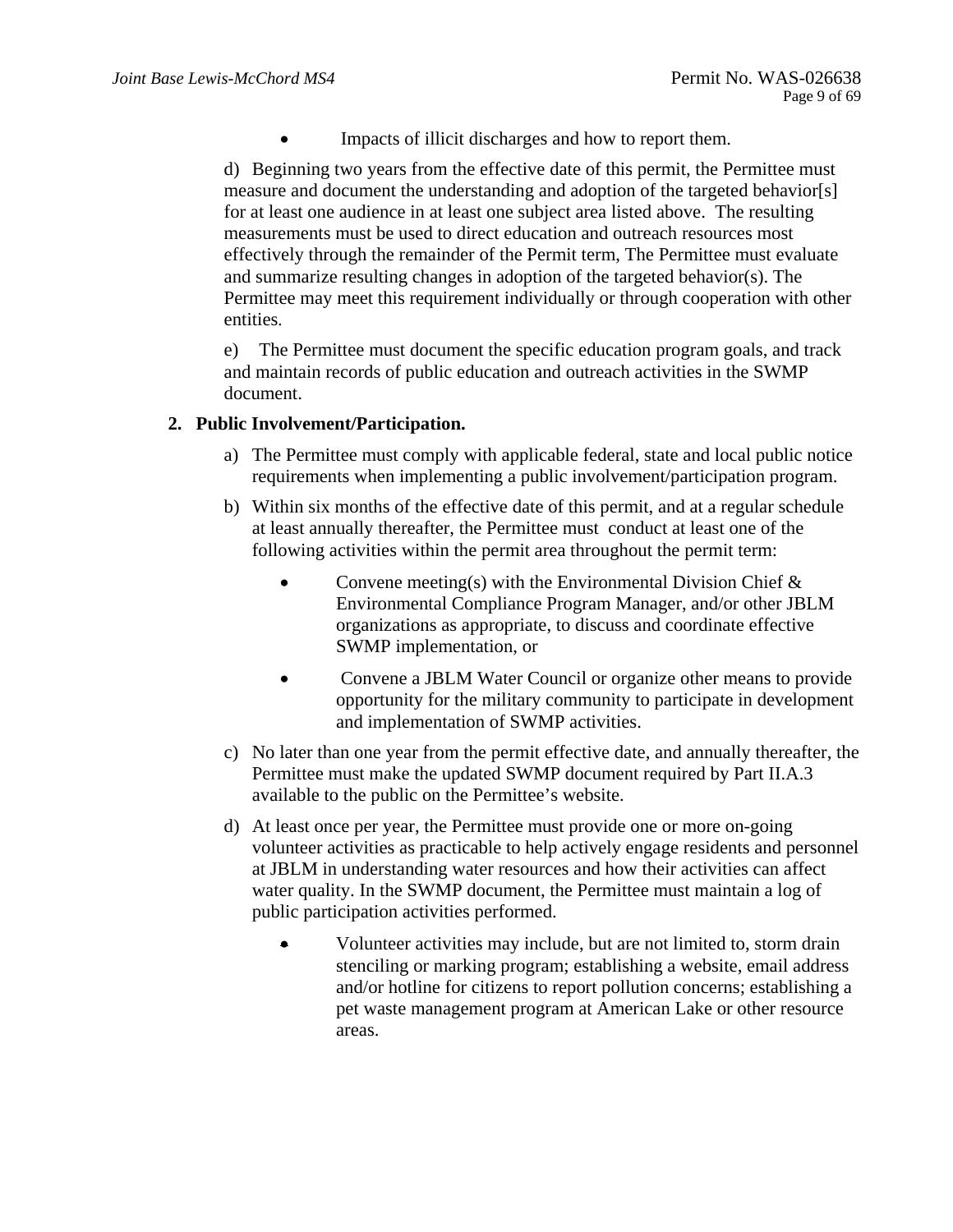## **3. Illicit Discharge Detection and Elimination (IDDE).**

An illicit discharge is any discharge to a MS4 that is not composed entirely of stormwater as defined in 40 CFR § 122.26(b)(2). The Permittee's SWMP must include an on-going program to detect and remove illicit connections and discharges into the MS4. The Permittee must include a written description of the program in the SWMP document. No later than 180 days prior to the expiration date of this permit, the Permittee must implement an IDDE program which fully addresses each of the following components:

- a) **Map of Cantonment Areas.** Within two years from the effective date of this permit, the Permittee must update and maintain a map of the MS4 located within the JBLM cantonment area. At a minimum, the cantonment area map must be periodically updated and include the following information:
	- jurisdictional boundaries;
	- known MS4 outfalls,
	- receiving waters, other than groundwater;
	- Tributary conveyances for all known MS4 outfalls. The following attributes must be mapped for all known outfalls:
		- (i) tributary conveyances (type, material and size where known);
		- (ii) associated drainage areas; and
		- (iii) land use;
	- Stormwater treatment and flow control BMPs/facilities owned, or operated, by the Permittee, including information about type, and design capacity.
	- Geographic areas served by the Permittee's MS4 that do not discharge stormwater to surface waters;
	- Points at which the Permittee's MS4 is interconnected with other MS4s or other storm/surface water conveyances; and
	- Locations of all Permittee owned or operated industrial facilities, maintenance/storage facilities and snow disposal sites that discharge directly to the Permittee's MS4, and/or waters of the State.

The Permittee must maintain updated cantonment area MS4 maps. As necessary the Permittee must add data regarding any new connections to the MS4 which are allowed by the Permittee after the effective date of this permit. A copy of the completed MS4 map, as both a report and as an electronic file via Arc GIS compatible format, must be submitted to EPA upon request and as part of the Permit renewal application required in Part IV.B.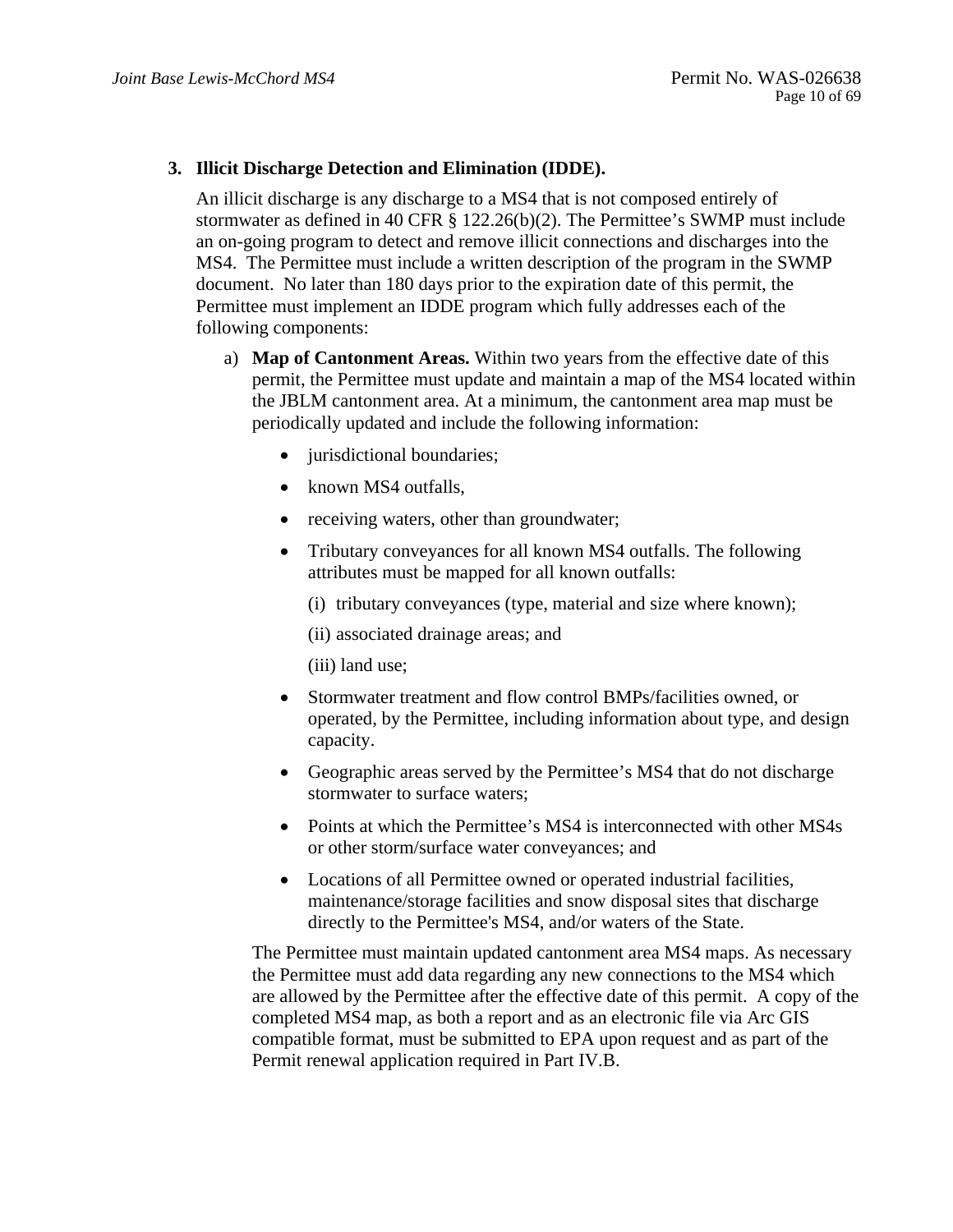Consistent with national security laws and directives, the Permittee must provide mapping information to operators of adjacent regulated MS4s upon request.

- b) **Map of Training Areas.** No later than 180 days prior to the expiration date of this permit, the Permittee must develop and submit to EPA a preliminary map identifying the presence of MS4 infrastructure located outside the cantonment area. The Permittee must prioritize the development of a training area MS4 map within the Muck Creek watershed/basin. The map must include the information items listed in Part II.B.3.a. A copy of the preliminary map, as both a report and as an electronic file via Arc GIS compatible format, must be submitted to EPA as part of the permit renewal application required in Part IV.B.
- c) **Ordinance**. The Permittee must effectively prohibit, through ordinance or other regulatory mechanism, all illicit discharges into the MS4 to the maximum extent allowable under the legal authorities of JBLM. The ordinance or regulatory mechanism must be adopted, or existing mechanism amended, to comply with this Permit no later than thirty months from the effective date of this Permit.

The Permittee must implement appropriate enforcement procedures and actions associated with the ordinance or regulatory mechanism, including a written policy of enforcement escalation procedures for recalcitrant or repeat offenders.

*Allowable Discharges:* The regulatory mechanism does not need to prohibit the following categories of non-stormwater discharges, consistent with Part I.C.1.d:

- Diverted stream flows;
- $\bullet$ Rising ground waters;
- Uncontaminated ground water infiltration (as defined at 40 CFR 35.2005(20));
- Uncontaminated pumped ground water;
- Foundation drains;
- Air conditioning condensation;
- Irrigation water from agricultural sources that is commingled with urban stormwater;
- Springs:
- Uncontaminated water from crawl space pumps
- Footing drains:
- Flows from riparian habitats and wetlands;
- Non-stormwater discharges covered by another NPDES permit; and/or
- Discharges from emergency fire fighting activities in accordance with Part 1.C.b.

*Conditionally Allowable Discharges*: The regulatory mechanism may allow the following categories of non-stormwater discharges, only if the stated conditions are met:

 *Discharges from potable water sources, including but not limited to water line flushing, hyperchlorinated water line flushing, fire hydrant*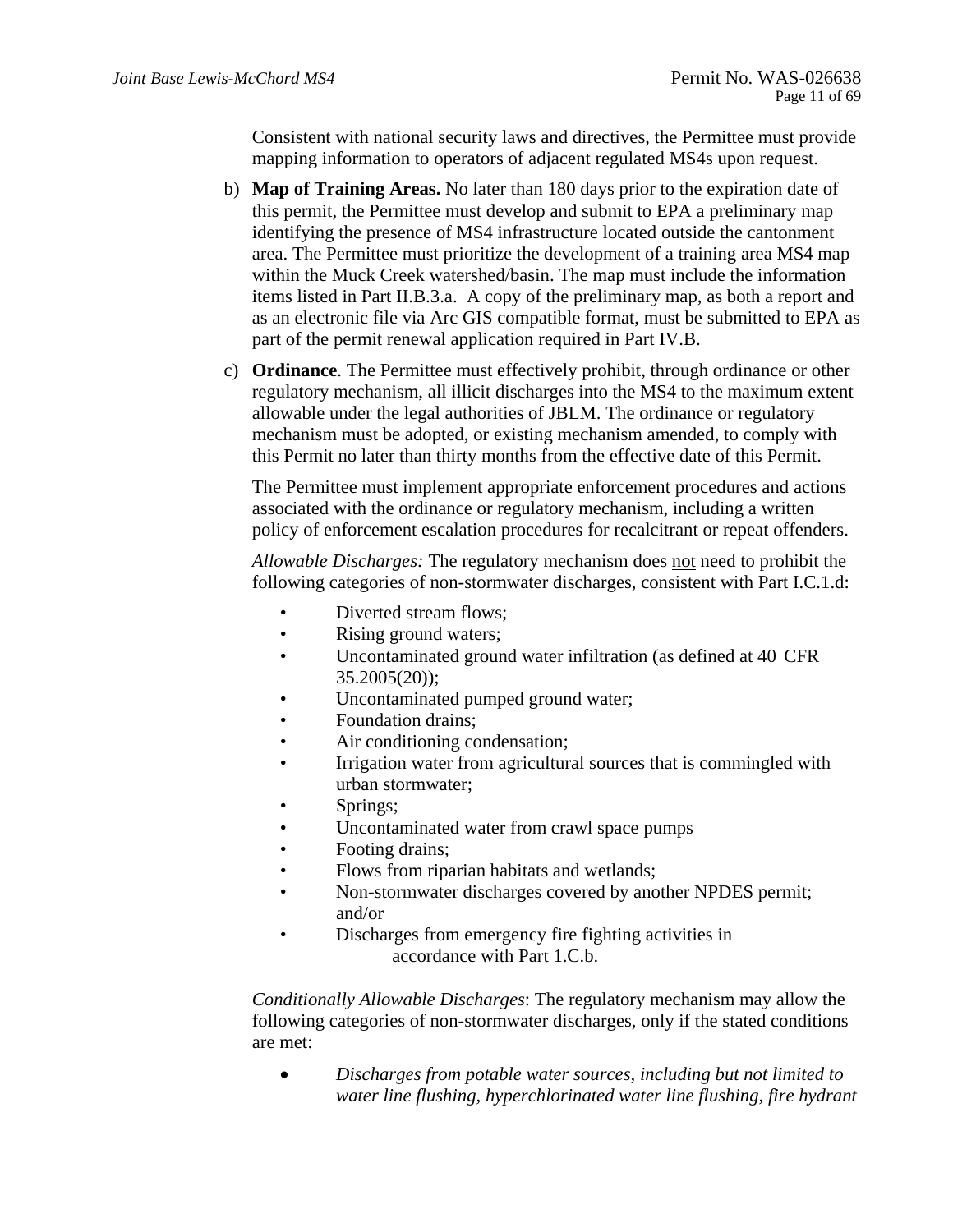*system flushing, and pipeline hydrostatic test water:* Planned discharges must be dechlorinated to a total residual chlorine concentration of 0.1 parts per million (ppm) or less, pH-adjusted, if necessary, and volumetrically and velocity controlled to prevent resuspension of sediments in the MS4.

- *Discharges from lawn watering and other irrigation runoff:* These discharges must be minimized through, at a minimum, public education activities (see Part II.B.2.a) and water conservation efforts.
- *Dechlorinated swimming pool, spa, and hot tub discharges:* The discharges must be dechlorinated to a total residual chlorine concentration of 0.1 ppm or less, pH-adjusted and reoxygenized if necessary, and volumetrically and velocity controlled to prevent resuspension of sediments in the MS4. Discharges must be thermally controlled to prevent an increase in temperature of the receiving waters. Swimming pool cleaning wastewater and filter backwash must not be discharged to the MS4.
- *Street and sidewalk wash water, water used to control dust, and routine external building wash down that does not use detergents*: The Permittee must reduce these discharges through, at a minimum, public education activities (see Part II.B.2.a ) and/or water conservation efforts. To avoid washing pollutants into the MS4, the Permittee must minimize the amount of street wash and dust control water used. At active construction sites, street sweeping must be performed prior to washing the street.
- *Other non-stormwater discharges.* The discharges must be in compliance with the requirements of a pollution prevention plan reviewed by the Permittee which addresses control of such discharges.
- d) **Detection and Elimination.** No later than thirty months from the effective date of this permit, the Permittee must develop and implement an on-going program to detect and address non-stormwater discharges, spills, and illicit connections into their MS4. This program must be described within the SWMP document and include:
	- *Procedures for locating priority areas likely to have illicit discharges,*  including areas where complaints have been recorded in the past, and areas with storage of large quantities of materials that could result in spills;
	- *Field assessment activities*, including visual inspection of outfalls draining priority areas during dry weather and for the purposes of verifying outfall locations, identifying previously unknown outfalls, and detecting illicit discharges. The dry weather screening activities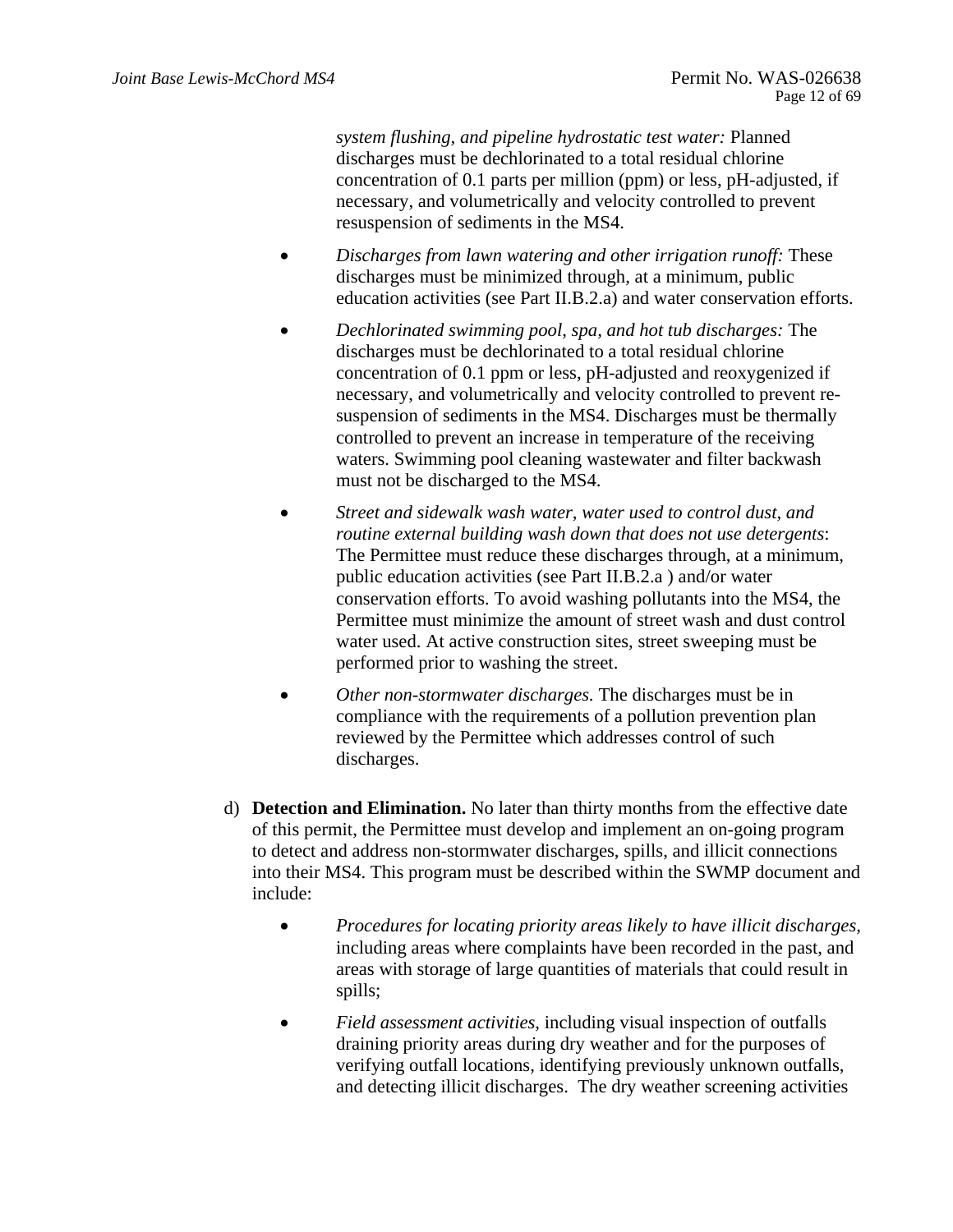may include field tests of parameters selected by the Permitee as being indicators of discharge sources. The Permittee may utilize less expensive "field test kits," and test methods not approved by EPA under 40 CFR Part 136, provided the manufacturer's published detection ranges are adequate for the illicit discharge detection purposes;

- i) No later than thirty months from the effective date of this permit, the Permittee must begin dry weather field screening for non-stormwater flows from stormwater outfalls.
- ii) No later than 180 days prior to the permit expiration date, the Permittee must complete field screening of at least 75% of all MS4 outfalls located within the cantonment area;
- iii) Screening for illicit connections may be conducted in accordance with *Illicit Discharge Detection and Elimination: A Guidance Manual for Program Development and Technical Assessments*, Center for Watershed Protection, October 2004, or another methodology of comparable effectiveness;
- *Procedures for characterizing the nature of, and potential public or environmental threat posed by, any illicit discharges which are found by or reported to the Permittee*. Procedures must address the evaluation of whether the discharge must be immediately contained and steps to be taken for containment of the discharge;

i) Compliance with this provision will be achieved by immediately responding to all illicit discharges including spills which are determined to be constitute a threat to human health or the environment; investigating (or referring to the appropriate agency), within seven (7) days, any complaints, reports or monitoring information that indicates a potential illicit discharge, including spills; and immediately investigating (or referring) problems and violations determined to be emergencies or otherwise judged to be urgent or severe;

- *Procedures for tracing the source of an illicit discharge;* including visual inspections, and when necessary, opening manholes, using mobile cameras, collecting and analyzing water samples, and/or other detailed inspection procedures; and
- *Procedures for eliminating the discharge*; including notification of appropriate authorities; notification of the responsible operator or organization; technical assistance; follow-up inspections; and escalating enforcement and legal actions if the discharge is not eliminated.

i) Compliance with this provision will be achieved by initiating an investigation within twenty one (21) days of a report or discovery of a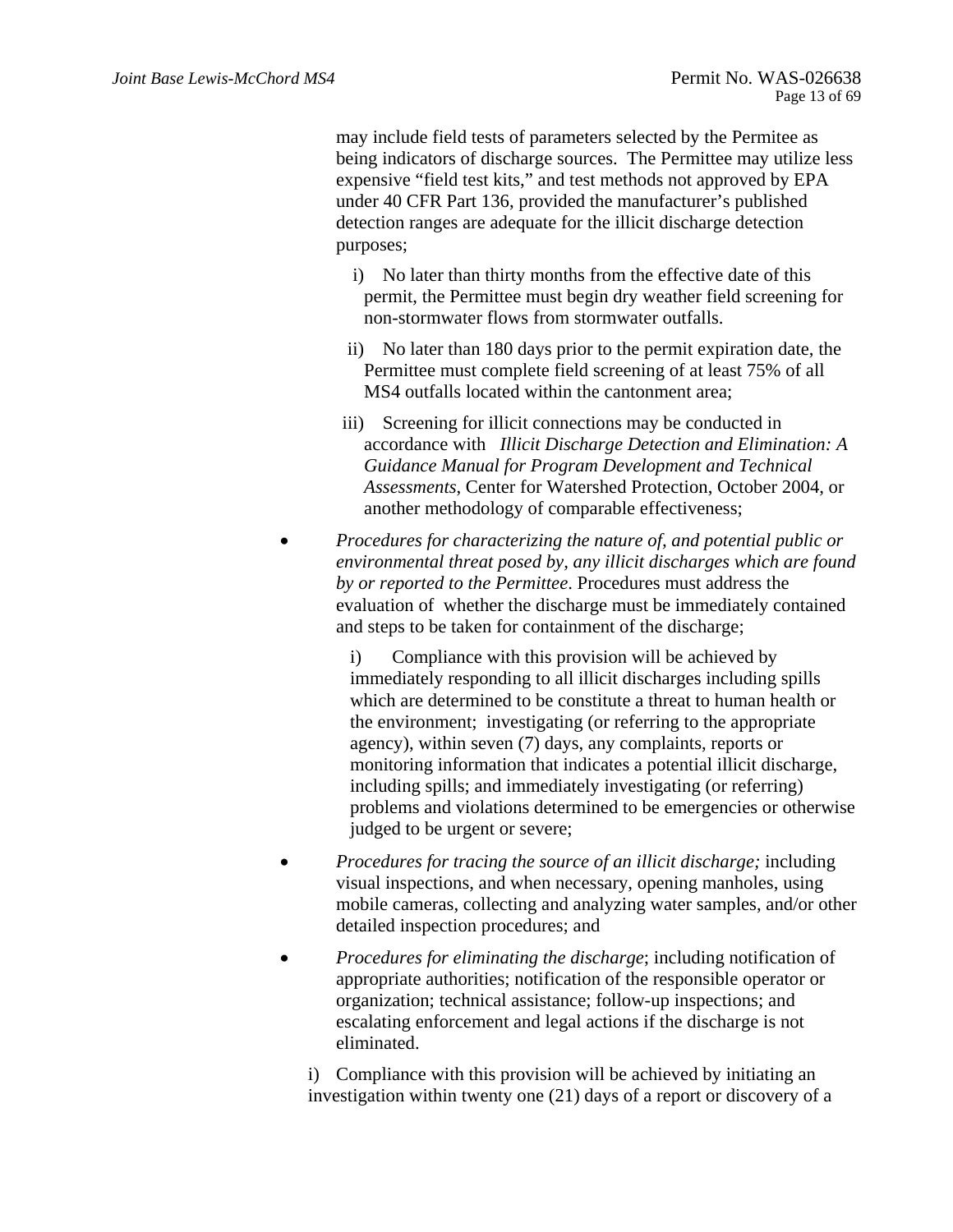suspected illicit connection to determine the source of the connection, the nature and volume of discharge through the connection, and the party responsible for the connection. Upon confirmation of the illicit nature of a storm drain connection, the Permittee must take action in a documented effort to eliminate the illicit connection within forty five (45) days.

- e) **Tracking.** The Permittee must implement a means of program evaluation and assessment which tracks the number and type of illicit discharges identified, dry weather screening efforts, and the location and any remediation efforts to address identified illicit discharges.
- f) **Education**. Within two years from the effective date of this permit, the Permittee must inform employees, businesses, and the general public within the permit area of hazards associated with illegal discharges and improper disposal of waste. This program must be conducted in concert with the public education requirements outlined in Part II.B.1.
	- No later than one year from the effective date of this permit, the Permittee must list and publicize a hotline or other local means for the public and JBLM personnel to report spills and other illicit discharges. The Permittee must maintain a record of calls received and follow-up actions taken in accordance with II.B.3.d above and include a summary in the Annual Report.
- g) **Training.** Within two years of the effective date of this permit, the Permittee must ensure that all staff responsible for the identification, investigation, termination, clean up and reporting of illicit discharges, including spills and illicit connections, are trained to conduct these activities. Follow-up training must be provided as necessary to address changes in procedures, techniques or requirements. The Permittee must maintain records of relevant training provided or obtained, and the staff members trained. A summary of this training must be included in each Annual Report.
- **4. Construction Site Stormwater Runoff Control.** Throughout the permit area, the Permittee must implement and enforce a program to reduce pollutants in stormwater runoff to the MS4 from construction activities resulting in land disturbance of greater than or equal to 5,000 square feet or more. The Permittee must include a written description of the construction site runoff control program in the SWMP document. At a minimum the program must include the following components:
	- a) **Oversight**. The Permittee must provide adequate direction and over**s**ight to ensure that entities responsible for regulated construction activities within the permit area obtain authorization to discharge as necessary under the NPDES General Permit for Stormwater Discharges for Construction Activity for Federal Facilities in Washington, Permit #WAR12000F (Construction General Permit or CGP).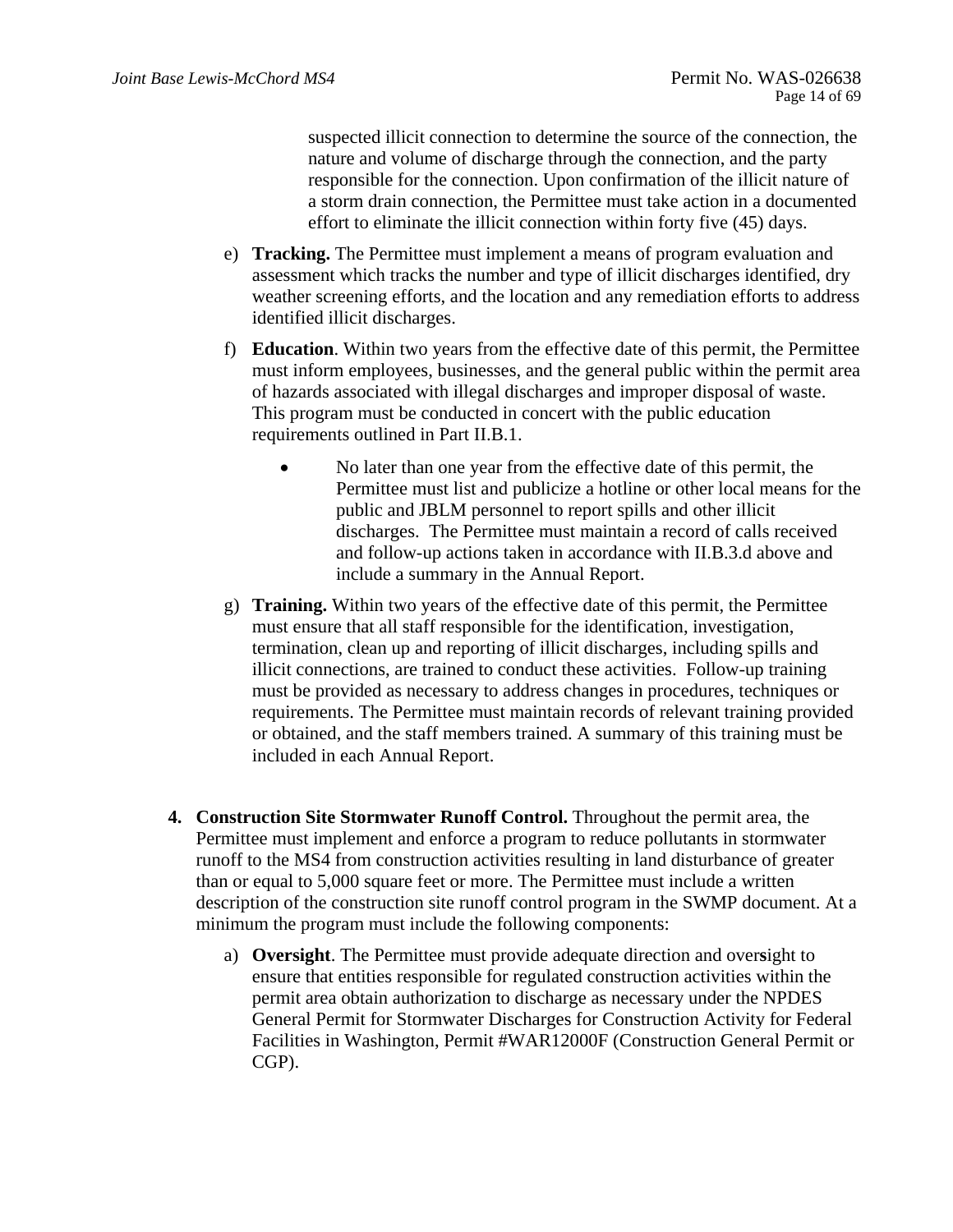- b) **Ordinance**. The Permittee must use an ordinance or other regulatory mechanism available under the legal authorities of JBLM to require erosion and sediment controls, onsite materials management and sanctions to ensure compliance with the terms of the SWMP and the CGP.
- c) **Enforcement.** The Permittee must maintain a list of policies and procedures which can be used to enforce construction site compliance within JBLM independent of EPA staff directly enforcing the CGP. No later than two years from the effective date of this permit, the Permittee must include this list of policies and procedures in the SWMP document, and must update the list as necessary at least annually. The Permittee must summarize in each Annual Report any enforcement actions taken at construction sites during the previous reporting period.
- d) **Construction Site BMPs.** The Permittee must maintain (or incorporate by reference) a list of appropriate construction site BMPs in the SWMP document; such a list must include associated criteria for maintenance and installation of each specific practice.
- e) **Contractual Language.** The Permittee must work with other responsible organizations to ensure that all Requests For Proposal (RFPs) and construction contracts for new construction proje**c**ts which will disturb 5,000 square feet or more within the permit area include specifications requiring compliance with the SWMP and, when applicable, the CGP. An example of such contract language must be included within the SWMP document.
- f) **Pre-construction Site Plan Review**. The Permittee must implement procedures for reviewing all pre-construction site plans for potential water quality impacts, appropriate erosion and sediment controls, and appropriate control of other construction site materials. These procedures must include provisions for receipt and consideration of information submitted by the public. Information summarizing the number of site plans reviewed during the previous reporting period must be submitted as part of the corresponding Annual Report.
- g) **Construction Site Inspection Plan**. Within six months of the permit effective date, the Permittee must develop and implement a construction site inspection plan. The construction site inspection plan must describe the criteria which triggers a site inspection, and must include a mandatory timeframe within which construction sites meeting the criteria will be inspected by the Permittee's staff or its representatives.
	- The Permittee must develop methods for its staff or representatives to stop work on construction sites deemed to be in non-compliance with the construction site runoff control program.
	- The Permittee must develop and utilize a construction site inspection form to document all construction site inspections.
	- The written construction site inspection plan, and associated inspection form, must be included in the SWMP document.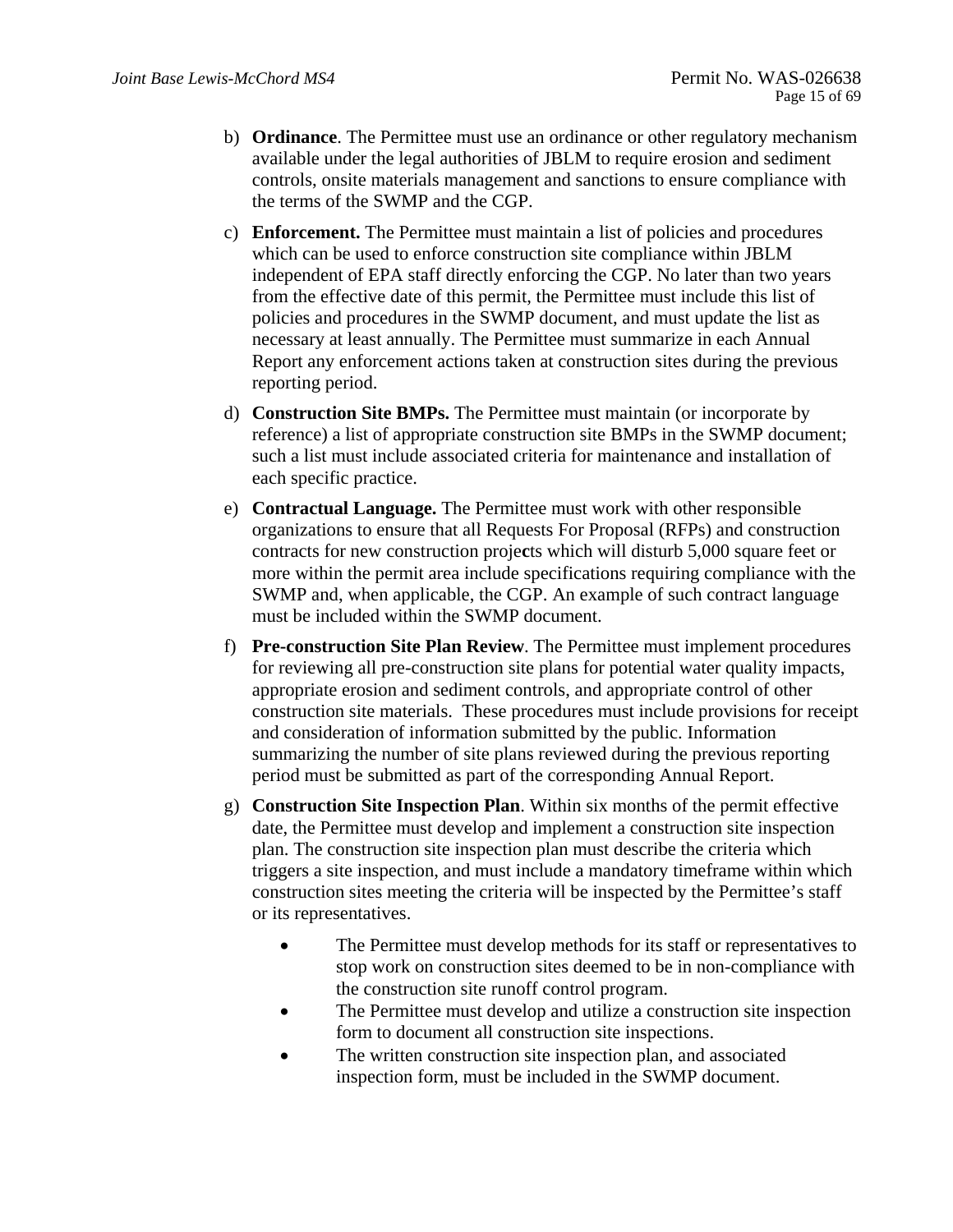- Information summarizing the site inspections conducted by the Permittee during the previous reporting period, including the location and total number of such inspections, must be submitted as part of the corresponding Annual Report.
- At a minimum, all sites addressed by plan must be inspected by the Permittee or their representatives at least quarterly.
- h) **Training**. Throughout the permit term, the Permittee must ensure that all staff responsible for preconstruction site plan review, construction site inspections (or are otherwise implementing the construction site runoff control program) are adequately trained to conduct such activities. Follow-up training must be provided as necessary to address changes in procedures, techniques or requirements. The Permittee must maintain records of relevant training provided or obtained, and the staff members trained. A summary of this training occurring within the reporting period must be included in each Annual Report.
- **5. Stormwater Management for Areas of New Development and Redevelopment.** Not later than one year from the effective date of this permit, the Permittee must implement a program to manage stormwater from developed areas in a manner that preserves and restores the area's predevelopment hydrology. The Permittee must use an ordinance (or other regulatory mechanism available under the legal authorities available to JBLM) to implement and enforce a program to control stormwater runoff from all public and private new development or redevelopment project sites that will disturb 5,000 square feet or more of land area.

The Permittee must include a written description of the program within the SWMP document. In each Annual Report, the Permittee must summarize the implementation status of these requirements for all new development and redevelopment project sites occurring during the relevant reporting period.

Certain projects may be exempt from specific provisions of this Part, as defined in Appendix C.

At a minimum, within one year of the permit effective date, the Permittee must implement the following program components as described in Part II.B.5.a through k.

- a) **Site Planning Procedures.** For all new development and redevelopment project sites disturbing 5,000 square feet or more, the Permittee must adopt and implement a project site planning process, including criteria for BMP selection and design; the site planning procedures must be implemented to protect water quality, and reduce the discharge of pollutants to the maximum extent practicable.
- b) **Preparation of a Stormwater Site Plan.** For all new development and redevelopment project sites disturbing 5,000 square feet or more, the Permittee must require a project-specific Stormwater Site Plan. Stormwater Site Plans must be prepared consistent with Chapter 3, Volume 1-*Minimum Technical*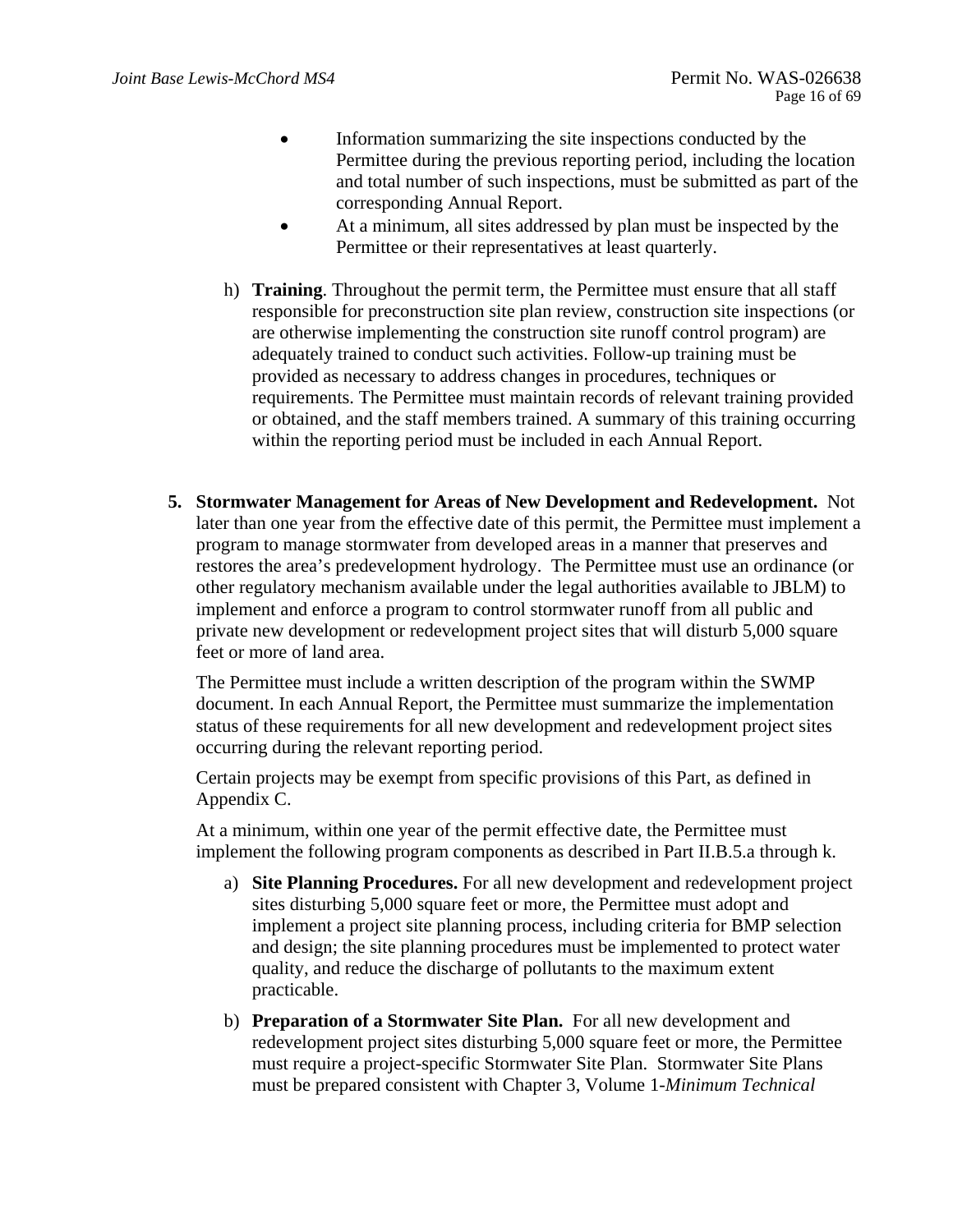*Requirements and Site Planning* of the 2012 *Stormwater Management Manual for Western Washington;* and with Chapter 3 of the *Low Impact Development Technical Guidance Manual for the Puget Sound (2012).* For new development or redevelopment sites disturbing 5,000 square feet or more within Airport Operations Areas (AOA), stormwater site plans must be prepared consistent with the *Aviation Stormwater Design Manual (2008).* 

- c) **Source Control of Pollution**. The Permittee must require the use of available and reasonable source control BMPs at all new development and redevelopment project sites disturbing 5,000 square feet or more. Source control BMPs must be selected, designed, and maintained in accordance with Volume IV-*Source Control BMP*s of the 2012 *Stormwater Management Manual for Western Washington.)* For new development or redevelopment sites disturbing 5,000 square feet or more within Airport Operations Areas (AOA), source control BMPs must be selected, designed and maintained in accordance with the *Aviation Stormwater Design Manual (2008)*.
- natural drainage systems, to the maximum extent feasible. d) **New Development and Redevelopment Site Design to Minimize Impervious Areas, Preserve Vegetation, and Preserve Natural Drainage Systems**. For all new development and redevelopment project sites disturbing 5,000 square feet or more, the Permittee must ensure such projects are designed to minimize impervious surfaces, retain vegetation, restore native vegetation, and preserve
	- The Permittee must require site design that minimizes the project's roadway surfaces and parking areas, incorporates clustered development, and ensures that vegetated areas are designed to receive stormwater dispersion from all developed project areas.
	- To the maximum extent feasible, the Permittee must ensure that natural drainage patterns of the project site are maintained, and that discharge from the new development or redevelopment project site occurs at the natural location.
	- The Permittee must ensure that the manner by which runoff is discharged from the new development project site does not cause a significant adverse impact to downstream receiving waters and/or down gradient properties.
	- The Permittee must ensure that all outfalls utilize dissipation devices.
- e) **Hydrologic Performance Requirement for On-site Stormwater Management.** For all new development or redevelopment project sites disturbing 5,000 square feet or more, the Permittee must require the use of onsite stormwater management practices intended to infiltrate, disperse, retain, and/or harvest and reuse stormwater runoff to the maximum extent technically feasible.
	- *For lawn and landscape areas on the new development or redevelopment project site*, the Permittee must ensure the soil quality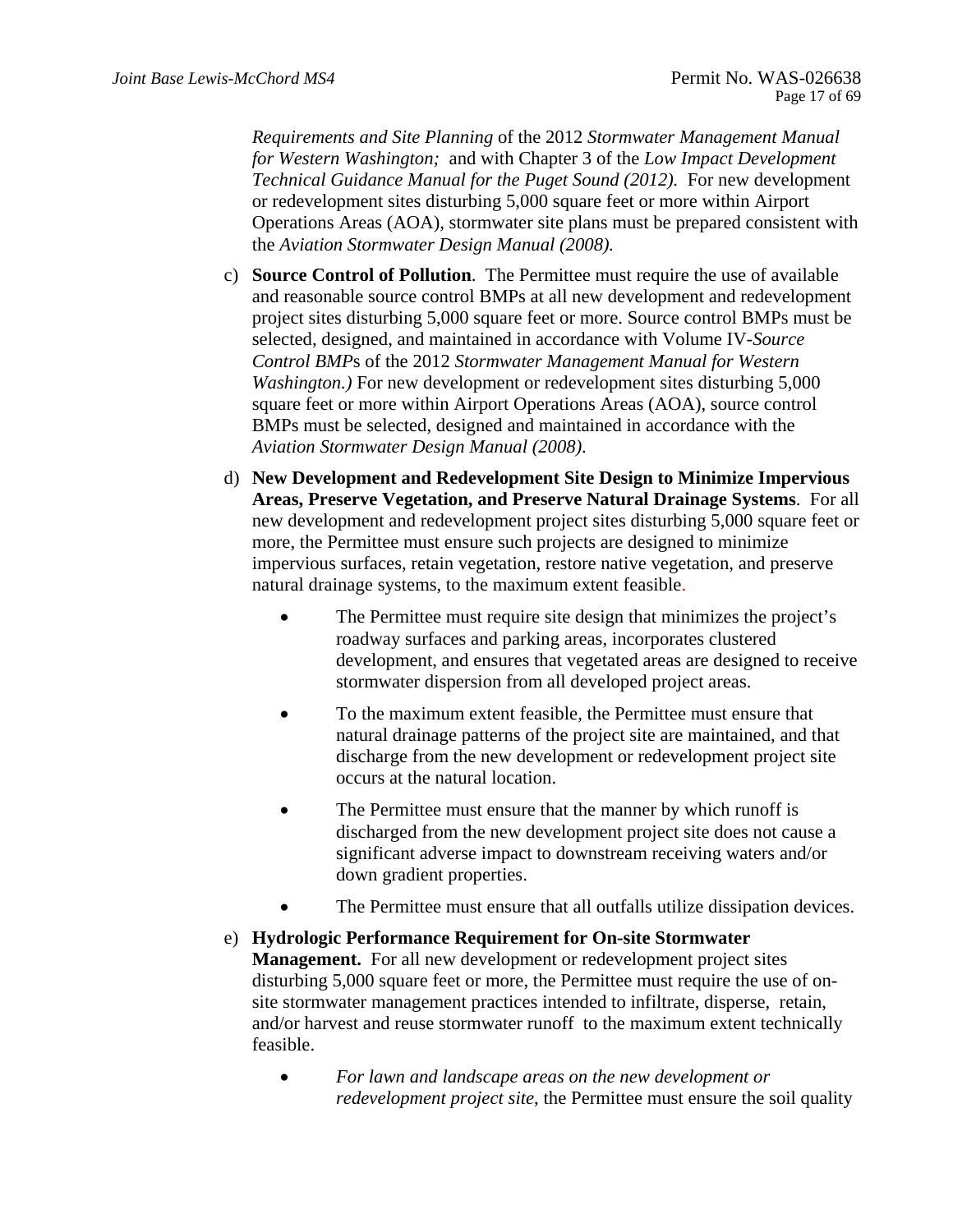meets the specifications within BMP T5.13 (Post-Construction Soil Quality and Depth) in Chapter 5 of Volume V-*Runoff Treatment BMPs* of the 2012 *Stormwater Management Manual for Western Washington (2012).* Lawn and landscape areas associated with project sites occurring within Airport Operations Areas must ensure the soil quality meets specifications of source control BMPs must be selected, designed and maintained in accordance with the *Aviation Stormwater Design Manual (2008)*.

- *For new or redevelopment project sites creating or replacing 2,000 > 4,999 square feet of hard surfaces,* the Permittee must ensure that stormwater dispersion or infiltration BMPs are used consistent with those specified in the 2012 *Stormwater Management Manual for Western Washington* and/or the *Low Impact Development Technical Guidance Manual for the Puget Sound (2012)*. Such project sites within Airport Operations Areas must ensure that stormwater dispersion or infiltration BMPs are used consistent with those specified in the *Aviation Stormwater Design Manual (2008)*.
- *For new development or redevelopment project sites creating or replacing 5,000 square feet or more of hard surfaces*, the Permittee must ensure stormwater controls are designed to retain on-site the volume of stormwater produced from the  $95<sup>th</sup>$  percentile rainfall event.

As an alternative, the Permittee may instead comply with this requirement to manage stormwater runoff from new or replaced hard surfaces >5,000 square feet by ensuring the post-development stormwater discharge flows from the project site do not exceed the pre-development discharge flows for the range of 8% of the 2-year peak flow to 50% of the 2-year peak flow, as calculated by using the Western Washington Hydrology Model (or other continuous runoff model).

- For the purposes of this permit, the modeled pre-development condition for all new development and redevelopment project sites must be "forested land cover" (with applicable soil and soil grade), unless reasonable historic information indicates the site was prairie prior to settlement (and may be modeled as "pasture" when using the Western Washington Hydrology Model).
- f) **Hydrologic Performance Requirement for Flow Control**. The Permittee must ensure that the following new development and redevelopment project sites are designed to control post development discharge flows: sites which create >10,000 square feet effective impervious surface area; sites which convert ¾ acres or more from native vegetation to lawn/landscaping, and from which there is a surface discharge to a natural or manmade conveyance system; and, sites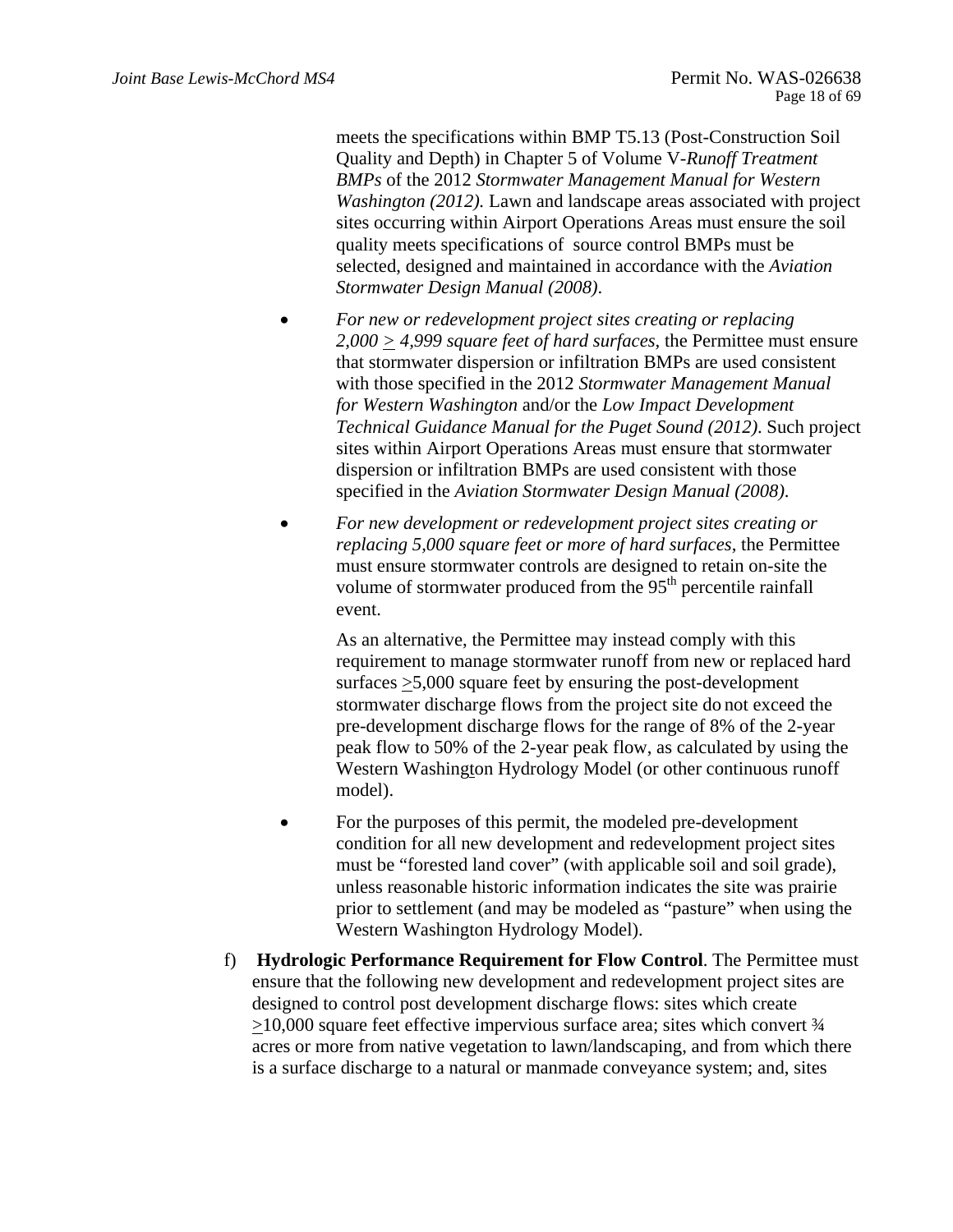which convert 2.5 acres or more of native vegetation to pasture, and from which there is a surface discharge to a natural or manmade conveyance system.

For these new development or redevelopment project sites, post-development stormwater discharge flows must not exceed the pre-development discharge flows for the range of 50% of the 2-year peak flow to 100% of the 50-year peak flow, as calculated by using the Western Washington Hydrology Model (or other continuous runoff model).

- For the purposes of this permit, the modeled pre-development condition for all new development and redevelopment project sites must be "forested land cover" (with applicable soil and soil grade), unless reasonable historic information indicates the site was prairie prior to settlement (and may be modeled as "pasture" when using the Western Washington Hydrology Model).
- The Permittee must prioritize the use of small scale dispersion or infiltration practices, or other appropriate Low Impact Development practices to meet this flow control requirement. The Permittee may not design new development or redevelopment sites to meet this hydrologic performance requirement for flow control solely through the use of large scale retention or detention practices.
- New development or redevelopment project sites that will discharge directly to the JBLM Canal, or indirectly through Outfalls #OF-4 or #OF-5, are exempt from this hydrologic performance requirement for flow control.
- g) **Runoff Treatment.** The Permittee must ensure the proper construction of stormwater treatment facilities for all new development or redevelopment sites in accordance with Appendix B of this permit.
- h) **Wetlands Protection.** The Permittee must ensure that discharges to wetlands from new development or redevelopment project sites maintain the hydrologic conditions, hydrophytic vegetation, and substrate characteristics necessary to support existing and designated uses. The hydrologic analysis must use the existing land cover condition to determine the existing hydrologic conditions, unless directed otherwise by a regulatory agency with jurisdiction.
- i) **Inspections**. Within 14 months of the permit effective date, the Permittee must develop an inspection program intended to verify that the permanent stormwater facilities used for onsite management, flow control and treatment as required by this Part are properly installed and operational. The inspection plan must describe the criteria which the Permittee will use to trigger a post-construction site inspection, timeframes within which sites meeting the criteria will be inspected, and the anticipated response to address any deficiencies identified.
	- The Permittee must develop and utilize a site inspection form to document all post-construction site inspections required by this subpart.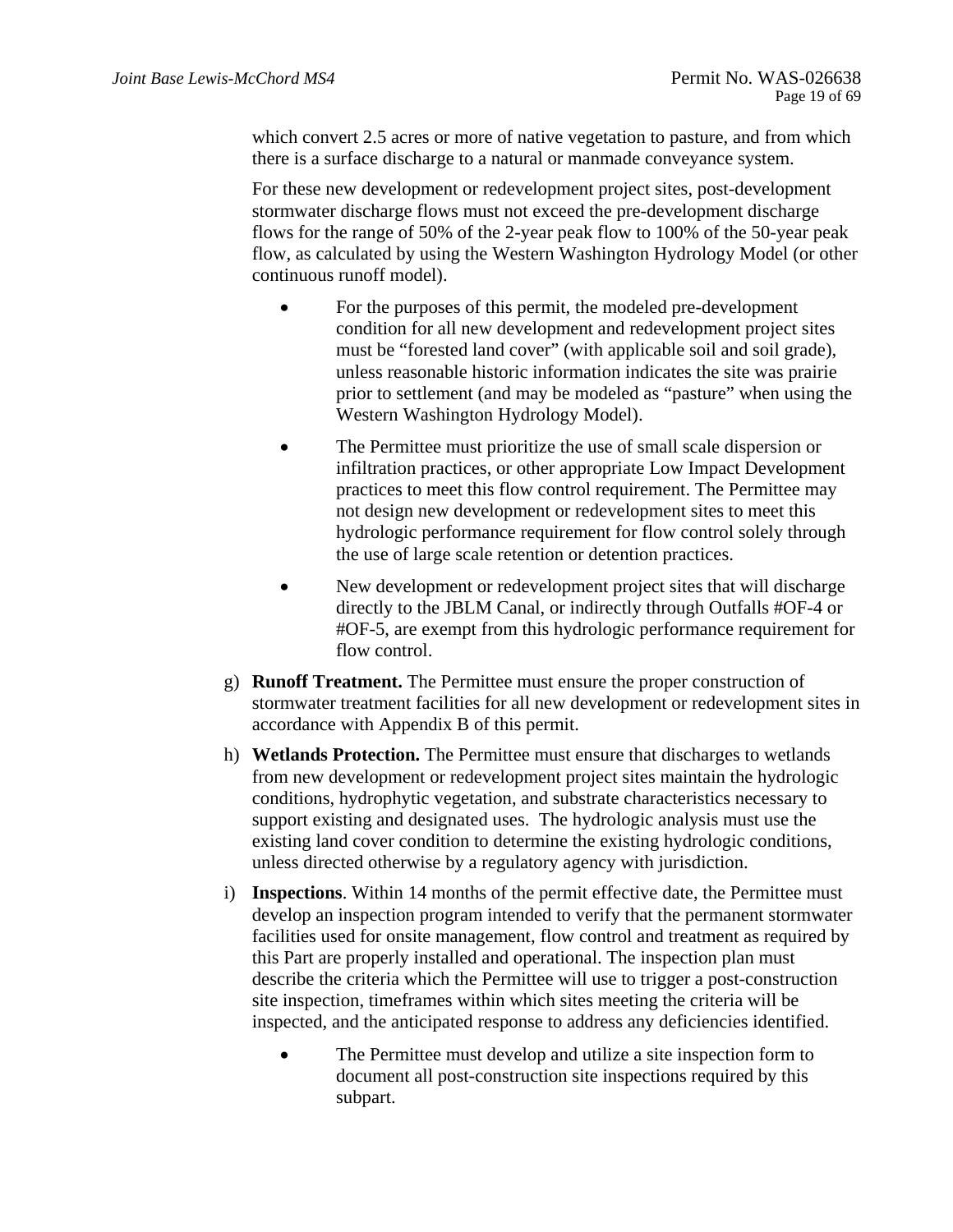- The written post-construction site inspection plan, and associated inspection form, must be included in the SWMP document no later than two years from the effective date of this permit.
- Beginning with the  $2<sup>nd</sup>$  Year Annual Report, and annually thereafter, information summarizing all inspections conducted by the Permittee during the previous reporting period, including the locations and total number of such site inspections, and resulting actions to address any deficiencies, must be submitted as part of the corresponding Annual Report.
- *Western Washington (2012)* j) **Operation and Maintenance.** The Permittee must ensure long term operation and maintenance (O&M) of all permanent stormwater facilities used for onsite management, flow control, and treatment. No later than three years from the effective date of this permit, the Permittee must implement O&M standards (in the form of a manual or other specific reference[s]) to address all permanent stormwater facilities used for onsite stormwater management, flow control and treatment and which are installed at new development and redevelopment project sites after the effective date of this permit. The O&M standards for all permanent stormwater facilities must be consistent with Chapter 4, Volume V*-Runoff Treatment BMPs* of the 2012 *Stormwater Management Manual for* 
	- To ensure long term O&M of stormwater facilities, the Permittee must require all entities responsible for such O&M to use the referenced maintenance standards/manual required in this Part.
	- The Permittee must maintain an inventory of all permanent stormwater facilities which are used for onsite stormwater management, flow control, and treatment, consistent with Part II.B.3.a of this permit, and must maintain records of all related maintenance activity.
	- A summary of anticipated annual maintenance activity, by type and number of facilities, must be included in the SWMP documentation.
	- A summary of facility maintenance activity accomplished during the previous reporting period must be included in the corresponding Annual Report
- k) **Training**. No later than one year from the effective date of this permit, the Permittee must ensure all staff responsible for plan review, hydrologic modeling, site inspections and enforcement necessary to implement the program outlined in Part II.B.5, are adequately trained to conduct these activities. Follow-up training must be provided as necessary to address changes in procedures, techniques or requirements. The Permittee must maintain records of relevant training provided, or obtained, and the staff members trained. A summary of this training occurring within the reporting period must be included in each Annual Report.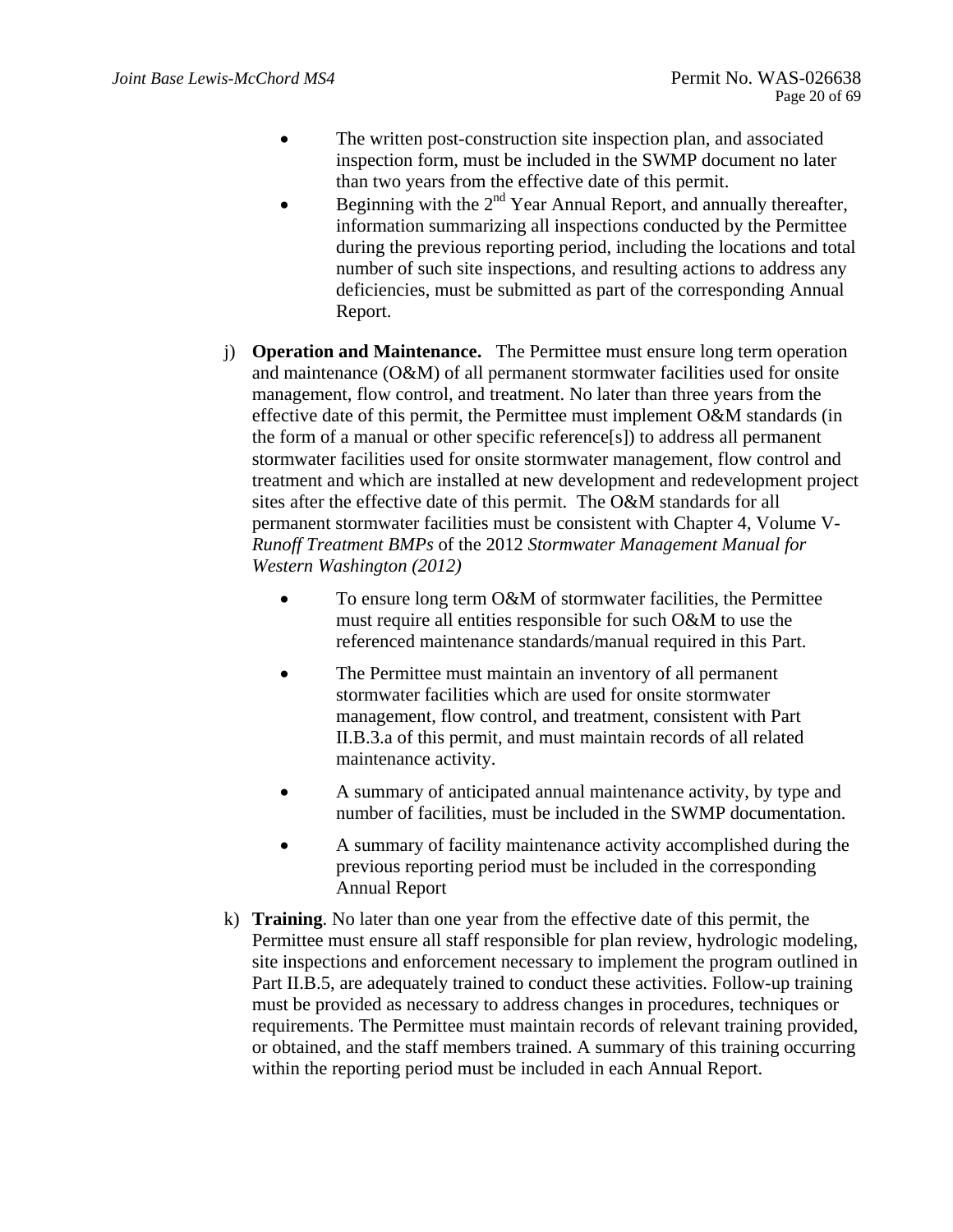- **6. Pollution Prevention and Good Housekeeping for Municipal Operations & Maintenance.** Within two years from the effective date of this permit, the Permittee must update and implement its operations and maintenance (O&M) program to prevent or reduce pollutants in runoff from the Permittee's MS4 and from ongoing municipal operations. The written description of the program must be included in the SWMP document. At a minimum, the O&M program must address each of the following program components:
	- a) **Maintenance Standards for Permanent Stormwater Facilities**. The Permittee must establish maintenance standards for its permanent stormwater facilities used for onsite management, flow control and treatment that are protective of facility function. The purpose of a maintenance standard is to determine if maintenance of a stormwater facility is required. The maintenance standard is not a measure of the facility's required condition at all times between inspections. Exceeding the maintenance standard between inspections is not a permit violation*.*

Unless there are circumstances beyond the Permittee's control, if an inspection required in Part II.B.6.b identifies that a facility's maintenance standard has been exceeded, the Permittee must perform appropriate maintenance as follows:

- Within 1 year for most facilities, except catch basins;
- Within 6 months for catch basins; and/or
- Within 2 years for maintenance that requires capital construction of less than \$25,000.

Where circumstances beyond the Permittee's control prevent the maintenance activity from occurring, the Permittee must document within the corresponding Annual Report the circumstances and how they were outside the Permittee's control. Circumstances beyond the Permittee's control may include, but are not limited to: denial or delay of access by property owners; denial or delay of necessary permit approvals; and unexpected reallocations of maintenance staff or resources to perform emergency work.

- b) **Inspection of Permanent Stormwater Facilities**. No later than two years from the effective date of this permit, the program must include annual inspection of all Permittee owned or operated permanent stormwater facilities used for flow control and treatment, other than catch basins. The Permittee must take appropriate maintenance actions in accordance with its adopted maintenance standards.
	- The Permittee may reduce the inspection frequency based on maintenance records of double the length of time of the proposed inspection frequency. In the absence of maintenance records, the Permittee may substitute written statements to document a specific less frequent inspection schedule. Written statements shall be based on actual inspection and maintenance experience and shall be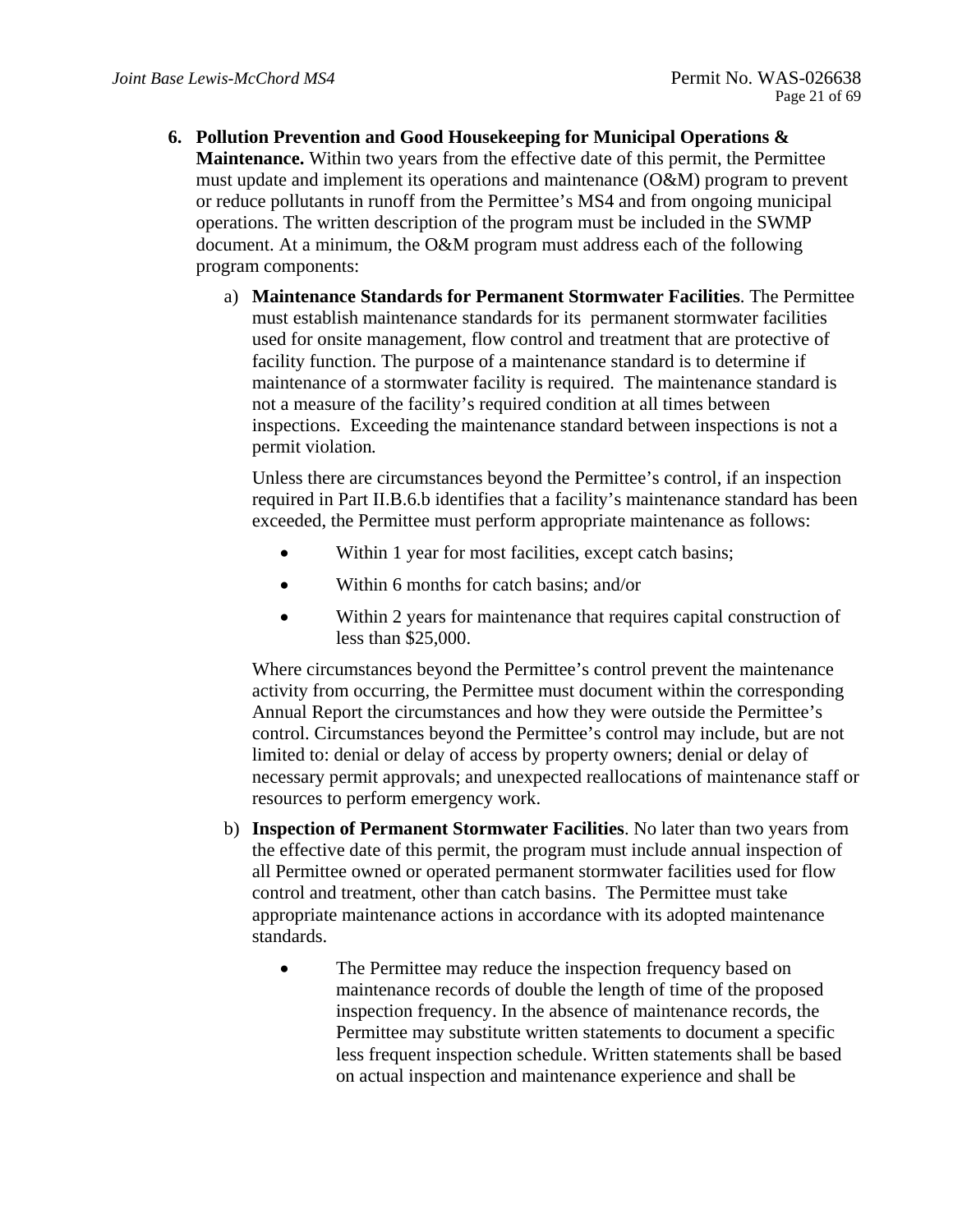included within the SWMP document and certified in accordance with Part VI.E*.* 

- As part of the  $2<sup>nd</sup>$  Year Annual Report, the Permittee must document the total number of Permittee-owned or operated permanent stormwater facilities used for flow control and treatment to be inspected in compliance with this Part. Subsequent Annual Reports must document summarize the Permittee's inspection and maintenance of those permanent stormwater facilities.
- c) **Spot Check Inspection of Permanent Stormwater Facilities**. The Permittee must conduct spot checks of potentially damaged permanent stormwater control facilities (other than catch basins) after major storm events. For the purposes of this permit, a major storm event is rainfall greater than the 24-hour, 10 year recurrence interval. The Permittee must conduct repairs or take appropriate maintenance action in accordance with maintenance standards established above, based on the results of the spot check inspections*.*
- d) **Inspections of Catch Basins**. The Permittee must inspect all catch basins and inlets owned or operated by the Permittee at least once before the end of the permit term. The Permittee must clean catch basins if inspection indicates cleaning is needed. Decant water and solids must be disposed of in accordance with Appendix A of this permit.
	- As part of the  $2<sup>nd</sup>$  Year Annual Report, the Permittee must report the total number of Permittee-owned or operated catchbasins to be inspected annually in compliance with this Part; subsequent Annual Reports must document the Permittee's progress toward inspecting and maintaining all catchbasins prior to the permit expiration date.
- e) **Compliance**. Compliance with the inspection requirements in Parts II.B.6.b, c. and d. above will be determined by evaluating Permittee records of an established stormwater facility inspection program. The Permittee must inspect at least 95% of the total universe of identified permanent stormwater facilities used for flow control and treatment, and 95% of all catchbasins, by the expiration date of the permit
- f) **Maintenance Practices.** The Permittee must document and implement maintenance practices to reduce stormwater impacts associated with runoff from streets, parking lots, roads or highways, parks, open space, road right-of- way, maintenance yards, stormwater facilities used for flow control and treatment and from road maintenance activities located or conducted within the permit area by the Permittee or other entities. The Permittee must ensure that the following activities are conducted in a manner that is protective of receiving water quality:
	- Pipe cleaning;
	- Cleaning of culverts that convey stormwater in ditch systems;
	- Ditch maintenance;
	- Street cleaning;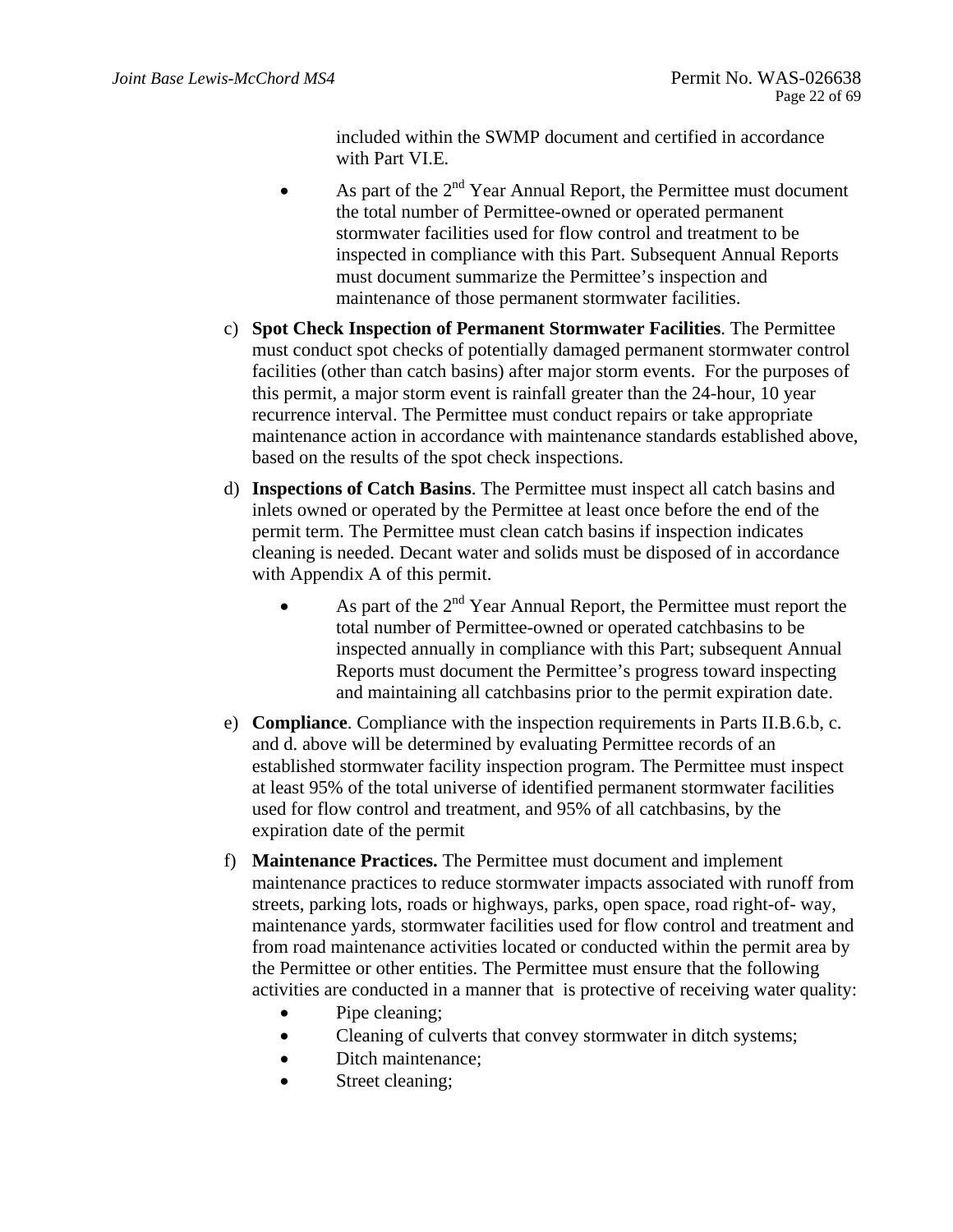- Road repair and resurfacing, including pavement grinding;
- Snow and ice control;
- Utility installation;
- Pavement striping maintenance;
- Maintaining roadside areas, including vegetation management; and
- Dust control.
- Application of fertilizer, pesticides, and herbicides, including the development of nutrient management and integrated pest management plans;
- Sediment and erosion control;
- Landscape maintenance and vegetation disposal;
- Trash management; and
- Building exterior cleaning and maintenance.
- permit; operation and maintenance standards, inspection procedures; selection of g) **Training.** The Permittee must develop and implement an on-going training program for JBLM facility maintenance staff, contracted companies, environmental project officers, or other staff whose construction, operations or maintenance job functions may impact stormwater quality. The training program must address the importance of protecting water quality; the requirements of this appropriate BMPs as required in this Part; ways to perform their job activities to prevent or minimize impacts to water quality; and procedures for reporting water quality concerns, including potential illicit discharges. Follow-up training must be provided as needed to address changes in procedures, techniques, or requirements. The Permittee must maintain records of relevant training provided or obtained, and the staff members trained. A summary of this training must be included in each Annual Report.
- h) **Stormwater Pollution Prevention Plans for Equipment Maintenance /Material Storage Yards.** Within two years of the effective date of this permit, the Permittee must develop and implement Stormwater Pollution Prevention Plans (SWPPP) for all heavy equipment maintenance or storage yards, and/or material storage facilities owned or operated by the Permittee within the permit area, which are not already regulated under the NPDES Multi-Sector General Permit for Stormwater Discharges Associated with Industrial Activities, #WAR05-000F or another NPDES permit. Implementation of non-structural BMPs must begin immediately after the SWPPP is developed. A schedule for installation of any necessary structural BMPs must be included in the SWPPP. The Permittee may use generic SWPPPs that can be tailored to multiple similar activity sites to comply with this requirement. The SWPPP(s) must include a summary of BMPs expected to be utilized at the site and periodic visual observation of discharges from the facility by responsible staff to verify the effectiveness of BMPs used to reduce pollutants in runoff.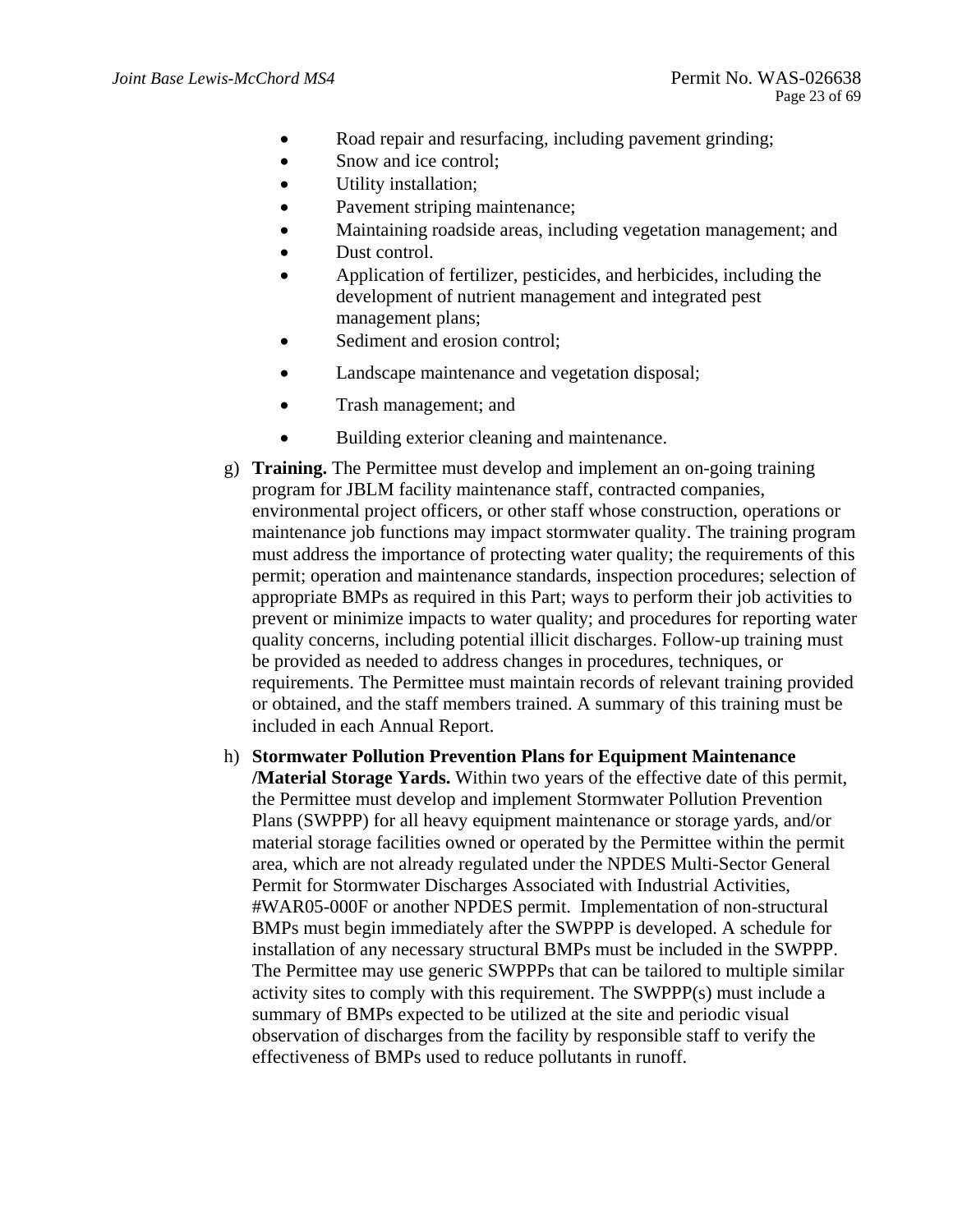i) **Documentation.** Records of all permanent stormwater facility inspections, catch basin inspections, maintenance, or repair activities conducted by the Permittee must be maintained in accordance with Part IV.C of this permit, and summarized for the preceding reporting period within the corresponding Annual Report.

## **C. Stormwater Retrofits to Reduce Discharges to Impaired and Degraded Receiving Waters.**

- **1.** The Permittee must conduct stormwater discharge, water quality and biological assessment monitoring as required in Part IV.
- *Management Plan* and the 2008 *Chambers-Clover Creek Watershed Action Plan.* **2.** Within three years of the permit effective date, the Permittee must develop a stormwater retrofit plan to reduce flows and associated pollutant loadings from existing effective impervious surfaces into Clean Water Act Section 303(d) listed and other degraded water bodies. The retrofit plan must be consistent with the recommendations contained in the March 2007 *Murray/Sequalitchew Watershed* 
	- a) At a minimum, the Permittee's retrofit plan must analyze potential locations to reduce both stormwater flow volume and pollutant loadings from cantonment area sub-basins draining to American Lake; Clover Creek; Murray Creek; and the Bell-McKay-Hamer Marshes near Sequalitchew Creek and the JBLM Canal.
	- b) For each potential location, the retrofit plan must evaluate the feasible use of low impact development techniques, and other controls that infiltrate, evapotranspire, harvest and re-use stormwater runoff, or which otherwise eliminate stormwater flow volume and pollutant loadings from existing surfaces discharging to waters listed in Part II.C.2.a.
	- c) The Permittee must evaluate and prioritize existing building locations where the disconnection of existing flows from rooftop downspouts into the MS4 and/or into waters of the United States could be accomplished. The Permittee must accomplish such retrofits as soon as practicable, with priority given to roof disconnection projects within the Clover Creek subbasin. The Permittee may consider using such techniques as full dispersion; downspout full infiltration systems; rain gardens; and/or other appropriate practices, as described in the 2012 *Stormwater Management Manual for Western Washington*.
	- d) The retrofit plan must include a prioritized list of potential projects and project locations for waterbodies listed in Part II.C.2.a. The Permittee must prioritize identified project locations through an evaluation and ranking process that includes the following considerations:
		- Efficacy of eliminating stormwater flows to the receiving water;
		- Feasibility;
		- Cost effectiveness;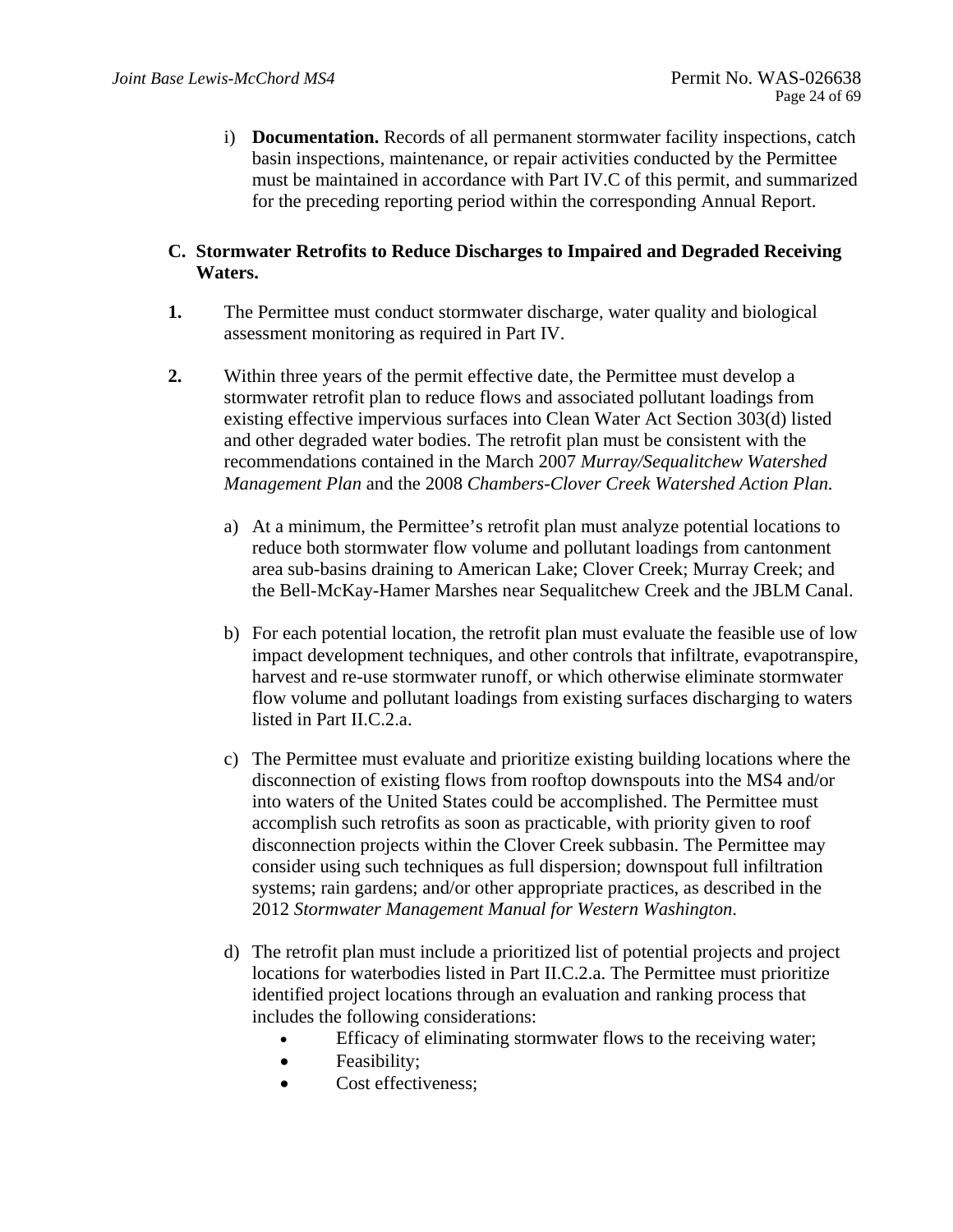- Pollutant removal effectiveness;
- Effective impervious surface area potentially mitigated; and
- Long term maintenance requirements.
- e) The Permittee must submit the retrofit plan to EPA as part of the  $3<sup>rd</sup>$  Year Annual Report. In addition to the prioritized list of potential retrofit projects, the plan must include a summary of the Permittee's rooftop downspout disconnection evaluation and the total number of buildings/total square footage of rooftop disconnected from the MS4 or receiving waters after the Permit effective date.
- f) Prior to the expiration date of this permit, the Permittee must initiate or complete one or more structural retrofit project(s) sufficient to disconnect and infiltrate discharges from identified effective impervious surfaces equal to five (5) acres of cumulative area. Calculation of the cumulative total effective impervious surface area to be retrofitted may not include the amount of roof area mitigated through the roof downspout disconnection effort required in Part II.C.2.c. The Permittee must submit a comprehensive retrofit implementation status report to EPA with the 5<sup>th</sup> Year Annual Report.

### **D. Required Response to Violations of Water Quality Standards***.*

- **1.** The Permittee must notify EPA in writing at the EPA address listed in Part IV.D within 30 days of becoming aware that, based on credible site-specific information, a discharge from the MS4 owned or operated by the Permittee is causing or contributing to a known or likely violation of water quality standards in the receiving water. Written notification provided under this Part must, at a minimum, identify the source of the site-specific information; describe the location, nature and extent of the known or likely water quality standard violation in the receiving water; and explain the reasons why the MS4 discharge is believed to be causing or contributing to the problem. For on-going or continuing violations, a single written notification to EPA will fulfill this requirement.
- **2.** In the event that EPA determines, based on a notification from the Permittee as provided under Part II.D.1 or through any other means, that a discharge from the MS4 owned or operated by the Permittee is causing or contributing to a violation of water quality standards in a receiving water, EPA will notify the Permittee in writing that an adaptive management response outlined in Part II.D.4 below is required.
- **3.** EPA may elect not to require an adaptive management response from the Permittee if:
	- a) EPA determines that the violation of water quality standards is already being addressed by a Total Maximum Daily Load (TMDL) implementation plan or other enforceable water quality cleanup plan; or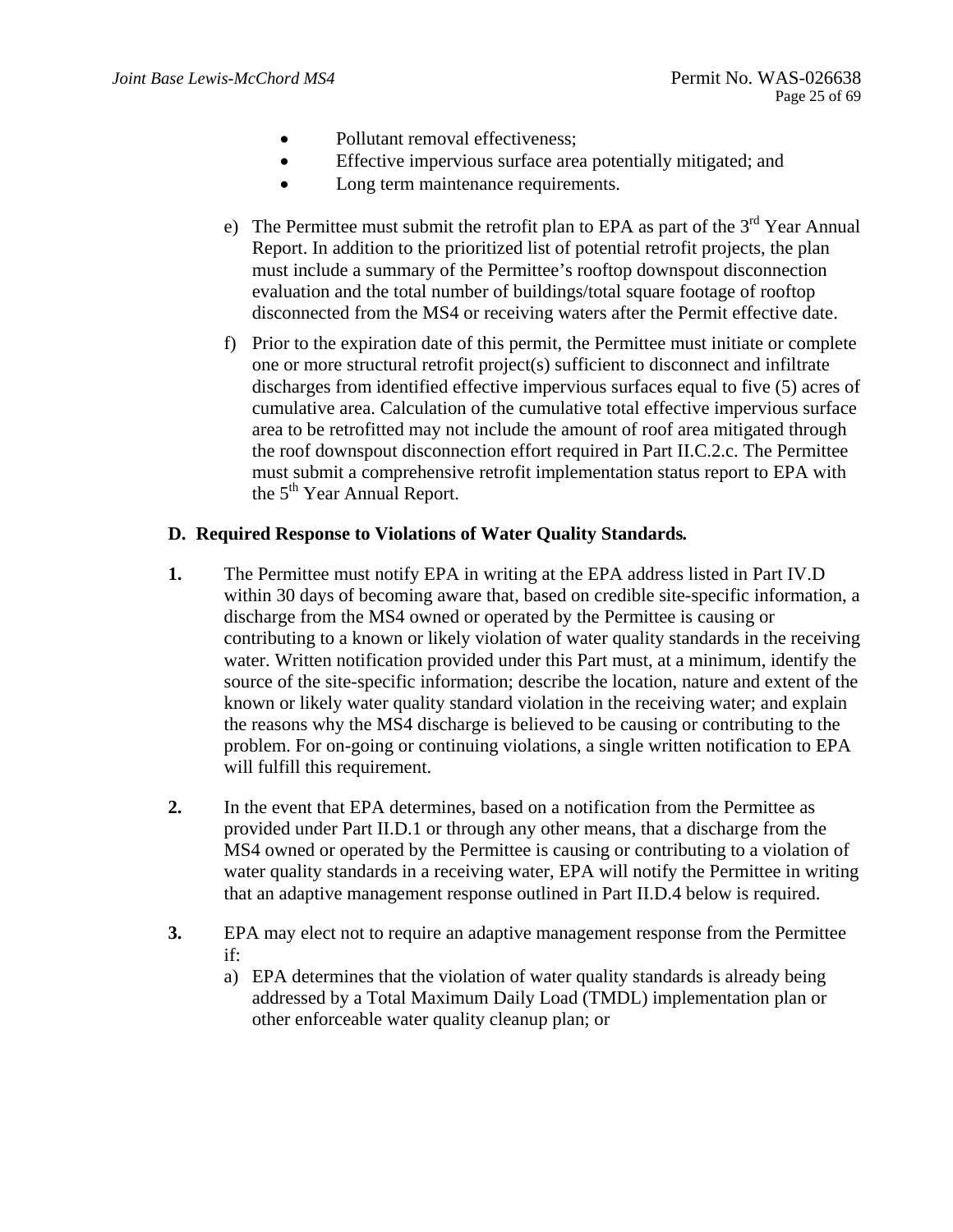- b) EPA concludes the MS4 contribution to the violation will be eliminated through implementation of other permit requirements, regulatory requirements, or Permittee actions.
- **4.** Adaptive Management Response:
	- a) Within 60 days of receiving a notification under Part II.D.2, or by an alternative date established by EPA, the Permittee must review its Stormwater Management Program and submit a report to EPA. The Adaptive Management Response Report must include:
		- A description of the operational and/or structural BMPs that are currently being implemented at the location to prevent or reduce any pollutants that are causing or contributing to the violation of water quality standards, including a qualitative assessment of the effectiveness of each BMP.
		- A description of potential additional operational and/or structural BMPs that will or may be implemented in order to prevent or reduce to the maximum extent practicable any pollutants that are causing or contributing to the violation of water quality standards.
		- A description of the potential monitoring or other assessment and evaluation efforts that will or may be implemented to monitor, assess, or evaluate the effectiveness of the additional BMPs.
		- A schedule for implementing the additional BMPs including, as appropriate: funding, training, purchasing, construction, monitoring, and other assessment and evaluation components of implementation.
	- b) EPA will, in writing, acknowledge receipt of the Adaptive Management Response Report within a reasonable time and notify the Permittee when it expects to complete its review of the report. EPA will either approve the additional BMPs and implementation schedule or require the Permittee to modify the report as needed. If modifications are required, EPA will specify a reasonable time frame in which the Permittee must submit and EPA will review the revised report.
	- c) The Permittee must implement the additional BMPs, pursuant to the schedule approved by EPA, beginning immediately upon receipt of written notification of approval.
	- d) The Permittee must include with each subsequent Annual Report a summary of the status of implementation and the results of any monitoring, assessment or evaluation efforts conducted during the reporting period. If, based on the information provided under this Part, EPA determines that modification of the BMPs or a specific implementation schedule is necessary EPA will notify the Permittee in accordance with Parts II.E.4, II.E.5 and/or VI.A.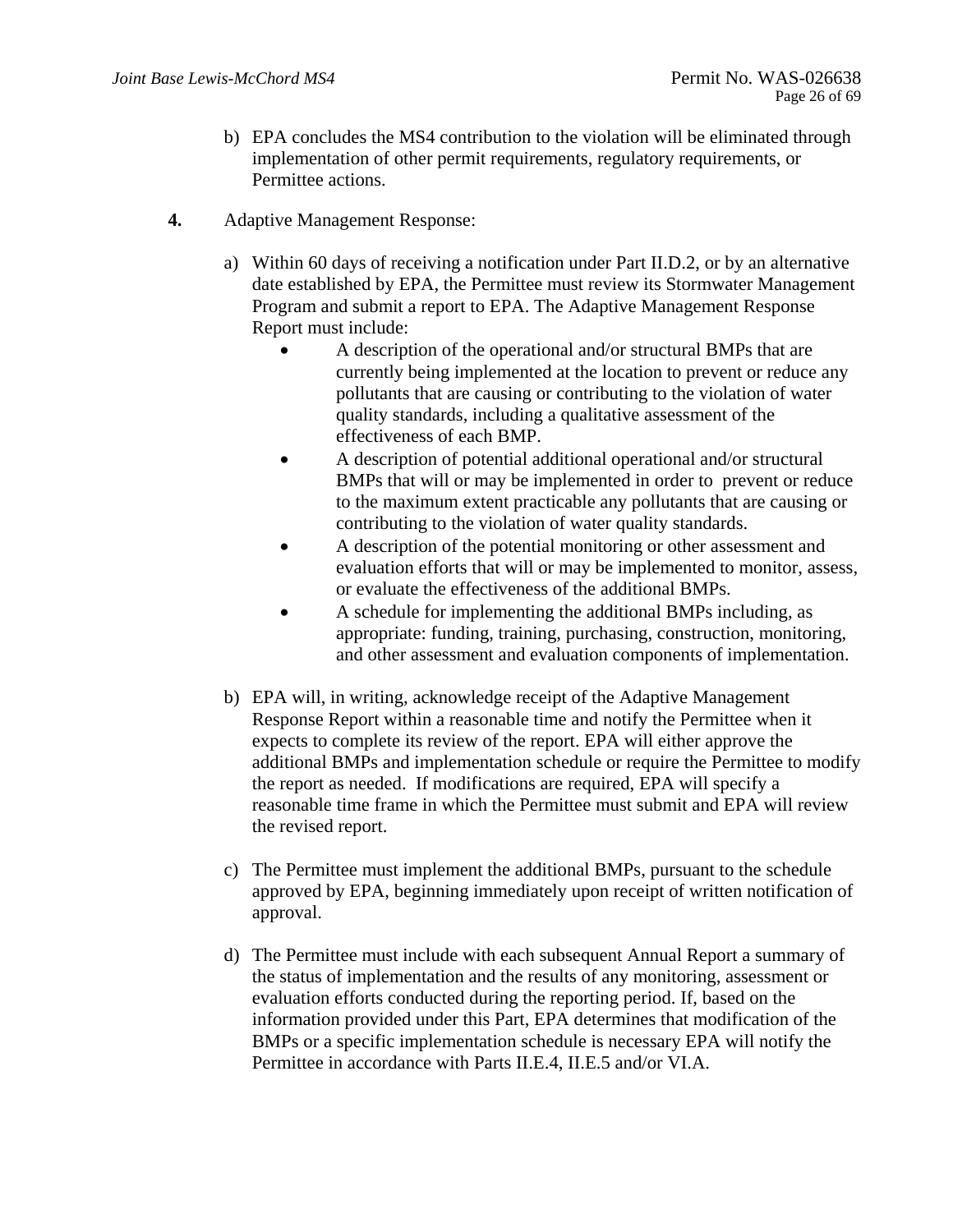## **E. Reviewing and Updating the SWMP**

- 1. The Permittee must annually review their SWMP actions and activities as part of the preparation of the Annual Report required in Part IV.C
- 2. The Permittee may request changes to any SWMP action or activity specified in this permit in accordance with the following procedures:
	- a) Changes to delete or replace an action or activity specifically identified in this permit with an alternate action or activity may be requested at any time. Modification requests to EPA must include:
		- An analysis of why the original actions or activity is ineffective, infeasible, or cost prohibitive;
		- Expectations on the effectiveness of the replacement action or activity; and
		- An analysis of why the replacement action or activity is expected to better achieve the permit requirements.
	- b) Change requests must be made in writing and signed by the Permittee in accordance with Part VI.E.
- **3.** The Permittee may request EPA review and approval of any existing program or document deemed to be equivalent to a specific SWMP program component required by this permit in accordance with Part II.A.7.
- **4.** Documentation of any of the actions or activities required by this permit must be submitted to EPA upon request.
	- a) EPA may review and subsequently notify the Permittee that changes to the SWMP are necessary to:
		- Address discharges from the MS4 that are causing or contributing to adverse water quality impacts;
		- Include more stringent requirements necessary to comply with new federal or state statutory or regulatory requirements; or
		- Include other conditions deemed necessary by EPA to comply with water quality standards, and/or other goals and requirements of the CWA.
	- b) If EPA notifies the Permittee that changes to the SWMP are necessary pursuant to Part II.E.4.a, the notification will offer the Permittee an opportunity to propose alternative program changes to meet the objectives of the requested modification. Following this opportunity, the Permittee must implement any required changes according to the schedule set by EPA.
- **5.** Any formal modifications to this permit will be accomplished according to Part VI.A of this permit.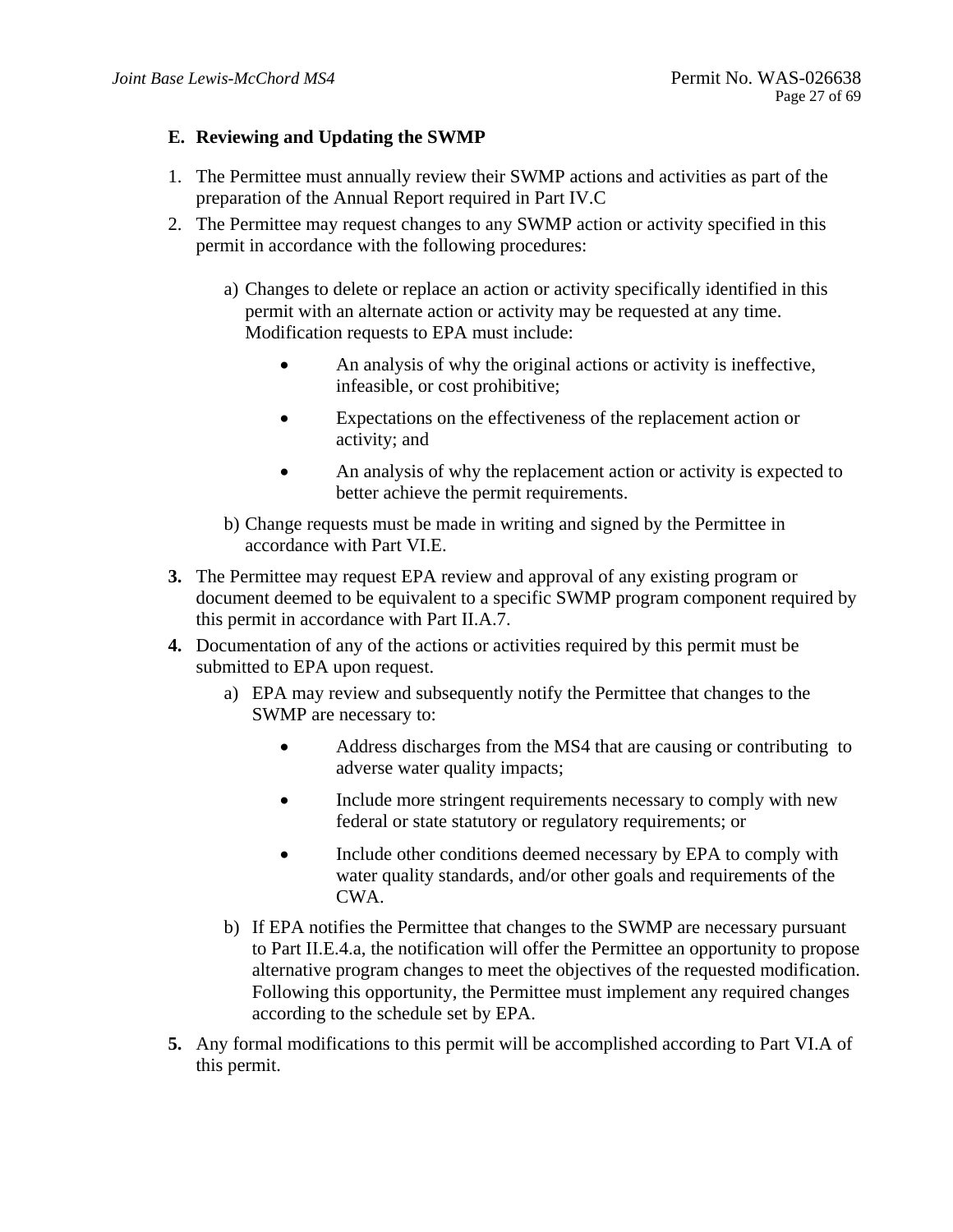- **F. Transfer of Ownership, Operational Authority, or Responsibility for SWMP Implementation.** The Permittee must implement the actions and activities of the SWMP in all areas which are added or transferred to the Permittee's MS4 (or for which the Permittee becomes responsible for implementation of stormwater quality/quantity controls) as expeditiously as practicable, but not later than one year from the date upon which the new areas were added. A summary of areas added to the Permittee's MS4, and schedules for SWMP implementation, must be documented in the next Annual Report following the transfer.
- **G. SWMP Resources.** The Permittee must provide adequate finances, staff, equipment and other support capabilities to implement the SWMP actions and activities outlined in this permit. Consistent with Part II.A.4.a, the Permittee must provide a summary of estimated SWMP implementation costs in each Annual Report. Provisions herein should not be interpreted to require obligations or payment of funds in violation of the Anti-Deficiency Act, 31 U.S.C. § 1341.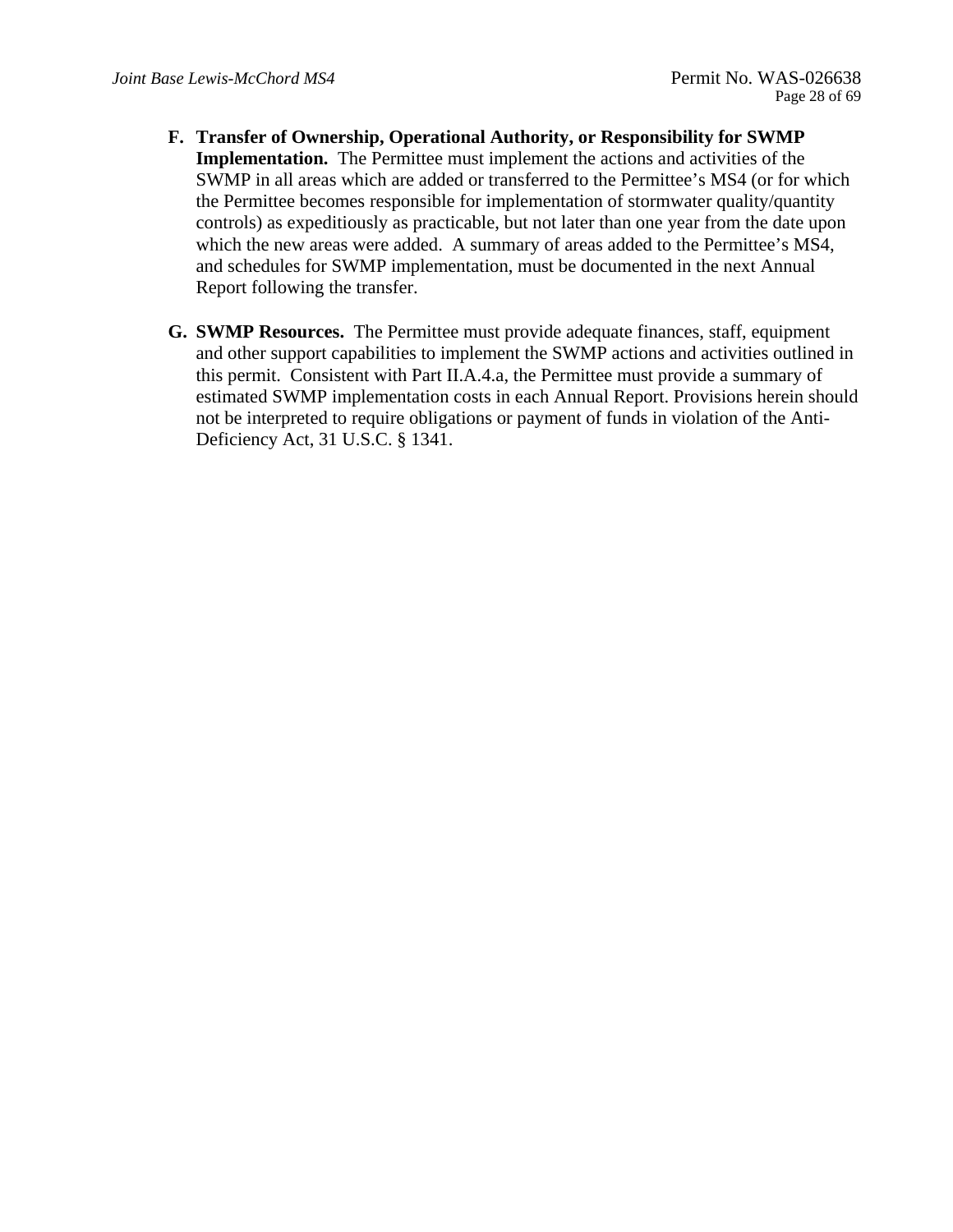$\overline{\phantom{a}}$ 

**III.** Schedule for Implementation and Compliance. This table summarizes required compliance dates as contained in this permit. The Permittee must complete SWMP actions, and/or submit documentation to EPA, as summarized below. Annual Reports must document interim and completed status of required activities, and include program summary statistics, copies of interim or final documents, etc. relevant to the reporting period.

| <b>Table III. Schedule for Implementation and Compliance</b> |                                                                                               |                                                               |                                                   |                                                                |
|--------------------------------------------------------------|-----------------------------------------------------------------------------------------------|---------------------------------------------------------------|---------------------------------------------------|----------------------------------------------------------------|
| Permit<br><b>Citation</b>                                    | <b>Description of Action</b>                                                                  | <b>Due Date</b>                                               | Include in the<br><b>SWMP</b><br>Document?        | <b>Include In</b><br><b>Annual Report</b><br>(AR)?             |
|                                                              |                                                                                               | <b>General Requirements</b>                                   |                                                   |                                                                |
| II.A.3;<br>IV.C.2                                            | <b>SWMP</b> documentation                                                                     | 1 year from permit<br>effective date                          | Yes, Update<br>annually                           | Yes; Submit with each<br>AR                                    |
| II.A.4                                                       | Track SWMP info, costs & statistics                                                           | 1 year from PED                                               | <b>Update SWMP</b><br>annually                    | Submit w/each AR                                               |
| II.A.7                                                       | Submit equivalent documents for EPA<br>review & approval                                      | 6 months prior to<br>required                                 | <b>Include EPA</b><br>approvals in SWMP           |                                                                |
| VI.B                                                         | Reapply for continued permit<br>coverage                                                      | Not later than 180 days<br>prior to permit expiration<br>date |                                                   |                                                                |
| II.E.1,<br>IV.A.1,<br>IV.C.2                                 | Review SWMP actions for compliance<br>with Permit                                             | Annually                                                      |                                                   | Document compliance<br>in each AR                              |
| II.F                                                         | Implement SWMP in all newly<br>acquired areas                                                 | 1 year from date of<br>acquisition                            |                                                   | Summarize in<br>subsequent AR                                  |
| II.G                                                         | Summarize SWMP implementation<br>costs                                                        | Annually                                                      |                                                   | Summarize costs in<br>each AR                                  |
|                                                              |                                                                                               | <b>Public Education and Outreach</b>                          |                                                   |                                                                |
| II.B.1                                                       | Conduct targeted education program;<br>Document audience understanding &<br>behavior adoption | 2 years from permit<br>effective date                         | Document goals,<br>record education<br>activities | Summarize activity in<br>each AR                               |
|                                                              |                                                                                               | <b>Public Involvement and Participation</b>                   |                                                   |                                                                |
| II.B.2.b                                                     | Convene coordination meetings to<br>ensure effective SWMP<br>implementation                   | 6 months from permit<br>effective date                        | Describe<br>coordination<br>activity              | Summarize activity in<br>each AR                               |
| II.B.2.c                                                     | Make SWMP available to public via<br>website                                                  | 1 year from permit<br>effective date                          | Document website<br>in SWMP                       | Document website in<br>AR                                      |
| II.B.2.d                                                     | Coordinate volunteer activities                                                               | At least 1x per year                                          | Maintain log of<br>activities                     | Summarize activity in<br>AR                                    |
|                                                              |                                                                                               | <b>Illicit Discharge Detection and Elimination (IDDE)</b>     |                                                   |                                                                |
| II.B.3                                                       | Implement comprehensive IDDE<br>program                                                       | Not later than 180 days<br>prior to permit expiration<br>date | Describe program<br>in SWMP                       | Summarize activity in<br>each AR                               |
| II.B.3.a                                                     | Update & maintain MS4 map of<br>cantonment areas                                              | 2 years from permit<br>effective date                         | Include reference in<br><b>SWMP</b>               | Submit upon request<br>and/or w/ permit<br>renewal application |
| II.B.3.b                                                     | Map the presence of any MS4 in the<br>training area, particularly in Muck<br>Creek watershed  | 180 days prior to permit<br>expiration date                   |                                                   | Submit map with<br>renewal application                         |
| II.B.3.d                                                     | Detect & address illicit discharges into<br>the MS4 through dry weather<br>screening          | 30 months from permit<br>effective date                       | Describe in SWMP                                  | Summarize screening<br>efforts in AR                           |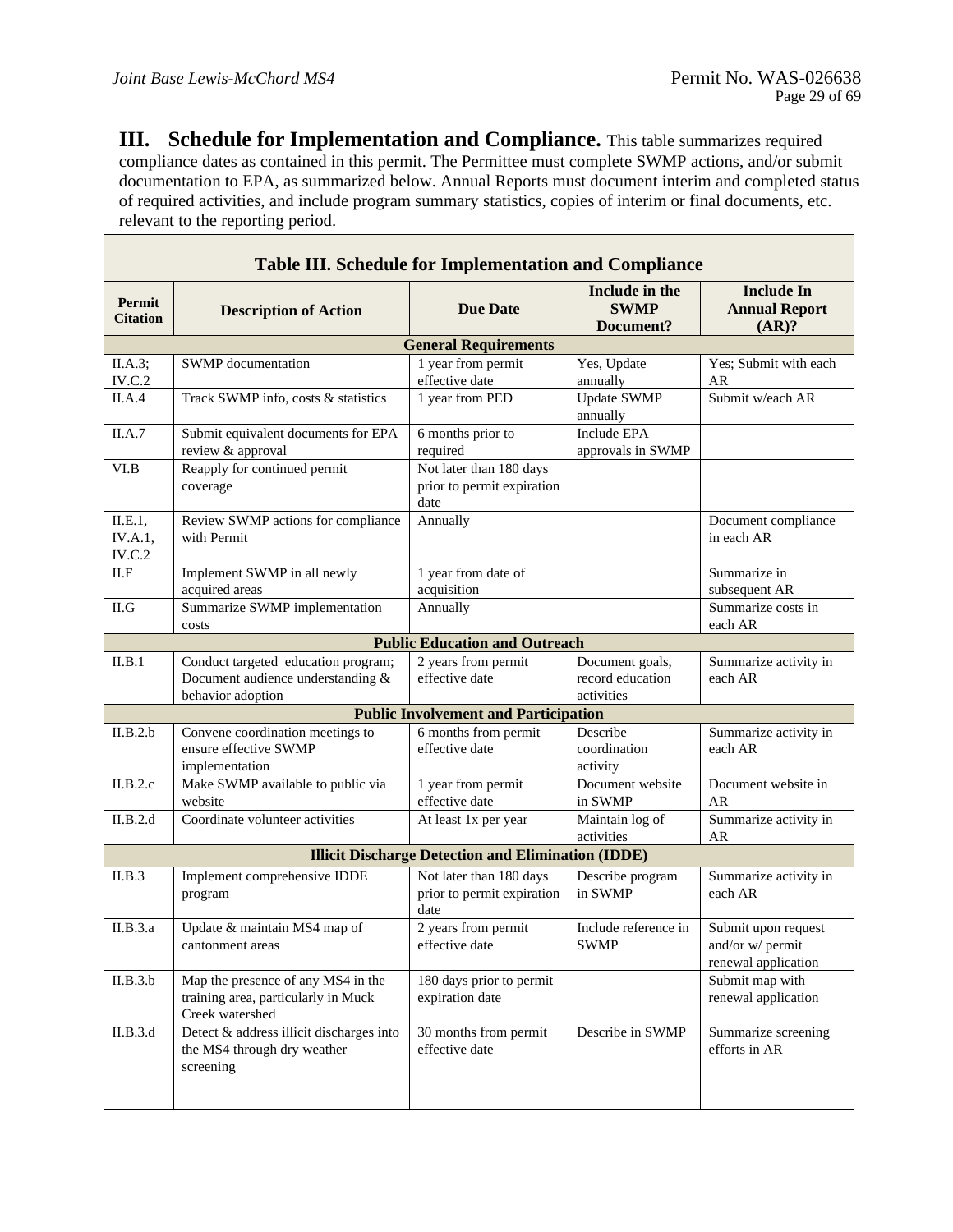$\mathbf{r}$ 

| <b>Table III. Schedule for Implementation and Compliance</b> |                                                                                                |                                                                                                               |                                                                    |                                                                  |
|--------------------------------------------------------------|------------------------------------------------------------------------------------------------|---------------------------------------------------------------------------------------------------------------|--------------------------------------------------------------------|------------------------------------------------------------------|
| Permit<br><b>Citation</b>                                    | <b>Description of Action</b>                                                                   | <b>Due Date</b>                                                                                               | Include in the<br><b>SWMP</b><br>Document?                         | <b>Include In</b><br><b>Annual Report</b><br>(AR)?               |
|                                                              |                                                                                                | <b>Illicit Discharge Detection and Elimination (IDDE) continued</b>                                           |                                                                    |                                                                  |
| II.B.3.d                                                     | Complete field screening of 75% of all<br>MS4 outfalls                                         | 180 days prior to permit<br>expiration date                                                                   | Describe in SWMP                                                   |                                                                  |
| II.B.3.d                                                     | Procedures to characterize illicit<br>discharges                                               | Respond to spills<br>Immediately;&<br>investigate complaints,<br>reports within 7 days                        |                                                                    | Summarize efforts in<br>AR                                       |
| II.B.3.d                                                     | Procedures for source tracing, and<br>elimination of illicit discharge                         | Initiate investigation<br>within 21 days; take<br>action to eliminate illicit<br>connection within 45<br>days |                                                                    |                                                                  |
| II.B.3.f                                                     | Educate employees businesses and<br>public; publicize hotline/reporting                        | 1 year from permit<br>effective date                                                                          |                                                                    | Summarize # of calls,<br>follow-up action taken                  |
| II.B.3.g.                                                    | Train responsible staff                                                                        | 2 years from permit                                                                                           |                                                                    | Summarize training in                                            |
|                                                              |                                                                                                | effective date                                                                                                |                                                                    | AR                                                               |
|                                                              |                                                                                                | <b>Construction Site Stormwater Runoff Control</b>                                                            |                                                                    |                                                                  |
| II.B.4                                                       | <b>Construction Site Runoff Control</b><br>Program                                             | Ongoing                                                                                                       | Describe in SWMP                                                   |                                                                  |
| II.B.4.c                                                     | Maintain policies/ procedures used to<br>enforce site controls                                 | 2 years from permit<br>effective date                                                                         | List policies and<br>procedures                                    | Summarize actions in<br>AR                                       |
| II.B.4.d                                                     | Maintain list of construction site<br>BMPs to be used                                          |                                                                                                               | Reference<br>construction BMPs                                     |                                                                  |
| II.B.4.e                                                     | Include appropriate language in all<br>contracts and requests for proposals                    |                                                                                                               | Provide example<br>contract language in<br><b>SWMP</b>             |                                                                  |
| II.B.4.f                                                     | Conduct preconstruction review                                                                 | Ongoing                                                                                                       | Describe in SWMP                                                   | Summarize activity in<br>AR                                      |
| II.B.4 g                                                     | Construction site inspection plan;<br>inspect prioritized sites at least<br>quarterly          | 6 months from permit<br>effective date                                                                        | Include site<br>inspection plan in<br><b>SWMP</b>                  | Summarize # of sites<br>inspected and                            |
| II.B.4.h                                                     | Train responsible staff                                                                        | Ongoing                                                                                                       |                                                                    | Summarize in each AR                                             |
|                                                              | <b>Stormwater Management for Areas of New Development and Redevelopment</b>                    |                                                                                                               |                                                                    |                                                                  |
| II.B.5                                                       | Manage SW from developed areas&<br>new/redevelopment sites disturbing<br>5,00 sq feet or more  | 1 year from permit<br>effective date                                                                          | Describe in SWMP                                                   | Summarize status of<br>required program                          |
| II.B.5.i                                                     | Develop site inspection program to<br>verify proper installation of<br>permanent SW facilities | 14 months from permit<br>effective date                                                                       | Summarize<br>inspection program<br>in updated SWMP                 | Summarize inspections<br>& actions beginning in<br>$2nd$ Year AR |
| II.B.5.j                                                     | Ensure long term operation and<br>maintenance of new permanent SW<br>facilities                | 3 years from permit<br>effective date                                                                         | Summarize<br>anticipated annual<br>maintenance<br>activity in SWMP | Summarize activity in<br>AR                                      |
| II.B.5.k                                                     | Train responsible staff                                                                        | 1 year from permit<br>effective date                                                                          |                                                                    | Summarize training in<br>AR                                      |
| II.B.5.e,<br>Appendix<br>C                                   | Notify EPA of sites exempted from<br>hydrologic performance standards<br>per Appendix C        | Annually                                                                                                      |                                                                    | Summarize projects in<br><b>Annual Report</b>                    |
| II.B.5.f,<br>Appendix<br>$\mathsf{C}$                        | Notify EPA of sites exempted from<br>the hydrologic flow control standard,<br>per Appendix C   | Within 15 days of<br>decision to exempt site                                                                  |                                                                    |                                                                  |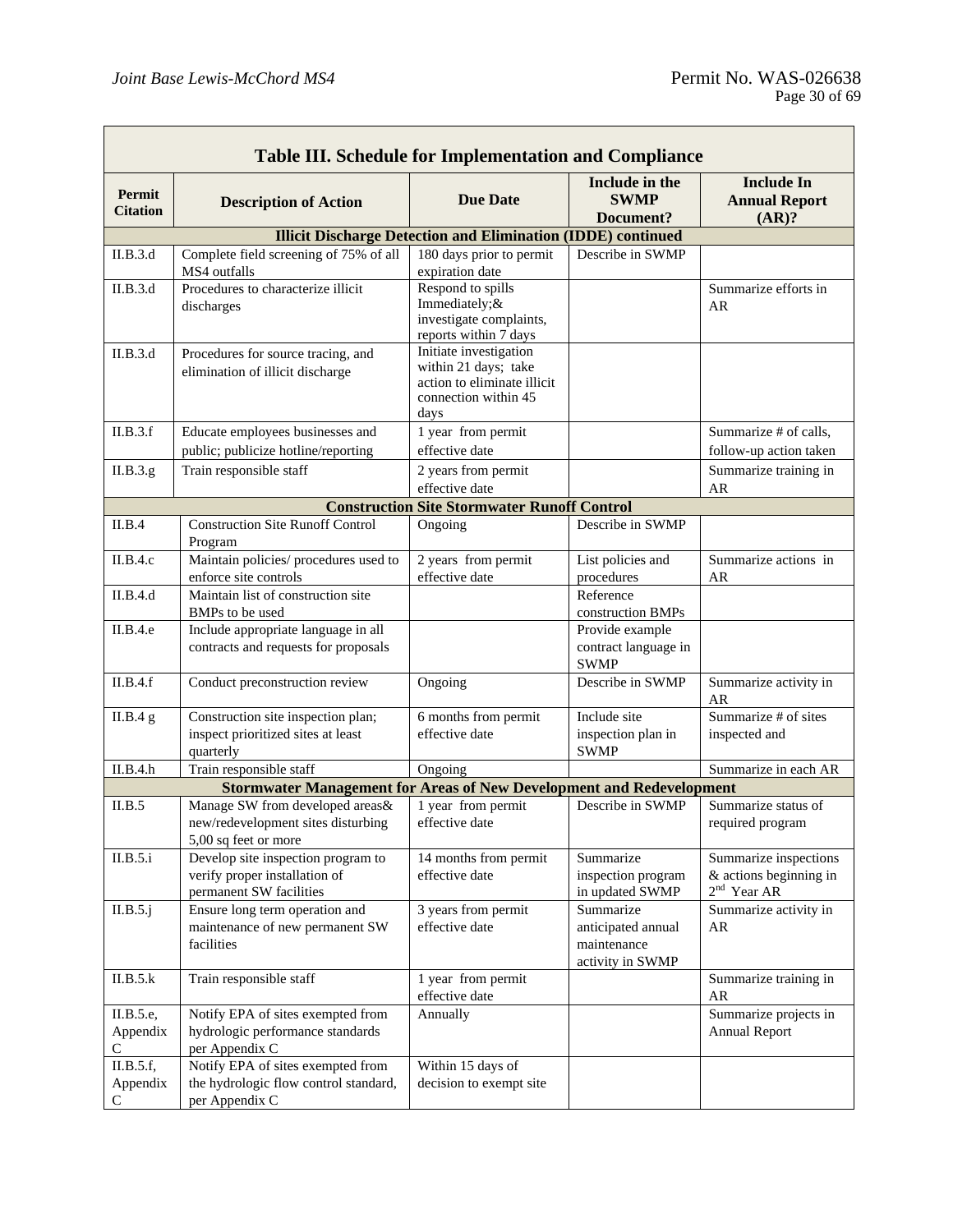| <b>Table III. Schedule for Implementation and Compliance</b> |                                                                                                                                |                                                                            |                                                       |                                                                                     |
|--------------------------------------------------------------|--------------------------------------------------------------------------------------------------------------------------------|----------------------------------------------------------------------------|-------------------------------------------------------|-------------------------------------------------------------------------------------|
| Permit<br><b>Citation</b>                                    | <b>Description of Action</b>                                                                                                   | <b>Due Date</b>                                                            | Include in the<br><b>SWMP</b><br>Document?            | <b>Include In</b><br><b>Annual Report</b><br>(AR)?                                  |
|                                                              | Pollution Prevention and Good Housekeeping for Municipal Operations & Maintenance                                              |                                                                            |                                                       |                                                                                     |
| II.B.6                                                       | Update and Implement O&M program                                                                                               | 2 years from permit<br>effective date                                      | Describe O&M<br>program in SWMP                       | Yes                                                                                 |
| II.B.6.a                                                     | Maintain SW facilities according to<br>schedule established in permit                                                          | 2 years from permit<br>effective date                                      | Document standards<br>in SWMP                         | Yes; document<br>circumstances<br>preventing maintenance                            |
| II.B.6.b<br>& c & d                                          | Inspect 95% of permanent SW<br>facilities/conduct spot checks after<br>major storms; Inspect 95% all catch<br>basins           | No later than permit<br>expiration date                                    | Document<br>schedules in SWMP<br>document             | Document # of<br>facilities/catch basins in<br>$2nd$ year AR;<br>Summarize activity |
| II.B.6.g                                                     | Train responsible staff                                                                                                        | Ongoing                                                                    | Describe training in<br><b>SWMP</b>                   | Summarize training in<br>AR                                                         |
| II.B.6.h                                                     | Develop SW pollution prevention<br>plans for equipment<br>maintenance/material storage areas not<br>addressed by other permits | 2 years year from permit<br>effective date                                 | Document areas by<br>type/locations in<br><b>SWMP</b> | Summarize activities in<br>AR                                                       |
|                                                              | <b>Stormwater Retrofits to Reduce Discharges to Impaired and Degraded Receiving Waters</b>                                     |                                                                            |                                                       |                                                                                     |
| II.C                                                         | Develop SW Retrofit Plan, including<br>roof downspout disconnection<br>opportunities                                           | 3 yearsfrom permit<br>effective date                                       | Summarize program<br>plan in SWMP                     | Submit Retrofit Plan<br>with 3 <sup>rd</sup> Year Annual<br>Report                  |
| ILC.2.f                                                      | Initiate or complete retrofits from<br>effective impervious surface of 5 acres<br>cumulative area                              | No later than permit<br>expiration date                                    |                                                       | Submit plan with 5 <sup>th</sup><br>Year AR                                         |
|                                                              |                                                                                                                                | <b>Required Response to Violations of Water Quality Standards</b>          |                                                       |                                                                                     |
| II.D                                                         | Notify EPA when a discharge is<br>causing or contributing to a violation<br>of water quality standards                         | Within 30 days of<br>Permittee knowledge                                   |                                                       | Summarize in each AR                                                                |
|                                                              |                                                                                                                                | <b>Monitoring, Recordkeeping, and Reporting Requirements</b>               |                                                       |                                                                                     |
| IV.A.2,<br><b>IV.A.8</b>                                     | Develop monitoring and quality<br>assurance plan                                                                               | 1 year from permit<br>effective date                                       | Describe<br>monitoring plan in<br>in SWMP             | Submit plan with 1st<br>Year AR                                                     |
| IV.A.5,<br>IV.C.1                                            | Begin sampling stormwater discharge<br>into American Lake                                                                      | 18 months from permit<br>effective date                                    |                                                       | Submit data in 3 <sup>nd</sup> Year<br>AR, annually thereafter                      |
| IV.A.6.a,<br>IV.C.1                                          | Begin water quality sampling in JBLM<br>Canal                                                                                  | 1 year from permit<br>effective date                                       |                                                       | Submit data in 3 <sup>nd</sup> Year<br>AR, annually thereafter                      |
| IV.A.6.b,<br>IV.C.1                                          | Begin water quality sampling in<br>Clover and Murray Creeks                                                                    | 1 year from permit<br>effective date                                       |                                                       | Submit data in 3 <sup>nd</sup> Year<br>AR, annually thereafter                      |
| IV.A.7,<br>IV.C.1                                            | Collect two (2) benthic<br>macroinvertebrate samples in Clover<br>Creek / two (2) samples in Murray<br>Creek                   | 180 days prior to permit<br>expiration date                                |                                                       | Submit data in 5 <sup>th</sup> Year<br><b>Annual Report</b>                         |
| IV.A.9                                                       | Notify EPA regarding Permittee<br>decision to monitor per the permit or<br>participate in the RSMP                             | 120 days from permit<br>effective date                                     |                                                       |                                                                                     |
| IV.C.1,<br>IV.C.2,<br>IV.C.3                                 | Submit Monitoring Reports and<br><b>Annual Reports</b>                                                                         | Annually, on January<br>30 <sup>th</sup> of each year<br>beginning in 2015 |                                                       |                                                                                     |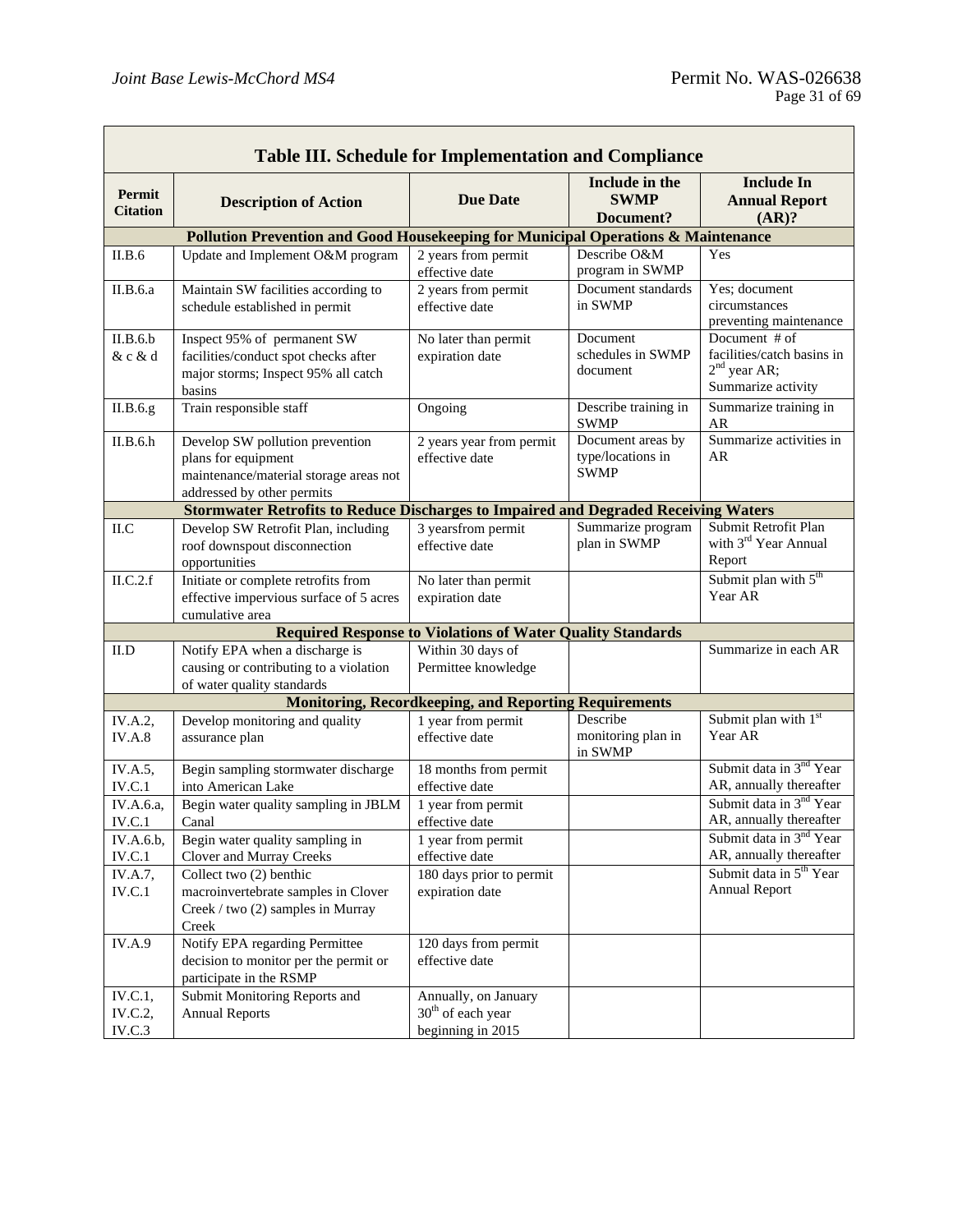## **IV. Monitoring, Recordkeeping, and Reporting Requirements**

## **A. Monitoring**

- **1. Compliance Evaluation.** At least once per year, the Permittee must evaluate its compliance with these permit conditions and progress toward achieving the minimum control measures. This evaluation of permit compliance must be documented in each Annual Report required as described in Part IV.C.2.
- **2. Monitoring Objectives.** The Permittee must monitor stormwater discharges, surface water quality and stream biology to assess the effectiveness of the SWMP to minimize the impacts from MS4 discharges. The Permittee must conduct monitoring to estimate phosphorus loading from its MS4 discharges into American Lake; characterize water quality discharging through the JBLM Canal; characterize water quality in Clover Creek and Murray Creek; and assess baseline biological conditions in Clover Creek and Murray Creek. Within one year from the effective date of this permit, the Permittee must develop a monitoring plan to address these objectives, including the quality assurance requirements as defined in Part IV.A.8. The monitoring plan must be submitted as part of the 1<sup>st</sup> year Annual Report.
- **3. Representative Sampling.** Samples and measurements taken for the purpose of monitoring must be representative of the monitored activity.
- **4. Monitoring Procedures.** Monitoring must be conducted according to test procedures approved under 40 CFR Part 136. Where an approved 40 CFR Part 136 method does not exist, and other test procedures have not been specified, any available method may be used after approval from EPA.
- **5. Stormwater Discharge Monitoring.** No later than eighteen (18) months from the effective date of this permit, the Permittee must sample at least quarterly from at least one stormwater outfall discharging to American Lake. This monitoring must include stormwater flow measurements collected using automated or manual sampling methods. Samples must be analyzed for total phosphorus as summarized in Table IV.A. Beginning with the  $3<sup>rd</sup>$  Year Annual Report, any data collected from the selected stormwater outfall(s) discharging to American Lake must be summarized and reported to EPA annually as part of the corresponding Annual Report. The Permittee may elect to opt out of this monitoring requirement, as described below in Part IV.A.9.

|                                                                                                                                                                                                                                     | <b>Monitoring requirements</b> |                         |  |
|-------------------------------------------------------------------------------------------------------------------------------------------------------------------------------------------------------------------------------------|--------------------------------|-------------------------|--|
| <b>Parameter</b>                                                                                                                                                                                                                    | Sample location <sup>1</sup>   | <b>Sample frequency</b> |  |
| Flow (cfs)                                                                                                                                                                                                                          | See below                      | Ouarterly               |  |
| Total Phosphorus (mg/L)                                                                                                                                                                                                             | See below                      | <b>Ouarterly</b>        |  |
| ${}^{1}$ At least one (1) MS4 outfall discharging into American Lake, location(s) to be selected by Permittee.<br><sup>2</sup> Samples must be collected at least quarterly during a storm event sufficient to produce a discharge. |                                |                         |  |

### **Table IV.A: Stormwater Discharge Monitoring For American Lake**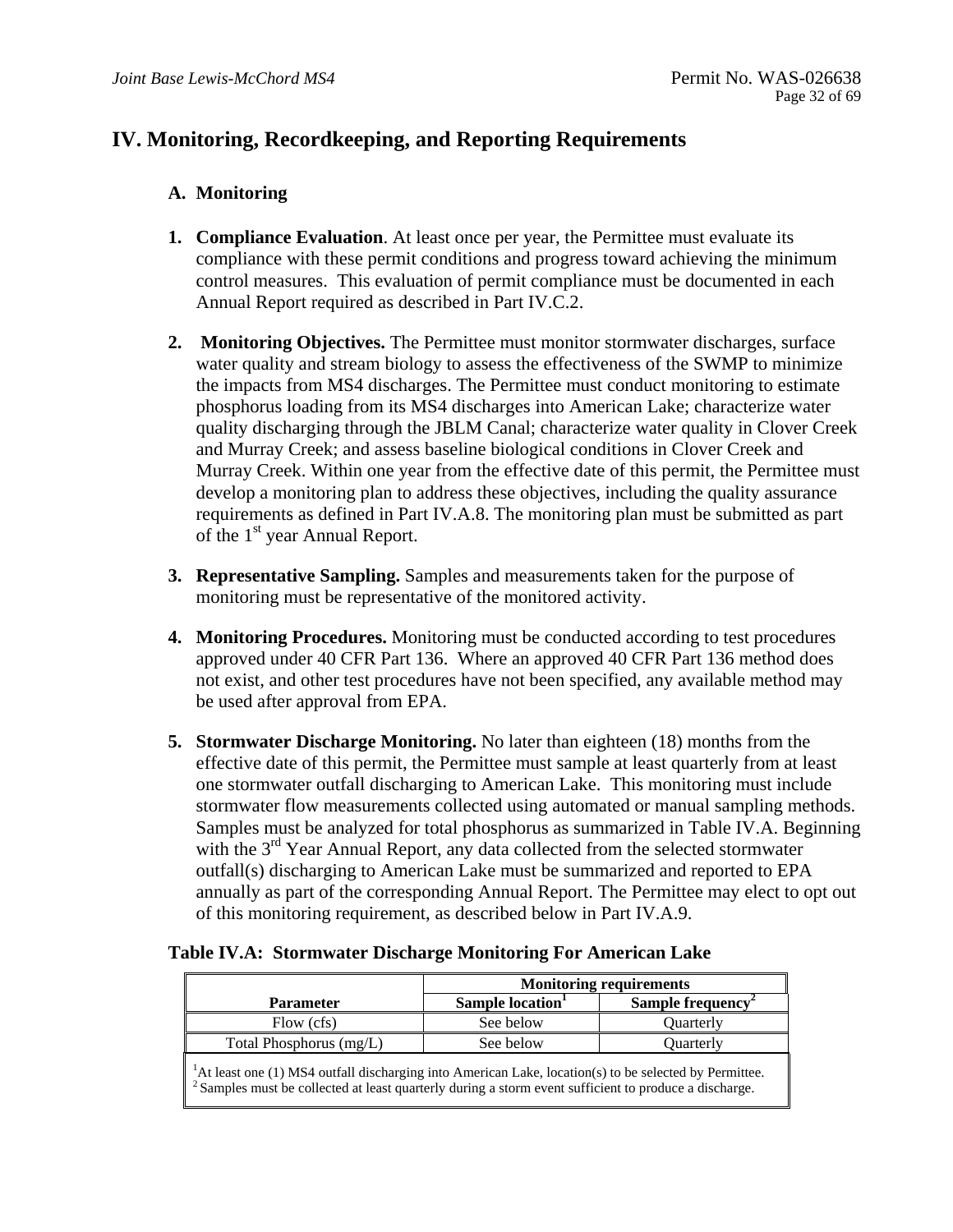## **6. Water Quality Monitoring.**

- a) **Water Quality in the JBLM Canal**. No later than one year from the effective date of this permit, the Permittee must begin a water quality monitoring program within the JBLM Canal. Over a period of 24 consecutive months, the Permittee must collect water quality samples at least quarterly, for a total of eight (8) quarterly samples. In addition, the Permittee must also collect at least five (5) individual samples during "high flow" storm events, at a frequency to be determined by the Permittee. This monitoring must include flow measurement(s) using automated or manual sampling methods. All samples collected must be analyzed for the parameters listed in Table IV.B. All monitoring of water quality within the JBLM Canal, comprised of the minimum thirteen (13) sampling events described above, must be completed no later than 180 days prior to the expiration date of the permit. Beginning with the  $3<sup>nd</sup>$  Year Annual Report, any monitoring data representing water quality discharging through the JBLM Canal must be summarized and reported to EPA annually as part of the corresponding Annual Report.
- b) **Water Quality in Clover Creek and Murray Creek**. No later than one year from the effective date of this permit, the Permittee must begin a water quality monitoring program in both Murray Creek and Clover Creek. This monitoring must include flow measurement(s) using automated or manual sampling methods. All samples must be analyzed for the parameters identified in Tables IV.C and IV.D, respectively. Beginning with the  $3<sup>nd</sup>$  Year Annual Report, any monitoring data representing water quality in Clover Creek and Murray Creeks must be summarized and reported to EPA annually as part of the corresponding Annual Report

|                                                                                                                                                                                              | <b>Monitoring requirements</b> |                               |  |
|----------------------------------------------------------------------------------------------------------------------------------------------------------------------------------------------|--------------------------------|-------------------------------|--|
| <b>Parameter</b>                                                                                                                                                                             | Sample location <sup>1</sup>   | Sample frequency <sup>2</sup> |  |
| Flow (cfs)                                                                                                                                                                                   | See below                      | See below                     |  |
| Temperature $(C)$                                                                                                                                                                            | See below                      | See below                     |  |
| Dissolved Oxygen (mg/L)                                                                                                                                                                      | See below                      | See below                     |  |
| $pH$ (s.u.)                                                                                                                                                                                  | See below                      | See below                     |  |
| Fecal coliform bacteria (cfu/100mL)                                                                                                                                                          | See below                      | See below                     |  |
| Total Nitrogen (mg/L)                                                                                                                                                                        | See below                      | See below                     |  |
| Total Phosphorus (mg/L)                                                                                                                                                                      | See below                      | See below                     |  |
| Total Suspended Solids (mg/L)                                                                                                                                                                | See below                      | See below                     |  |
| Turbidity (NTU)                                                                                                                                                                              | See below                      | See below                     |  |
| Total and Dissolved Copper $(\mu/L)$                                                                                                                                                         | See below                      | See below                     |  |
| Total and Dissolved $Zinc(\mu/L)$                                                                                                                                                            | See below                      | See below                     |  |
| Hardness (mg/L)                                                                                                                                                                              | See below                      | See below                     |  |
| Samples must be collected from at least one (1) location within the JBLM Canal, downstream of all<br>MS4 discharges/other flows entering the Canal, and prior to discharge into Puget Sound. |                                |                               |  |
| $2$ Over a period of twenty four (24) consecutive months, the Permittee must collect samples quarterly,                                                                                      |                                |                               |  |
| for a minimum of four samples per year, resulting in a minimum total of eight quarterly samples. An                                                                                          |                                |                               |  |
| additional five (5) individual samples must be collected during "high flow" storm events, at a                                                                                               |                                |                               |  |
| frequency to be determined by the Permittee.                                                                                                                                                 |                                |                               |  |

**Table IV.B: Water Quality Monitoring Requirements for JBLM Canal**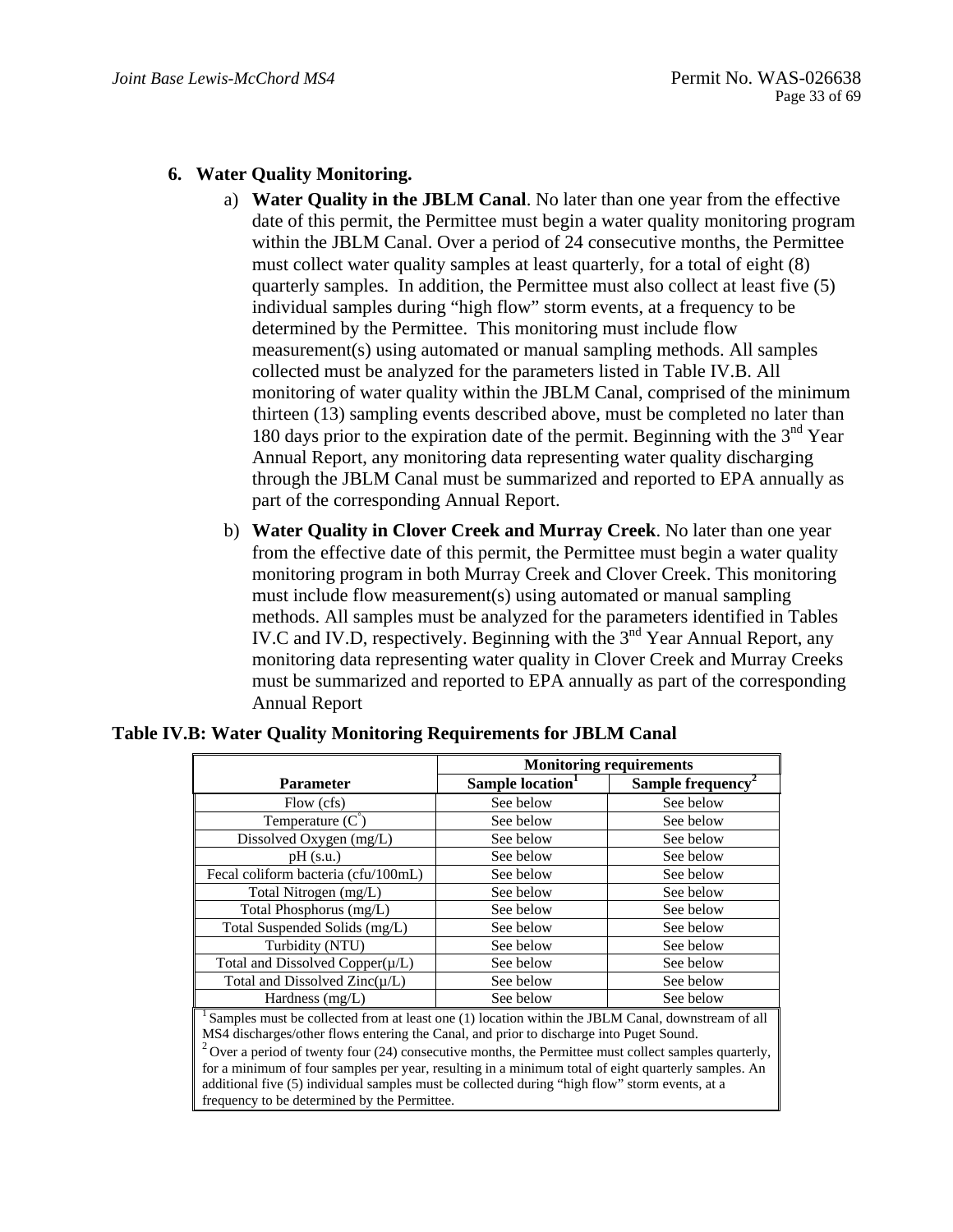|                                                                                                                                                       | <b>Monitoring requirements</b> |                               |  |
|-------------------------------------------------------------------------------------------------------------------------------------------------------|--------------------------------|-------------------------------|--|
| <b>Parameter</b>                                                                                                                                      | Sample location <sup>1</sup>   | Sample frequency <sup>2</sup> |  |
| Flow (cfs)                                                                                                                                            | See below                      | <b>Ouarterly</b>              |  |
| Temperature $(C)$                                                                                                                                     | See below                      | <b>Ouarterly</b>              |  |
| Dissolved Oxygen (mg/L)                                                                                                                               | See below                      | <b>Ouarterly</b>              |  |
| $pH$ (s.u.)                                                                                                                                           | See below                      | <b>Ouarterly</b>              |  |
| Fecal coliform bacteria (cfu/100mL)                                                                                                                   | See below                      | <b>Ouarterly</b>              |  |
| Total Nitrogen (mg/L)                                                                                                                                 | See below                      | Quarterly                     |  |
| Total Phosphorus (mg/L)                                                                                                                               | See below                      | Quarterly                     |  |
| Total Suspended Solids (mg/L)                                                                                                                         | See below                      | <b>Ouarterly</b>              |  |
| Turbidity (NTU)                                                                                                                                       | See below                      | <b>Ouarterly</b>              |  |
| Total and Dissolved Copper $(\mu/L)$                                                                                                                  | See below                      | <b>Ouarterly</b>              |  |
| Total and Dissolved $Zinc(\mu/L)$                                                                                                                     | See below                      | <b>Ouarterly</b>              |  |
| Hardness (mg/L)                                                                                                                                       | See below                      | <b>Ouarterly</b>              |  |
| A minimum of one location in Murray Creek, to be selected by the Permittee.<br>A minimum of four (4) samples must be collected in each calendar year. |                                |                               |  |

**Table IV.C: Water Quality Monitoring Requirements for Murray Creek** 

**Table IV.D: Water Quality Monitoring Requirements for Clover Creek** 

|                                                                                                                                                                               | <b>Monitoring requirements</b> |                               |
|-------------------------------------------------------------------------------------------------------------------------------------------------------------------------------|--------------------------------|-------------------------------|
| <b>Parameter</b>                                                                                                                                                              | Sample location <sup>1</sup>   | Sample frequency <sup>2</sup> |
| Flow (cfs)                                                                                                                                                                    | See below                      | <b>Ouarterly</b>              |
| Temperature $(C^{\prime})$                                                                                                                                                    | See below                      | Quarterly                     |
| Dissolved Oxygen (mg/L)                                                                                                                                                       | See below                      | Quarterly                     |
| $pH$ (s.u.)                                                                                                                                                                   | See below                      | <b>Ouarterly</b>              |
| Fecal coliform bacteria (cfu/100mL)                                                                                                                                           | See below                      | <b>Ouarterly</b>              |
| Total Nitrogen (mg/L)                                                                                                                                                         | See below                      | <b>Ouarterly</b>              |
| Total Phosphorus (mg/L)                                                                                                                                                       | See below                      | <b>Ouarterly</b>              |
| Total Suspended Solids (mg/L)                                                                                                                                                 | See below                      | Quarterly                     |
| Turbidity (NTU)                                                                                                                                                               | See below                      | <b>Ouarterly</b>              |
| Total and Dissolved Copper $(\mu/L)$                                                                                                                                          | See below                      | <b>Ouarterly</b>              |
| Total and Dissolved $Zinc(\mu/L)$                                                                                                                                             | See below                      | <b>Ouarterly</b>              |
| Hardness (mg/L)                                                                                                                                                               | See below                      | Quarterly                     |
| A minimum of one location in Clover Creek as it exits Permit Area, to be selected by the Permittee.<br>A minimum of four (4) samples must be collected in each calendar year. |                                |                               |

**7. Biological Monitoring.** No later than 180 days prior to the expiration date of this permit, the Permittee must collect at least two (2) benthic macroinvertabrate samples in Murray Creek and at least two (2) benthic macroinvertabrate samples in Clover Creek. One sampling event per waterbody must be conducted between the months August-October within any calendar year of the permit term. Sample locations should be in close proximity to the water quality monitoring locations identified by the Permittee to comply with Part IV.A.6.b. The Permittee must use benthic macroinvertebrate monitoring protocols which are consistent with the Pierce County Watershed Health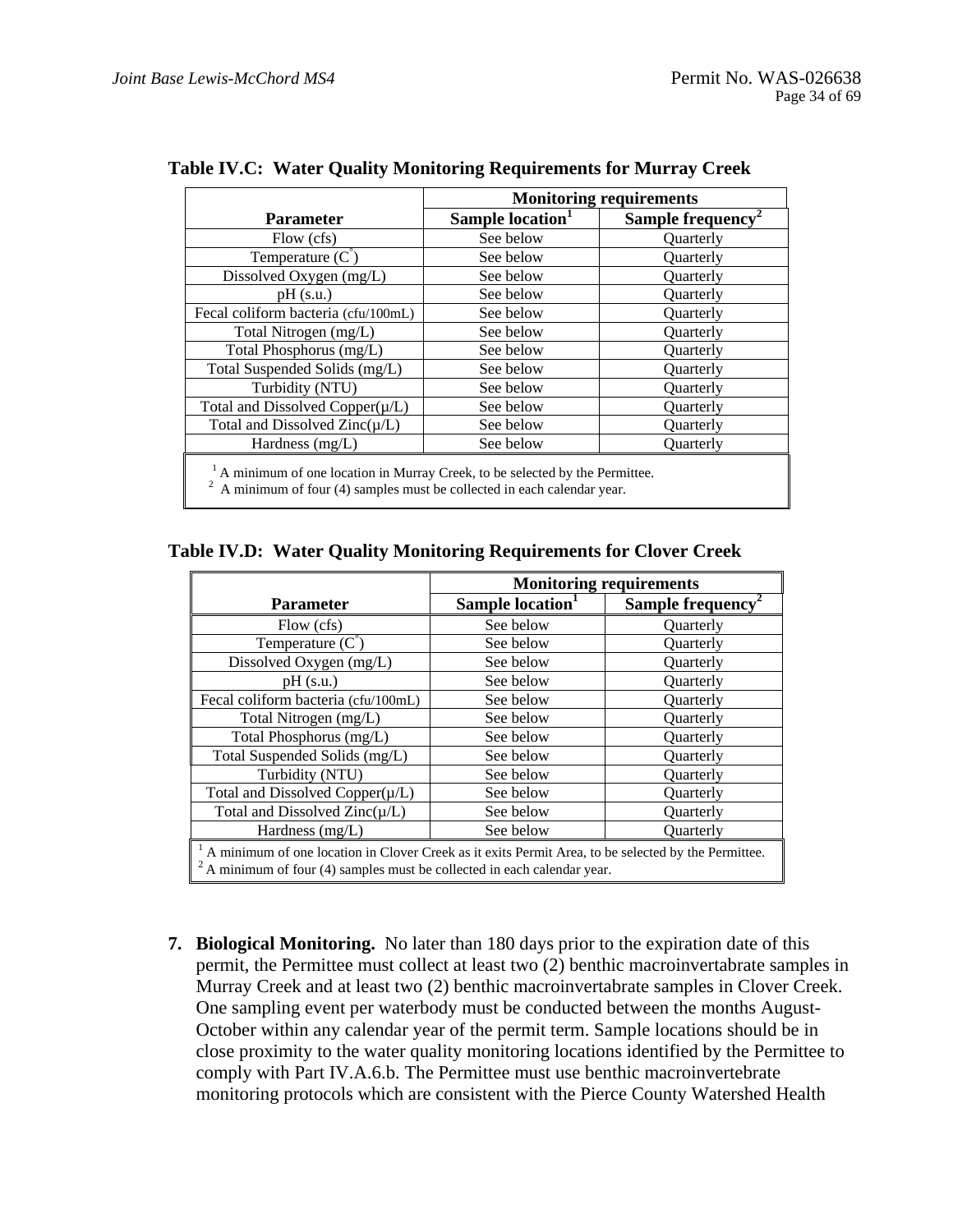Monitoring Project, Thurston County's Water Resources Monitoring Program, and/or other contemporaryWestern Washington benthic macroinvertebrate monitoring programs. Each sample must be analyzed and scored using the Puget Sound Lowlands benthic index of biological integrity (B-IBI), as described at http://pugetsoundstreambenthos.org/SiteMap.aspx. The Permittee may elect to opt out of this monitoring requirement, as described below in Part IV.A.9.

**8. Quality Assurance Requirements.** The Permittee must develop a quality assurance plan (QAP) for all monitoring required in this Part. The QAP must be developed concurrent with the monitoring plan as described in Part IV.A.2**.** Any existing QAPs may be modified to meet the requirements of this section. Upon completion of the monitoring plan and QAP, the Permittee must submit the combined document to EPA with the 1st year Annual Report.

- a) The QAP must be designed to assist in planning for the collection and analysis of stormwater discharge, water quality and biological/benthic macroinvertebrate samples in support of the permit, and in explaining data anomalies when they occur.
- b) Throughout all sample collection and analysis activities, the Permittee must use the EPA-approved QA/QC and chain-of-custody procedures described in the following documents:
	- *EPA Requirements for Quality Assurance Project Plans EPA-QA/R-5*  (EPA/240/B-01/003, March 2001). A copy of this document can be found electronically at: http://www.epa.gov/quality/qs-docs/r5 final.pdf
	- http://www.epa.gov/r10earth/offices/oea/epaqag5.pdf *Guidance for Quality Assurance Project Plans EPA-QA/G-5*, (EPA/600/R-98/018, February, 1998). A copy of this document can be found electronically at:
- c) At a minimum, the QAP must reflect the content specified in the EPA documents listed in Part IV.A.8.b, and include the following information:
	- Details on the number of samples, type of sample containers, preservation of samples, holding times, analytical methods, analytical detection and quantitation limits for each target compound, type and number of quality assurance field samples, precision and accuracy requirements, sample preparation requirements, sample shipping methods, and laboratory data delivery requirements;
	- Map(s) indicating the location of each sampling point;
	- Qualification and training of personnel; and
	- Name(s), address(es) and telephone number(s) of the laboratories, used by or proposed to be used by the Permittee.
- d) The Permittee must amend the QAP whenever there is a modification in sample collection, sample analysis, or other procedure addressed by the QAP.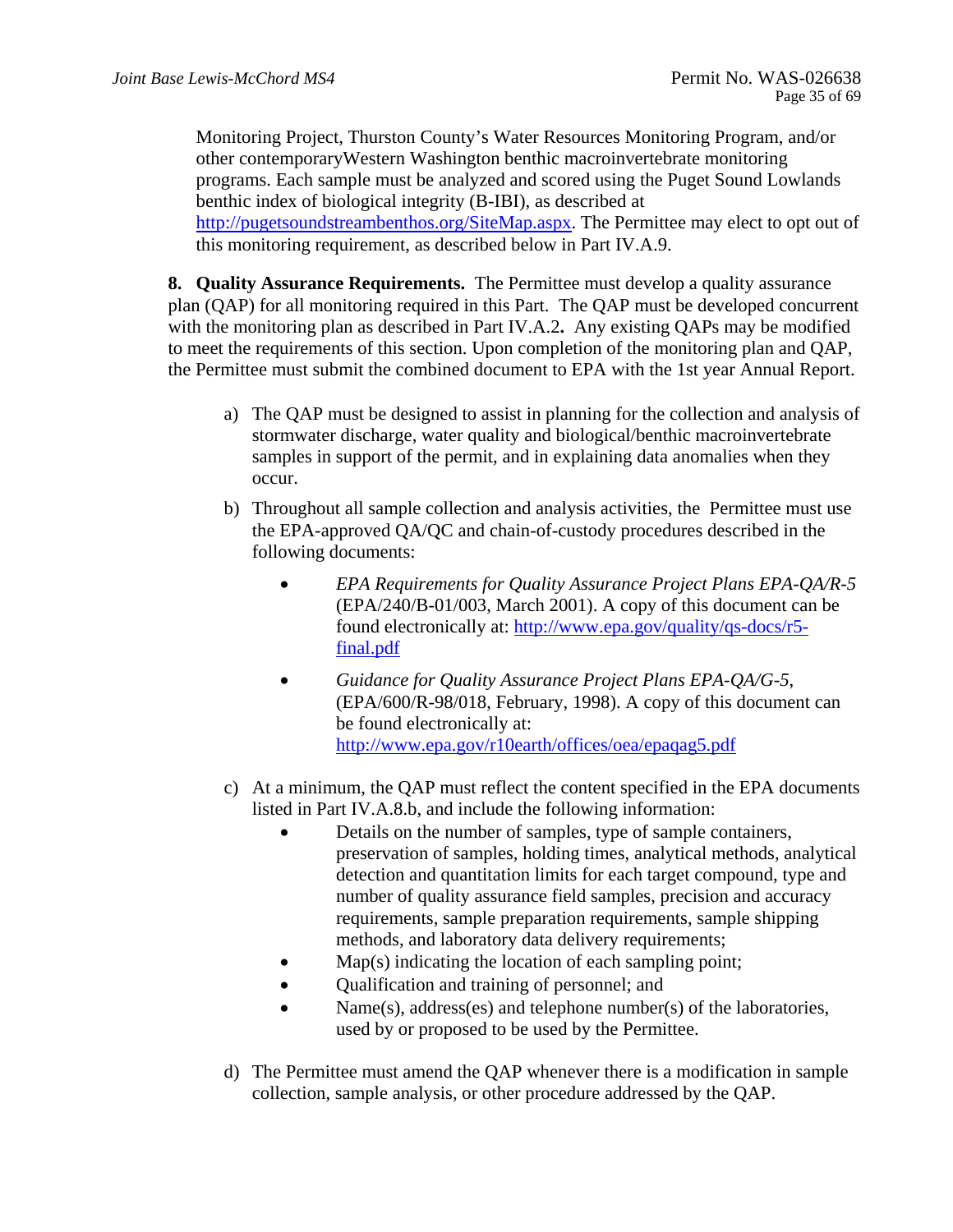- e) Copies of the QAP must be maintained by the Permittee and made available to EPA upon request.
- **9. Optional Participation in the Puget Sound Regional Stormwater Management Program (RSMP) Status and Trends Monitoring**.
	- a) The purpose of this part is to allow the Permittee the option to contribute to the Regional Stormwater Management Program (RSMP) Status and Trends Monitoring of small streams and marine nearshore in Puget Sound. The RSMP Status and Trends monitoring is described in Part S.8.b of the Washington Department of Ecology-issued *Western Washington Phase II Municipal Stormwater Permit* (effective August 1, 2013) through other sources.<sup>1</sup> The Permittee may elect to participate in the RSMP Status and Trends Monitoring program in lieu of the monitoring requirements specified in Part IV.B.5 and IV.B.7 of this permit. The Permittee's decision to participate in the RSMP will be considered binding through the duration of the permit term. The Permittee is solely responsible for discussing and arranging its potential in the RSMP with the program organizers prior to the EPA notification deadline in Part IV.A.9.c.
	- b) This optional "participation in the RSMP" requires the Permittee to make a monetary payment, or series of annual payments, based on a per capita calculation to be assessed by the RSMP organizers in a manner similar to the calculated contributions from other municipal RSMP participants.
	- c) Not later than 120 days from the effective date of this permit, the Permittee must inform EPA in writing of its decision to either conduct the monitoring described in Parts IV.A.5 and IV.A.7, or to participate in the Puget Sound RSMP. The notification letter must be submitted to the EPA address indicated in Part IV.D.

## **B. Recordkeeping**

**1. Retention of Records.** The Permittee must retain records and copies of all information (including all monitoring, calibration and maintenance records and all original strip chart recordings for any continuous monitoring instrumentation, copies of all reports required by this permit, a copy of the NPDES permit, and records of all data used to complete the application for this permit) for a period of at least five years from the date of the sample, measurement, report or application, or for the term of this permit, whichever is longer. This period may be extended at the request of the EPA at any time. Records include all information used in the development of the SWMP, all monitoring data, copies of all reports, and all data used in the development of the permit application.

l and the RSMP website at http://www.ecy.wa.gov/programs/wq/stormwater/municipal/rsmp.html <sup>1</sup> See Western Washington Phase II Municipal Stormwater Permit available online at http://www.ecy.wa.gov/programs/wq/stormwater/municipal/phaseIIww/wwphiipermit.html;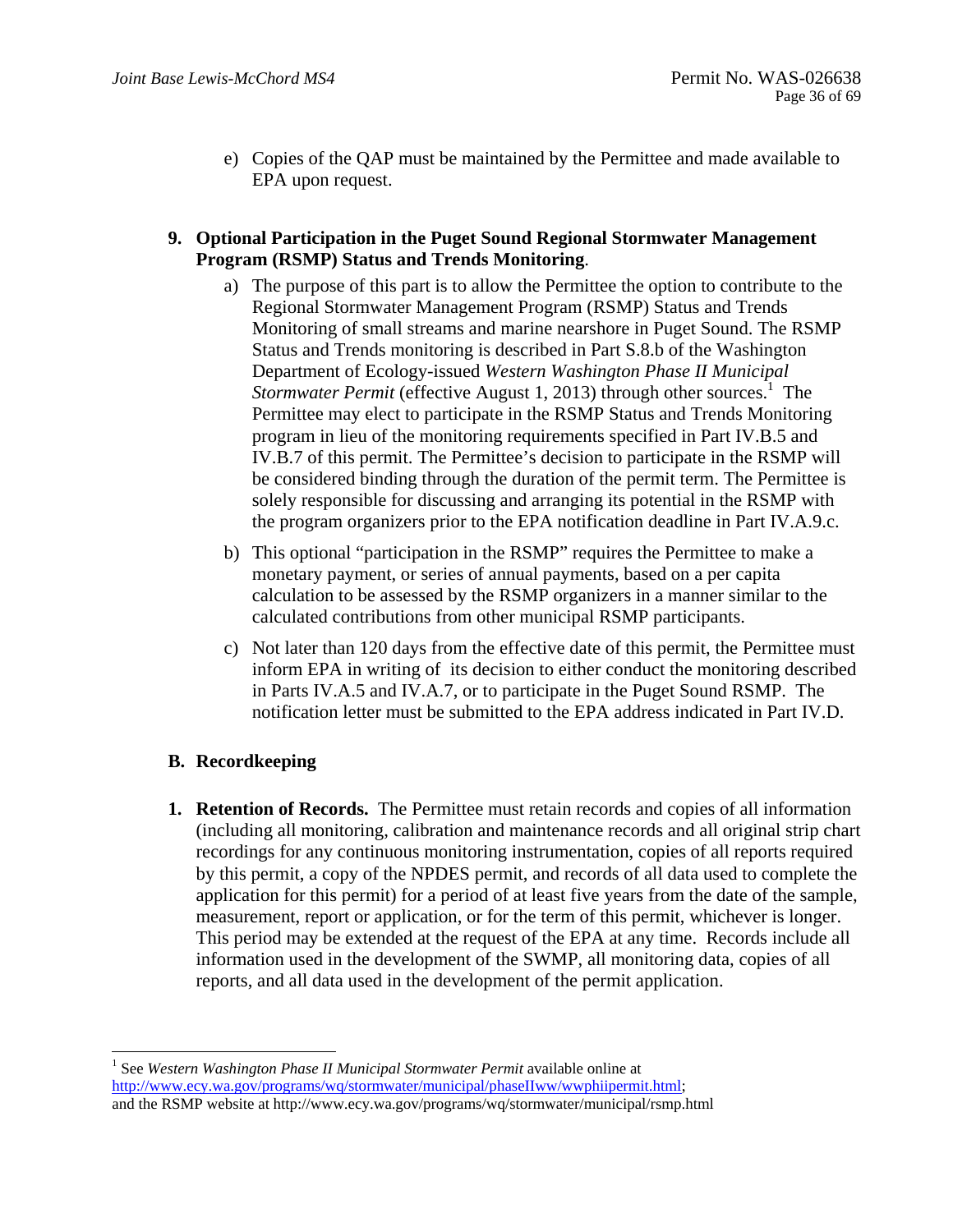requests from the public. **2. Availability of Records.** The Permittee must submit the records referred to in Part IV.B.1 to EPA only when such information is requested. The Permittee must retain all records comprising the SWMP required by this permit (including a copy of the permit language and all Annual Reports) at a location accessible to the EPA. The Permittee must make records (including the permit application, Annual Reports and the SWMP document) available to the public if requested to do so in writing pursuant to the Freedom of Information Act. The public must be able to request and view the records during normal business hours, and the Permittee must make all reasonable efforts to comply with such requests. As allowed by the Freedom of Information Act, the Permittee may charge fees for copies of documents provided in response to written

### **C. Reporting Requirements**

**1. Stormwater Discharge, Water Quality and Biological Monitoring Reports**. Beginning two years from the effective date of this permit, and at least once per year

thereafter, all available stormwater discharge and water quality monitoring data collected during the prior reporting period(s) must be submitted as part of the corresponding Annual Report. If the Permittee conducts more frequent monitoring than is required by this Permit, the results of such monitoring must also be submitted. All biological monitoring data and corresponding Puget Sound Lowlands I-IBI scores must be submitted as part of the subsequent Annual Report following the sample collection. At a minimum, thisReport must include:

- a) Dates of sample collection and analyses;
- b) Results of analytical samples collected;
- c) Location of sample collection;
- d) Summary analysis of data collected.
- **2. Annual Report.** No later than January 30, 2015, and annually thereafter, the Permittee must submit an Annual Report to EPA. The reporting periods and associated due dates for each Annual Report are specified in Table IV.E. Copies of all Annual Reports must be made available to the public, at a minimum, upon written request to the Permittee pursuant to the Freedom of Information Act.

| <b>Table IV.E - Annual Report Deadlines</b> |                                    |                  |  |
|---------------------------------------------|------------------------------------|------------------|--|
| <b>Annual Report</b>                        | <b>Reporting Period</b>            | <b>Due Date</b>  |  |
|                                             |                                    |                  |  |
| 1 <sup>st</sup> Year Annual Report          | October 1, 2013–September 30, 2014 | January 30, 2015 |  |
| $2nd$ Year Annual Report                    | October 1, 2014-September 30, 2015 | January 30, 2016 |  |
| 3 <sup>rd</sup> Year Annual Report          | October 1, 2015-September 30, 2016 | January 30, 2017 |  |
| 4 <sup>th</sup> Year Annual Report          | October 1, 2016-September 30, 2017 | January 30, 2018 |  |
| 5 <sup>th</sup> Year Annual Report          | October 1, 2017-September 30, 2018 | January 30, 2019 |  |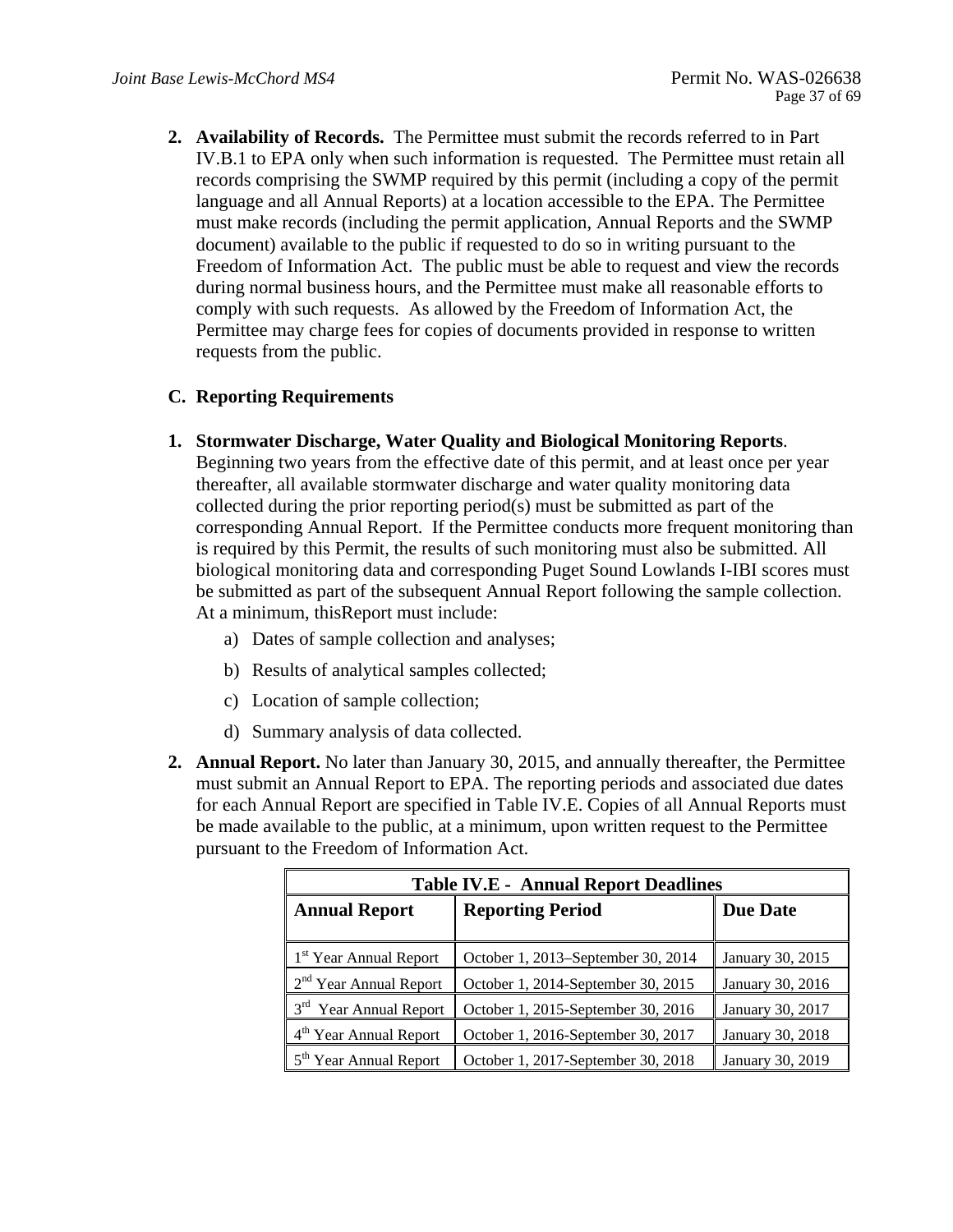- **3. Contents of the Annual Report.** The following information occurring during the relevant reporting period must be summarized or included within each Annual Report:
	- a) An updated SWMP document, as required in Part II.A.3;
	- b) A report or assessment of compliance with this permit and progress towards achieving the identified actions and activities for each minimum control measure in Parts II.B and II.C. Status of each program area must be addressed, even if activity has previously been completed or has not yet been implemented;
	- c) Results of any information collected and analyzed during the previous 12 month reporting period, including summaries of program costs and descriptions of funding sources, information used to assess the success of the program at improving water quality to the maximum extent practicable, or other relevant information;
	- d) Stormwater Discharge, Water Quality and Biological Monitoring Reporting, as required in Part IV.C.1;
	- e) A summary of the number and nature of all inspections, formal enforcement actions, and/or other similar activities performed by the Permittee;
	- f) A summary of all public and private new development or redevelopment project sites that disturb 5,000 square feet or more of land area commencing during the reporting period, including project name, project location, total acreage of new development or redevelopment, and all documentation related to any project sites exempted by JBLM or its counterparts from the provisions of Part II.B.5 pursuant to Permit Appendix C;
	- g) A summary list of any water quality compliance-related enforcement actions received from regulatory agencies other than EPA. Such actions include, but are not limited to, formal warning letters, notices of violation, field citations, or similar actions. This summary should include dates, project synopsis, and actions taken to address the compliance issue(s);
	- h) Copies of completed or revised Monitoring & Quality Assurance Plan(s), retrofit plans, education materials, ordinances (or other regulatory mechanisms), equivalent documents or program materials, inventories, guidance materials, maps, or other products produced as required by this permit;
	- i) A general summary of the activities the Permittee plans to undertake during the next reporting cycle (including an implementation schedule) for each minimum control measure;
	- j) A description and schedule for implementation of additional BMPs that may be necessary, based on monitoring results, to ensure compliance with applicable water quality standards;
	- k) Notice if the Permittee is relying on another entity to satisfy any of the permit obligations, if applicable; and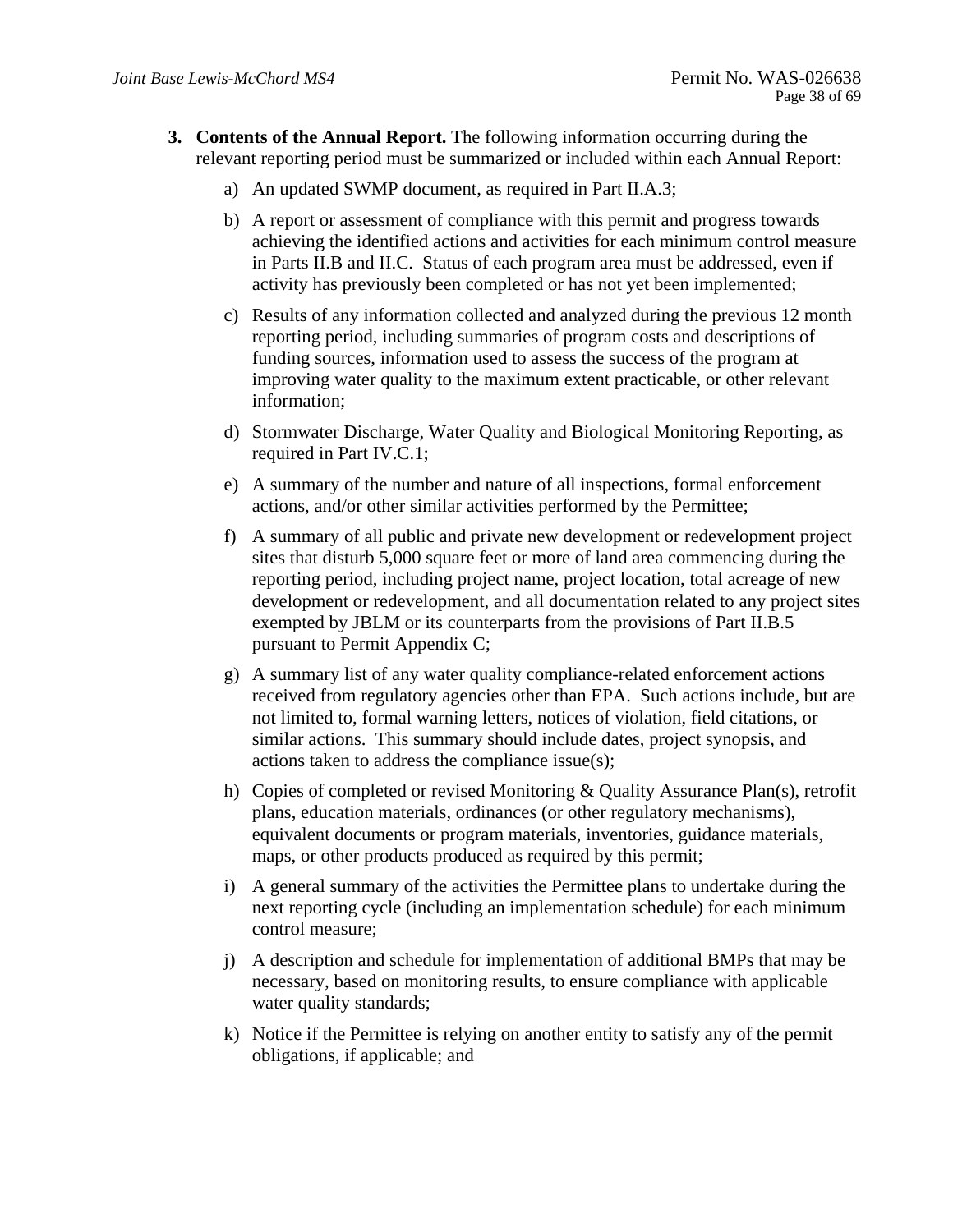l) A description of the location, size, receiving water, and drainage area of any new MS4 outfall(s) owned or operated by the Permittee added to the system since the previous annual reporting period.

**D. Addresses.** Reports and other documents to be submitted as required by this permit must be signed and certified in accordance with Part VI.E.

- a) If EPA provides the Permittee of an alternative means of submitting reports during the permit term other than the manner described herein, the Permittee may use that alternative reporting mechanism in lieu of this provision.
- b) One hard copy and one electronic copy (on CD ROM, or through prearranged transmission by Email as indicated below) of any submittal must be provided the following address:

| EPA Region 10: | United States Environmental Protection Agency    |
|----------------|--------------------------------------------------|
|                | Region 10                                        |
|                | Attention: Municipal Stormwater Program Contact  |
|                | <b>NPDES</b> Compliance Unit                     |
|                | 1200 $6^{\text{th}}$ Avenue, Suite 900 (OCE-133) |
|                | Seattle, WA 98101                                |

c) Prior to the electronic submittal of any required documents to EPA, the Permittee must contact the EPA Region 10 NPDES MS4 Permit Program Coordinator at (206) 553-6650 or (800) 424-4372, and obtain appropriate Email contact information.

## **V. Compliance Responsibilities**

**A. Duty to Comply.** The Permittee must comply with all conditions of this permit. Any permit noncompliance constitutes a violation of the Act and is grounds for enforcement action, for permit termination, revocation and reissuance, or modification, or for denial of a permit renewal application.

### **B. Penalties for Violations of Permit Conditions**

**1. Civil and Administrative Penalties.** Pursuant to 40 CFR Part 19 and the Act, any person who violates Section 301, 302, 306, 307, 308, 318 or 405 of the Act, or any permit condition or limitation implementing any such sections in a permit issued under section 402 of the Act, or any requirement imposed in a pretreatment program approved under sections  $402(a)(3)$  or  $402(b)(8)$  of the Act, is subject to a civil penalty not to exceed the maximum amounts authorized by Section 309(d) of the Act and the Federal Civil Penalties Inflation Adjustment Act (28 U.S.C. § 2461) as amended by the Debt Collection Improvement Act (31 U.S.C. § 3701) (currently \$37,500 per day for each violation).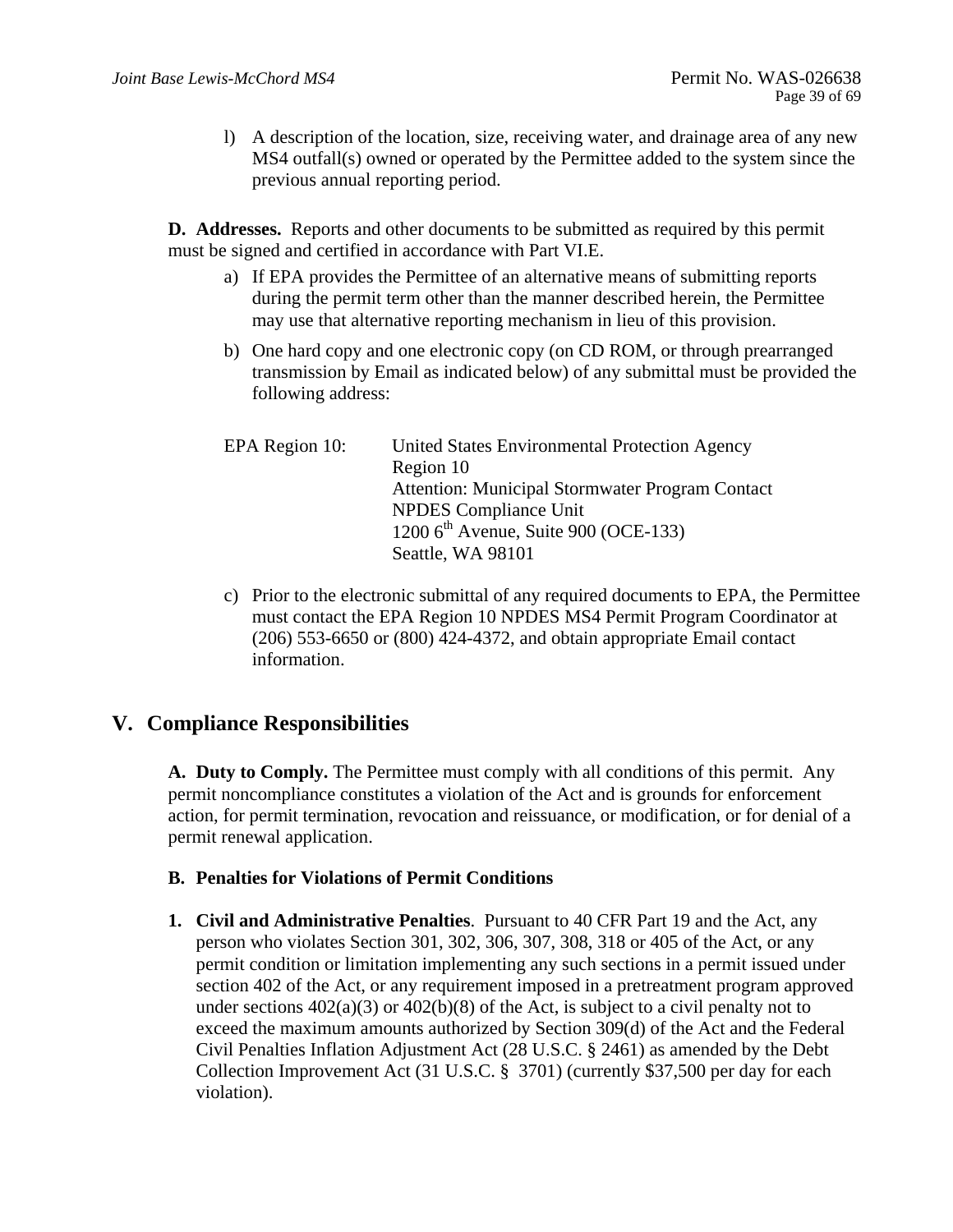**2. Administrative Penalties**. Any person may be assessed an administrative penalty by the Administrator for violating Section 301, 302, 306, 307, 308, 318 or 405 of this Act, or any permit condition or limitation implementing any of such sections in a permit issued under Section 402 of this Act. Pursuant to 40 CFR Part 19 and the Act, administrative penalties for Class I violations are not to exceed the maximum amounts authorized by Section  $309(g)(2)(A)$  of the Act and the Federal Civil Penalties Inflation Adjustment Act (28 U.S.C. § 2461) as amended by the Debt Collection Improvement Act (31 U.S.C. § 3701) (currently \$16,000 per violation, with the maximum amount of any Class I penalty assessed not to exceed \$37,500). Pursuant to 40 CFR Part 19 and the Act, penalties for Class II violations are not to exceed the maximum amounts authorized by Section 309(g)(2)(B) of the Act and the Federal Civil Penalties Inflation Adjustment Act (28 U.S.C. § 2461) as amended by the Debt Collection Improvement Act (31 U.S.C. § 3701) (currently \$16,000 per day for each day during which the violation continues, with the maximum amount of any Class II penalty not to exceed \$177,500).

### **3. Criminal Penalties.**

- a) **Negligent Violations**. The Act provides that any person who negligently violates Sections 301, 302, 306, 307, 308, 318, or 405 of the Act, or any condition or limitation implementing any of such sections in a permit issued under Section 402 of the Act, or any requirement imposed in a pretreatment program approved under Section 402(a)(3) or 402(b)(8) of the Act, is subject to criminal penalties of \$2,500 to \$25,000 per day of violation, or imprisonment of not more than one year, or both. In the case of a second or subsequent conviction for a negligent violation, a person shall be subject to criminal penalties of not more than \$50,000 per day of violation, or by imprisonment of not more than two years, or both.
- b) **Knowing Violations**. Any person who knowingly violates such sections, or such conditions or limitations is subject to criminal penalties of \$5,000 to \$50,000 per day of violation, or imprisonment for not more than three years, or both. In the case of a second or subsequent conviction for a knowing violation, a person shall be subject to criminal penalties of not more than \$100,000 per day of violation, or imprisonment of not more than six years, or both.
- c) **Knowing Endangerment**. Any person who knowingly violates Section 301, 302, 303, 306, 307, 308, 318 or 405 of the Act, or any permit condition or limitation implementing any of such sections in a permit issued under section 402 of the Act, and who knows at that time that he thereby places another person in imminent danger of death or serious bodily injury, shall, upon conviction, be subject to a fine of not more than \$250,000 or imprisonment of not more than 15 years, or both. In the case of a second or subsequent conviction for a knowing endangerment violation, a person shall be subject to a fine of not more than \$500,000 or by imprisonment of not more than 30 years, or both. An organization, as defined in Section  $309(c)(3)(B)(iii)$  of the Act, shall, upon conviction of violating the imminent danger provision, be subject to a fine of not more than \$1,000,000 and can be fined up to \$2,000,000 for second or subsequent convictions.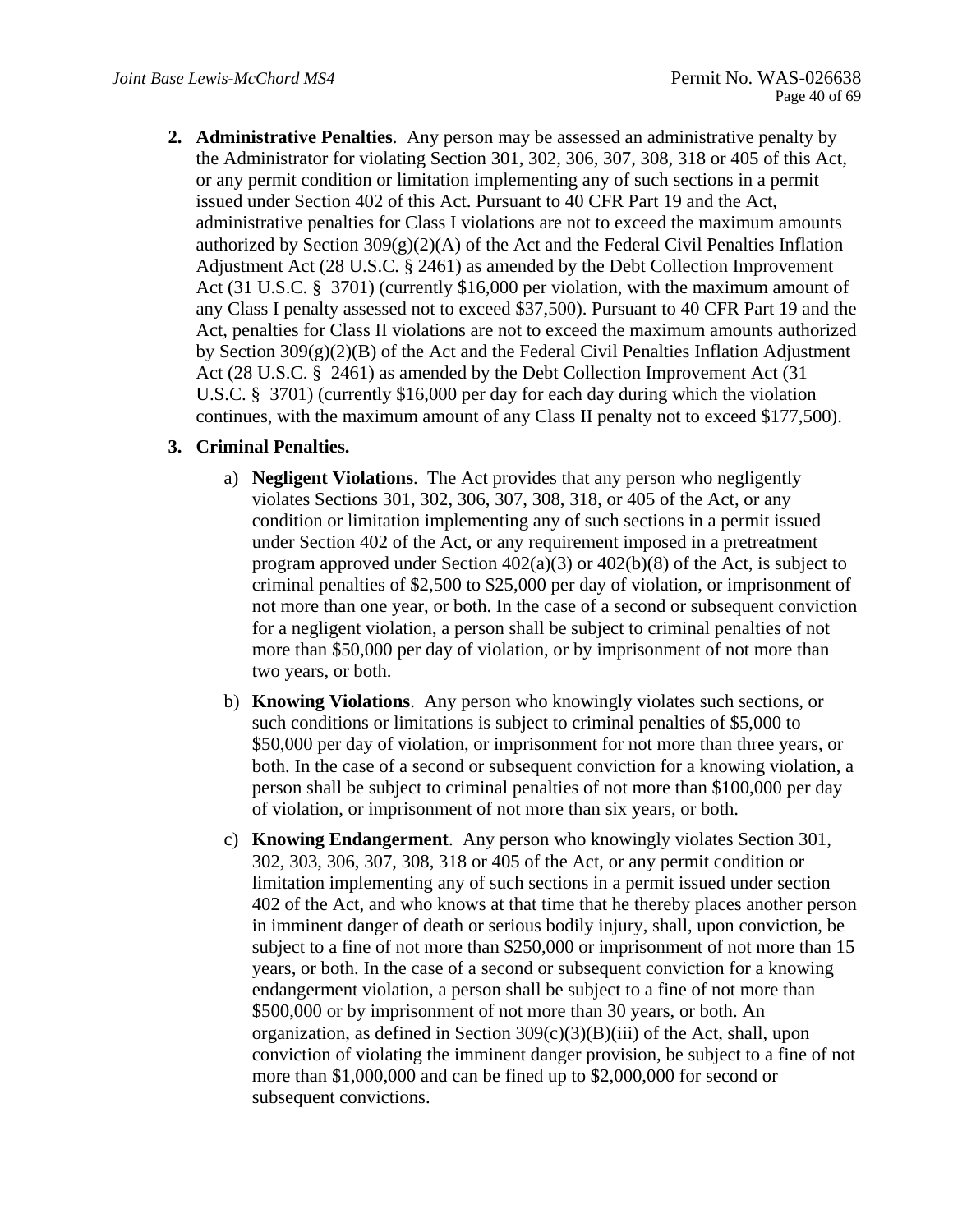d) **False Statements**. The Act provides that any person who falsifies, tampers with, or knowingly renders inaccurate any monitoring device or method required to be maintained under this permit shall, upon conviction, be punished by a fine of not more than \$10,000, or by imprisonment for not more than two years, or both. If a conviction of a person is for a violation committed after a first conviction of such person under this paragraph, punishment is a fine of not more than \$20,000 per day of violation, or by imprisonment of not more than four years, or both. The Act further provides that any person who knowingly makes any false statement, representation, or certification in any record or other document submitted or required to be maintained under this permit, including monitoring reports or reports of compliance or non-compliance shall, upon conviction, be punished by a fine of not more than \$10,000 per violation, or by imprisonment for not more than six months per violation, or by both.

**C. Need to Halt or Reduce Activity not a Defense**. It shall not be a defense for the Permittee in an enforcement action that it would have been necessary to halt or reduce the permitted activity in order to maintain compliance with this permit.

**D. Duty to Mitigate.** The Permittee must take all reasonable steps to minimize or prevent any discharge or disposal in violation of this Permit that has a reasonable likelihood of adversely affecting human health or the environment.

**E. Proper Operation and Maintenance.** The Permittee must at all times properly operate and maintain all facilities and systems of treatment and control (and related appurtenances) which are installed or used by the Permittee to achieve compliance with the conditions of this permit. Proper operation and maintenance also includes adequate laboratory controls and appropriate quality assurance procedures. This provision requires the operation of back-up or auxiliary facilities or similar systems which are installed by the Permittee only when the operation is necessary to achieve compliance with the conditions of the permit.

### **F. Bypass of Treatment Facilities.**

**1. Bypass not exceeding limitations**. The Permittee may allow any bypass to occur that does not cause effluent limitations to be exceeded, but only if it also is for essential maintenance to assure efficient operation. These bypasses are not subject to the provisions of paragraphs 2 and 3 of this Part.

### **2. Notice**.

- a) Anticipated bypass. If the Permittee knows in advance of the need for a bypass, it must submit prior written notice, if possible at least 10 days before the date of the bypass.
- b) Unanticipated bypass. The Permittee must submit notice of an unanticipated bypass as required under Part V.K of this Permit.
- **3. Prohibition of bypass.** The intentional bypass of stormwater from all or any portion of a stormwater treatment BMP whenever the design capacity of the treatment BMP is not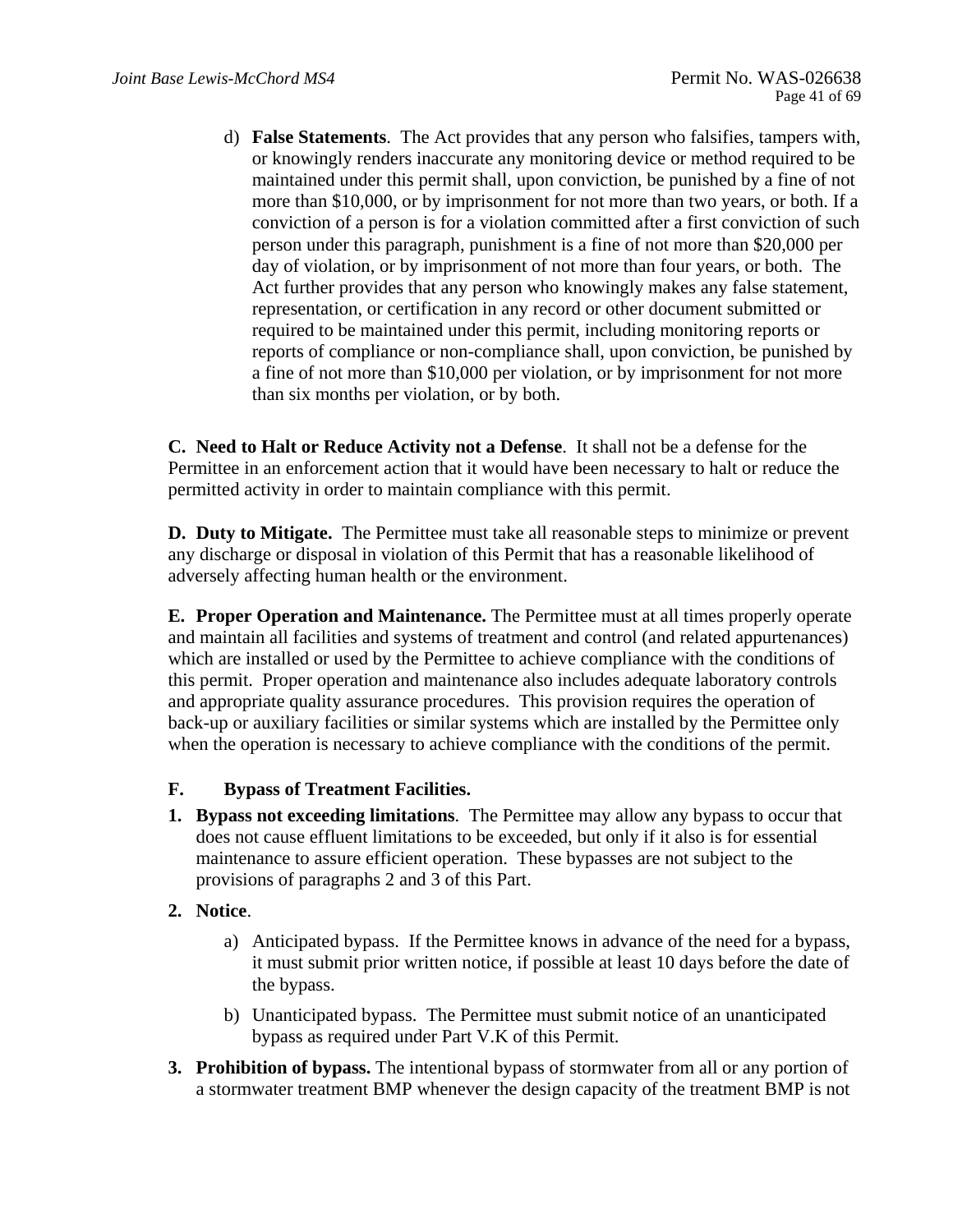exceeded is prohibited, and the Director of the Office of Compliance and Enforcement may take enforcement action against the Permittee for such bypass, unless:

- a) The bypass was unavoidable to prevent loss of life, personal injury, or severe property damage;
- b) There were no feasible alternatives to the bypass, such as the use of auxiliary treatment facilities, retention of untreated stormwater, or maintenance during normal dry weather. This condition is not satisfied if adequate back-up equipment should have been installed in the exercise of reasonable engineering judgment to prevent a bypass that occurred during normal periods of dry weather or preventive maintenance; and
- c) The Permittee submitted notices as required under paragraph 2 of this Part.
- **4.** EPA's Director of the Office of Compliance and Enforcement may approve an anticipated bypass, after considering its adverse effects, if the Director determines that it will meet the three conditions listed above in paragraph 3.a. of this Part.

## **G. Upset Conditions**

- **1. Effect of an upset**. An upset constitutes an affirmative defense to an action brought for noncompliance with such technology-based permit effluent limitations if the Permittee meets the requirements of G.2 of this Part. No determination made during administrative review of claims that noncompliance was caused by upset, and before an action for noncompliance, is final administrative action subject to judicial review.
- **2. Conditions necessary for a demonstration of upset**. To establish the affirmative defense of upset, the Permittee must demonstrate, through properly signed, contemporaneous operating logs, or other relevant evidence that:
	- a) An upset occurred and that the Permittee can identify the cause(s) of the upset;
	- b) The permitted facility was at the time being properly operated;
	- c) The Permittee submitted notice of the upset as required under Part  $V.K$ ; and
	- d) The Permittee complied with any remedial measures required under Part V.D.
- **3.** Burden of proof. In any enforcement proceeding, the Permittee seeking to establish the occurrence of an upset has the burden of proof.

**H. Toxic Pollutants.** The Permittee must comply with effluent standards or prohibitions established under Section 307(a) of the Act for toxic pollutants within the time provided in the regulations that establish those standards or prohibitions, even if the permit has not yet been modified to incorporate the requirement.

**I. Planned Changes.** The Permittee must give notice to the Director as soon as possible of any planned physical alterations or additions to the permitted facility whenever: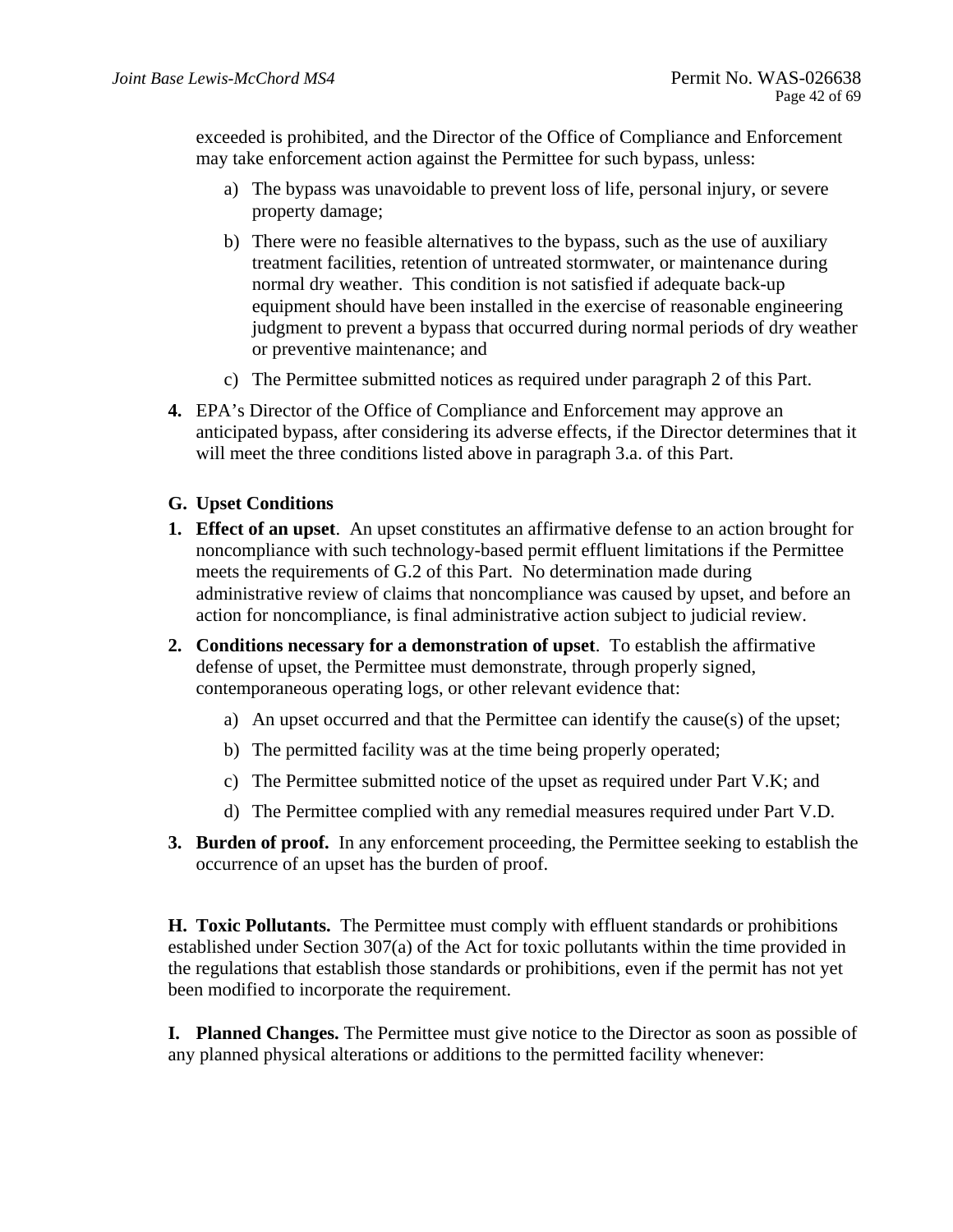**1.**The alteration or addition to a permitted facility may meet one of the criteria for determining whether a facility is a new source as determined in 40 CFR §122.29(b); or

**2.**The alteration or addition could significantly change the nature or increase the quantity of pollutants discharged. This notification applies to pollutants that are not subject to effluent limitations in the permit.

**J. Anticipated Noncompliance.** The Permittee must give advance notice to the Director of any planned changes in the permitted facility or activity that may result in noncompliance with this permit.

## **K. Twenty-Four Hour Reporting.**

- **1.** The Permittee must report the following occurrences of noncompliance by telephone within 24 hours from the time the Permittee becomes aware of the circumstances:
	- a) any discharge to or from the MS4 which could result in noncompliance that endangers health or the environment;
	- b) any unanticipated bypass that exceeds any effluent limitation in the permit (See Part V.F);
	- c) any upset that exceeds any effluent limitation in the permit (See Part V.G);
- **2.** A written submission must also be provided within five days of the time you become aware of the circumstances. The written submission must contain a description of the noncompliance and its cause; the period of noncompliance, including exact dates and times, and if the noncompliance has not been corrected, the anticipated time it is expected to continue; and steps taken or planned to reduce, eliminate, and prevent reoccurrence of the noncompliance.
- **3.** The following shall be included as information which must be reported within 24 hours under this paragraph.
	- a) Any unanticipated bypass which exceeds any effluent limitation in the permit. (See 40 CFR §122.41(g).)
	- b) Any upset which exceeds any effluent limitation in the permit (See 40 CFR  $122.41(n)(1)$ .
- **4.** The Director of the Office of Compliance and Enforcement may waive the written report on a case-by-case basis if the oral report has been received within 24 hours by the NPDES Compliance Hotline in Seattle, Washington, by telephone, (206) 553-1846.
- **5.** Reports must be submitted to the addresses in Part IV.D.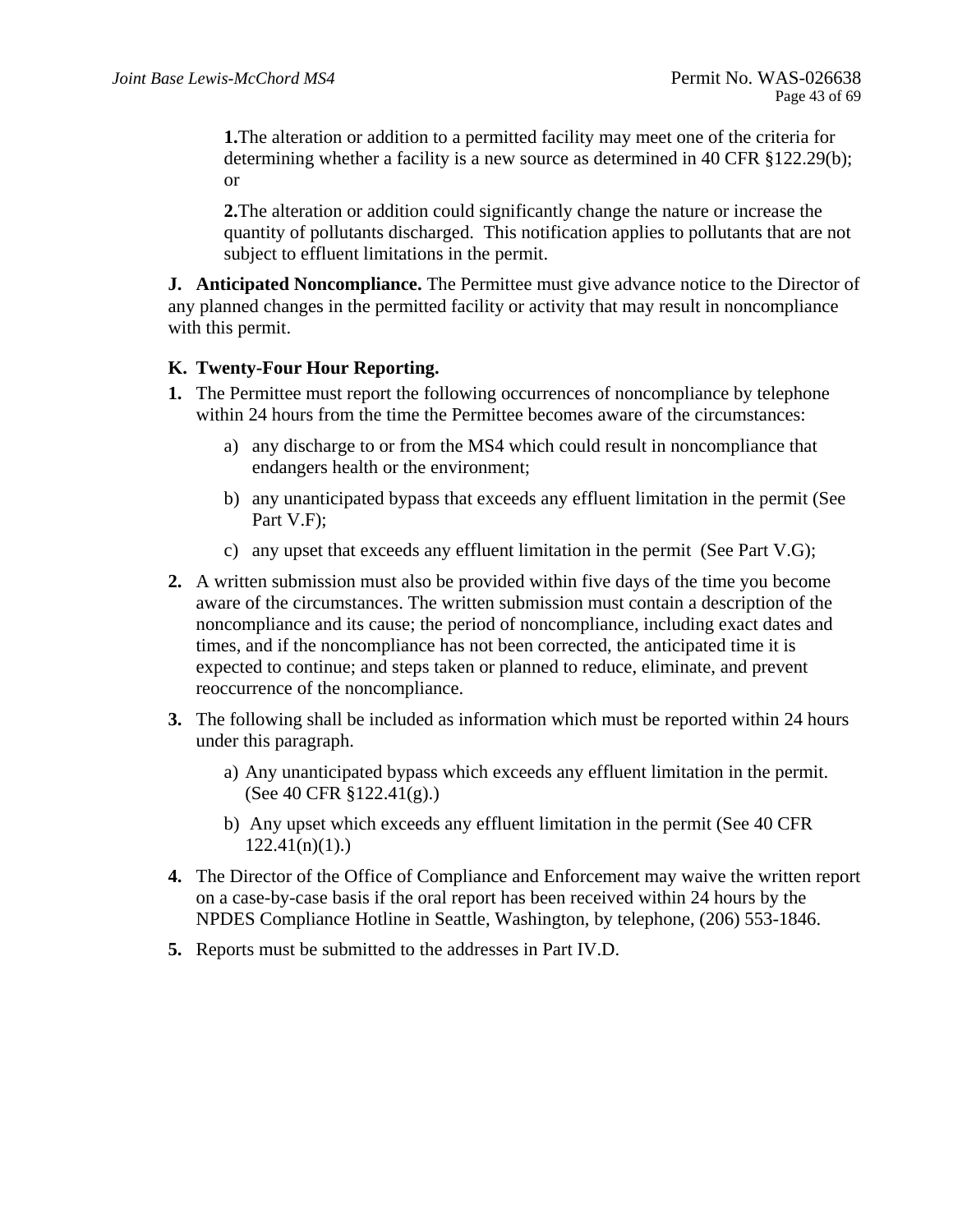permit **L. Other Noncompliance.** The Permittee must report all instances of noncompliance, not required to be reported within 24 hours, as part of each Annual Report as required in Part IV.C.2. Noncompliance reports must contain the information listed in Part V.K. of this

## **VI. General Provisions**

**A. Permit Actions.** This permit may be modified, revoked and reissued, or terminated for cause as specified in 40 CFR §§ 122.62, 122.64, or 124.5. The filing of a request by the Permittee for a permit modification, revocation and reissuance, termination, or a notification of planned changes or anticipated noncompliance, does not stay any permit condition.

**B.** Duty to Reapply. If the Permittee intends to continue an activity regulated by this permit after the expiration date of this permit, the Permittee must apply for and obtain a new permit. In accordance with 40 CFR §122.21(d), and unless permission for the application to be submitted at a later date has been granted by the Director, the Permittee must submit a new application at least 180 days before the expiration date of the permit, or in conjunction with the fourth Annual Report. The reapplication package must contain the information required by 40 CFR §122.21(f) which includes: name and mailing address(es) of the Permittee(s) that operate the MS4(s), and names and titles of the primary administrative and technical contacts for the municipal Permittee(s). In addition, the Permittee must identify the identification number of the existing NPDES MS4 permit; any previously unidentified water bodies that receive discharges from the MS4; a summary of any known water quality impacts on the newly identified receiving waters; a description of any changes to the number of applicants; and any changes or modifications to the Stormwater Management Program. The re-application package may incorporate by reference the fourth Annual Report when the reapplication requirements have been addressed within that report.

**C. Duty to Provide Information.** The Permittee must furnish to the Director, within the time specified in the request, any information that the Director may request to determine whether cause exists for modifying, revoking and reissuing, or terminating this permit, or to determine compliance with this permit. The Permittee must also furnish to the Director, upon request, copies of records required to be kept by this permit.

**D. Other Information.** When the Permittee becomes aware that it failed to submit any relevant facts in a permit application, or that it submitted incorrect information in a permit application or any report to the Director, the Permittee must promptly submit the omitted facts or corrected information.

**E. Signatory Requirements.** All applications, reports or information submitted to the Director must be signed and certified as follows.

- **1.** All permit applications must be signed as follows:
	- a) For a corporation: by a responsible corporate officer.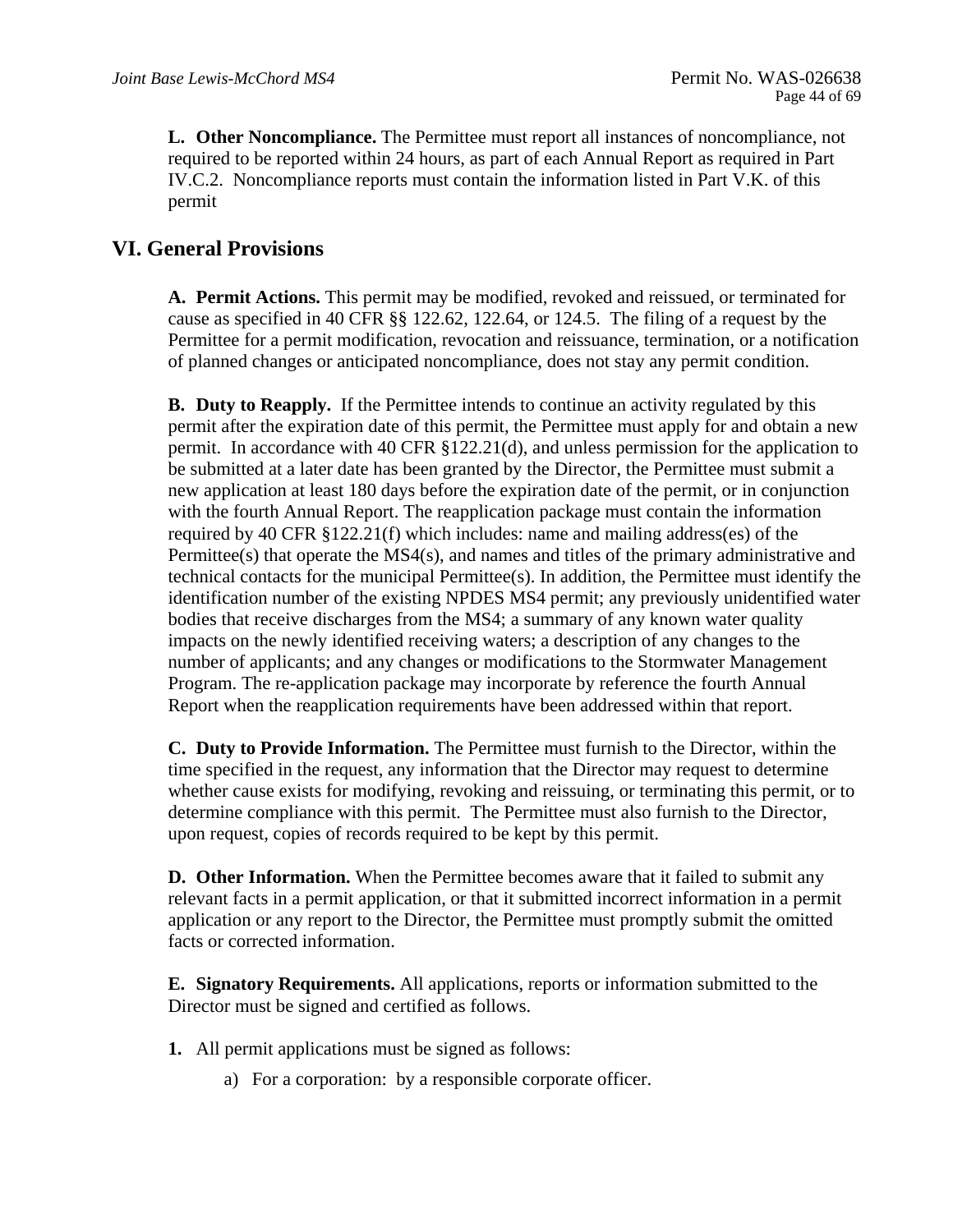- b) or a partnership or sole proprietorship: by a general partner or the proprietor, respectively.
- c) For a municipality, state, federal, or other public agency: by either a principal executive officer or ranking elected official.
- **2.** All reports required by the permit and other information requested by the Director must be signed by a person described above or by a duly authorized representative of that person. A person is a duly authorized representative only if:
	- a) The authorization is made in writing by a person described above;
	- b) The authorization specifies either an individual or a position having responsibility for the overall operation of the regulated facility or activity, such as the position of plant manager, operator of a well or a well field, superintendent, position of equivalent responsibility, or an individual or position having overall responsibility for environmental matters for the organization; and
	- c) The written authorization is submitted to the Director.
- **3. Changes to authorization**. If an authorization under Part VI.E.2 is no longer accurate because a different individual or position has responsibility for the overall operation of the facility, a new authorization satisfying the requirements of Part VI.E.2 must be submitted to the Director prior to or together with any reports, information, or applications to be signed by an authorized representative.
- 4. **Certification.** Any person signing a document under this Part must make the following certification:

"I certify under penalty of law that this document and all attachments were prepared under my direction or supervision in accordance with a system designed to assure that qualified personnel properly gather and evaluate the information submitted. Based on my inquiry of the person or persons who manage the system, or those persons directly responsible for gathering the information, the information submitted is, to the best of my knowledge and belief, true, accurate, and complete. I am aware that there are significant penalties for submitting false information, including the possibility of fine and imprisonment for knowing violations."

**F. Availability of Reports.** In accordance with 40 CFR Part 2, information submitted to EPA pursuant to this permit may be claimed as confidential by the Permittee. In accordance with the Act, permit applications, permits and effluent data are not considered confidential. Any confidentiality claim must be asserted at the time of submission by stamping the words "confidential business information" on each page containing such information. If no claim is made at the time of submission, EPA may make the information available to the public without further notice to the Permittee. If a claim is asserted, the information will be treated in accordance with the procedures in 40 CFR Part 2, Subpart B (Public Information) and 41 Fed. Reg. 36902 through 36924 (September 1, 1976), as amended.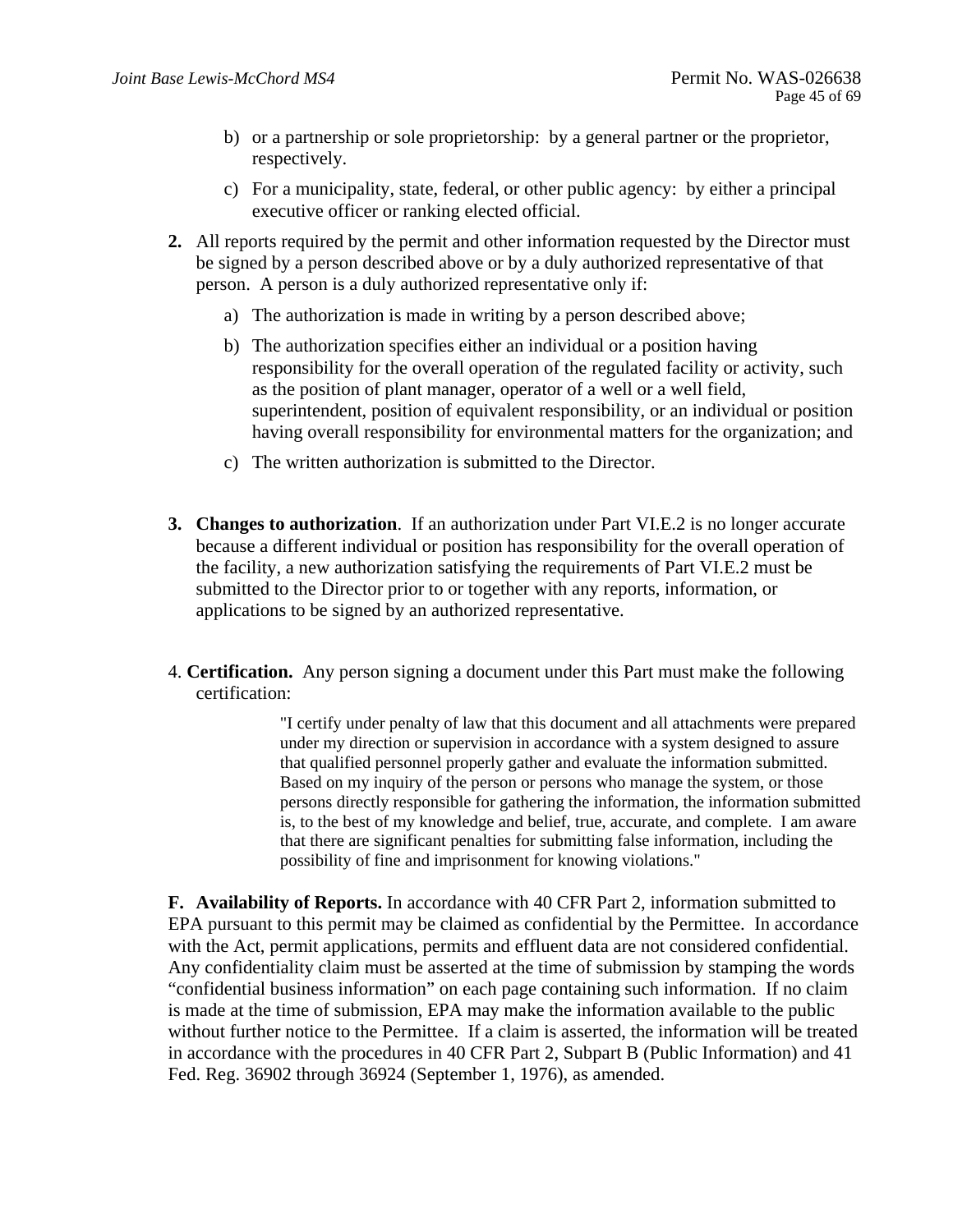**G. Inspection and Entry.** The Permittee must allow the Director or an authorized representative (including an authorized contractor acting as a representative of the Director), upon the presentation of credentials and other documents as may be required by law, to:

- **1.** Enter upon the Permittee's premises where a regulated facility or activity is located or conducted, or where records must be kept under the conditions of this permit;
- **2.** Have access to and copy, at reasonable times, any records that must be kept under the conditions of this permit;
- **3.** Inspect at reasonable times any facilities, equipment (including monitoring and control equipment), practices, or operations regulated or required under this permit; and
- **4.** Sample or monitor at reasonable times, for the purpose of assuring permit compliance or as otherwise authorized by the Act, any substances or parameters at any location.

**H. Property Rights.** The issuance of this permit does not convey any property rights of any sort, or any exclusive privileges, nor does it authorize any injury to persons or property or invasion of other private rights, nor any infringement of state or local laws or regulations.

**I. Transfers.** This permit is not transferable to any person except after notice to the Director. The Director may require modification or revocation and reissuance of the permit to change the name of the Permittee and incorporate such other requirements as may be necessary under the Act. (See 40 CFR §122.61; in some cases, modification or revocation and reissuance is mandatory.)

### **J. State/Tribal Environmental Laws**

- **1.** Nothing in this permit shall be construed to preclude the institution of any legal action or relieve the Permittee from any responsibilities, liabilities, or penalties established pursuant to any applicable State/Tribal law or regulation under authority preserved by Section 510 of the Act.
- **2.** No condition of this permit releases the Permittee from any responsibility or requirements under other environmental statutes or regulations.

**K. Oil and Hazardous Substance Liability.** Nothing in this permit shall be constructed to preclude the institution of any legal action or relieve the Permittee from any responsibilities, liabilities, or penalties to which the Permittee is or may be subject under Section 311 of the CWA or Section 106 of the Comprehensive Environmental Response, Compensation and Liability Act of 1980 (CERCLA).

**L. Severability.** The provisions of this permit are severable, and if any provision of this permit, or the application of any provision of this permit to any circumstance, is held invalid, the application of such provision to the circumstances, and the remainder of this permit shall not be affected thereby.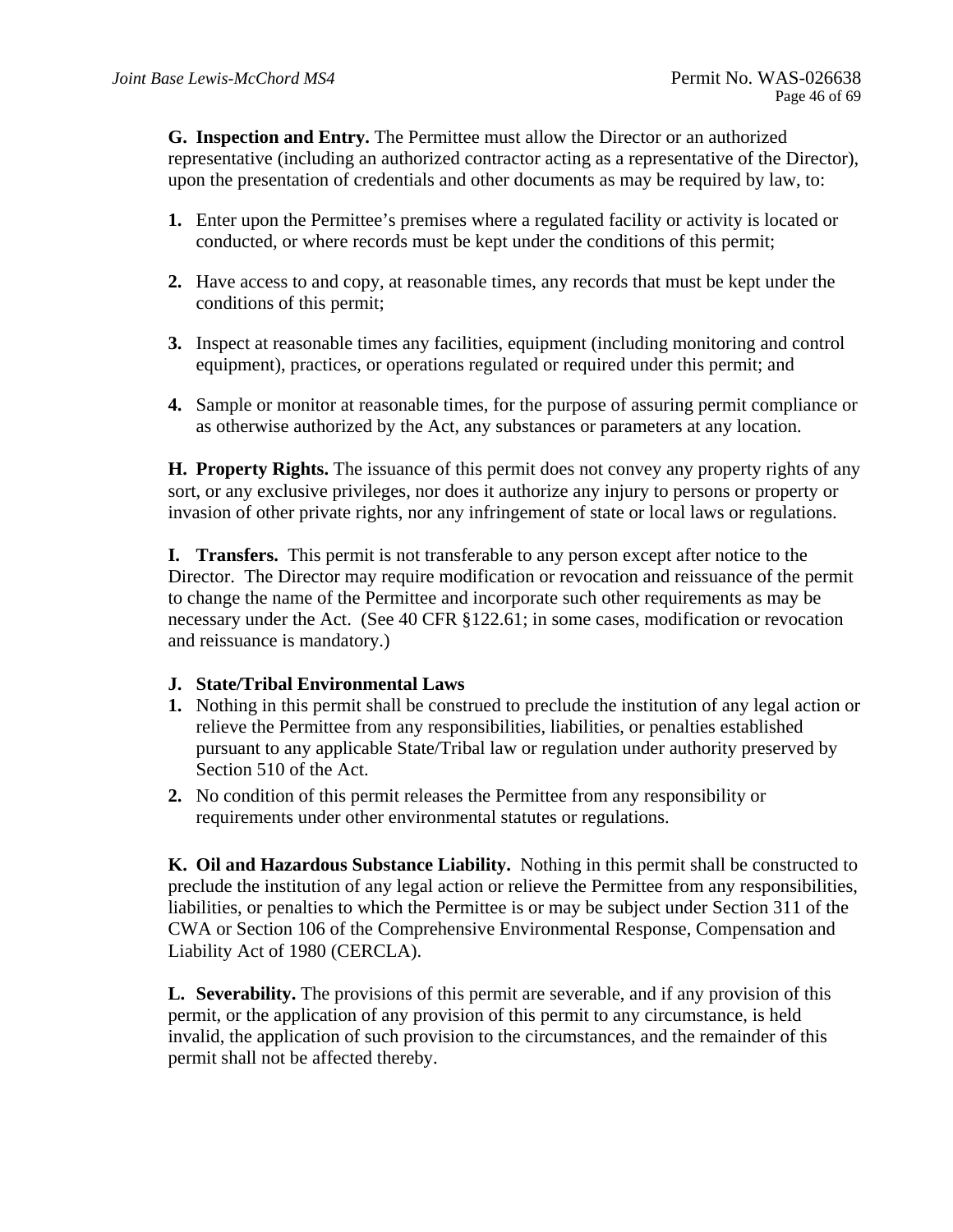## **VII. Definitions and Acronyms**

All definitions contained in Section 502 of the Act and 40 CFR Part 122 apply to this permit and are incorporated herein by reference. For convenience, simplified explanations of some regulatory/statutory definitions have been provided but, in the event of a conflict, the definition found in the statute or regulation takes precedence.

"Administrator" means the Administrator of the EPA, or an authorized representative.

 http://www.wsdot.wa.gov/aviation/AirportStormwaterGuidanceManual.htm "Air Operations Areas" or AOAs, is defined in the *Aviation Stormwater Design Manual - Managing Wildlife Hazards Near Airports* (December 2008). For the purposes of this Permit, the term AOA means any area of an airport used or intended to be used for landing, takeoff, or surface maneuvering of aircraft. This includes such paved or unpaved areas that are used or intended to be used for the unobstructed movement of aircraft in addition to associated runways, taxiways, or aprons. For the purposes of this permit, the term AOA also includes the following unique subareas as defined in the *Aviation Stormwater Design Manual - Managing Wildlife Hazards Near Airports*  (December 2008) and described in this Part: Clearway, Object-Free Area, Runway Protection Zone, Runway Safety Area, and Taxiway Safety Areas. See:

 "AKART" means all known, available and reasonable methods of prevention, control and treatment, and refers to the State of Washington Water Pollution Control Act, Chapter 90.48.010 and 90.48.520 RCW.

"Best Management Practices (BMPs)" means schedules of activities, prohibitions of practices, maintenance procedures, and other management practices to prevent or reduce the pollution of waters of the United States and waters of the State. BMPs also include treatment requirements, operating procedures, and practices to control runoff, spillage or leaks, sludge or waste disposal, or drainage from raw material storage. See "stormwater control measure (SCM)."

"Bioretention" is the water quality and water quantity stormwater management practice using the chemical, biological and physical properties of plants, microbes and soils for the removal of pollution from stormwater runoff. Biorentention, for the purpose of this permit, means engineered facilities that store and treat stormwater by passing it through a specified soil profile, and either retain or detain the treated stormwater for flow attenuation. Refer to the 2012 *Stormwater Management Manual for Western Washington,* Chapter 7 of *Volume V – Runoff Treatment BMPs*  for Bioretention BMP types and design specifications.

"Bypass" means the intentional diversion of waste streams from any portion of a treatment facility. See 40 CFR §122.41(m)(1)(i).

**"**Canopy Interception**"** is the interception of precipitation, by leaves and branches of trees and vegetation that does not reach the soil.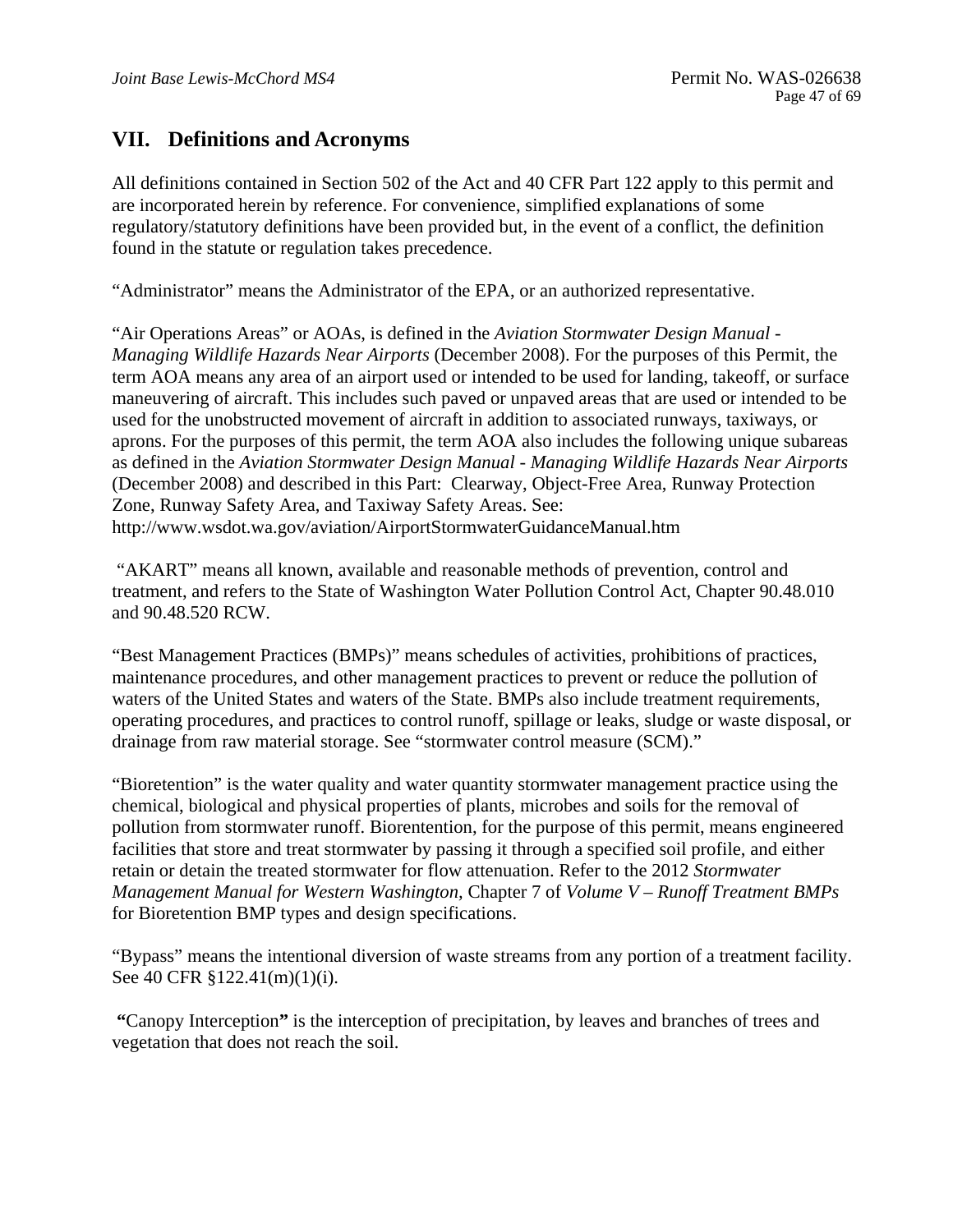"Clearway," as defined in the *Aviation Stormwater Design Manual - Managing Wildlife Hazards Near Airports* (December 2008), means a defined rectangular area beyond the end of a runway cleared or suitable for use in lieu of runway to satisfy takeoff distance requirements. This is the region of space above an inclined plane that leaves the ground at the end of the runway. See: http://www.wsdot.wa.gov/aviation/AirportStormwaterGuidanceManual.htm

 "Construction General Permit or CGP" means the current version of the U.S. Environmental Protection Agency's *NPDES General Permit for Stormwater Discharges from Construction Activities in Washington, Permit No.WAR12-000F.* The permit is posted on EPA's website at *www.epa.gov/npdes/stormwater/cgp.* 

**"**Common Plan of Development**"** is a contiguous construction project where multiple separate and distinct construction activities may be taking place at different times on different schedules but under one plan. The "plan" is broadly defined as any announcement or piece of documentation or physical demarcation indicating construction activities may occur on a specific plot; included in this definition are most subdivisions and industrial parks.

"Construction Activity" includes, but is not limited to, clearing, grading, excavation, and other site preparation work related to construction of residential buildings and non-residential buildings, and heavy construction (e.g., highways, streets, bridges, tunnels, pipelines, transmission lines and industrial non-building structures). See "Stormwater Discharge Associated with Construction Activity."

"Control Measure" as used in this permit, refers to any Best Management Practice or other method used to prevent or reduce the discharge of pollutants to waters of the United States and waters of the State.

"Converted vegetation" or converted vegetation areas, means the surfaces on a project site where native vegetation, pasture, scrub/shrub, or unmaintained non-native vegetation (e.g., himalayan blackberry, scotch broom) are converted to lawn or landscaped areas, or where native vegetation is converted to pasture.

 "CWA" or "The Act" means the Clean Water Act (formerly referred to as the Federal Water Pollution Control Act or Federal Water Pollution Control Act Amendments of 1972) Pub.L. 92-500, as amended by Pub. L. 95-217, Pub. L. 95-576, Pub. L. 96-483 and Pub. L. 97-117, 33 U.S.C. 1251 et seq.

"Director" means the Environmental Protection Agency Region 10 Regional Administrator, the Director of the Office of Water and Watersheds, the Director of the Office of Compliance and Enforcement, or an authorized representative.

"Discharge" when used without a qualifier, refers to "discharge of a pollutant" as defined at 40 CFR §122.2.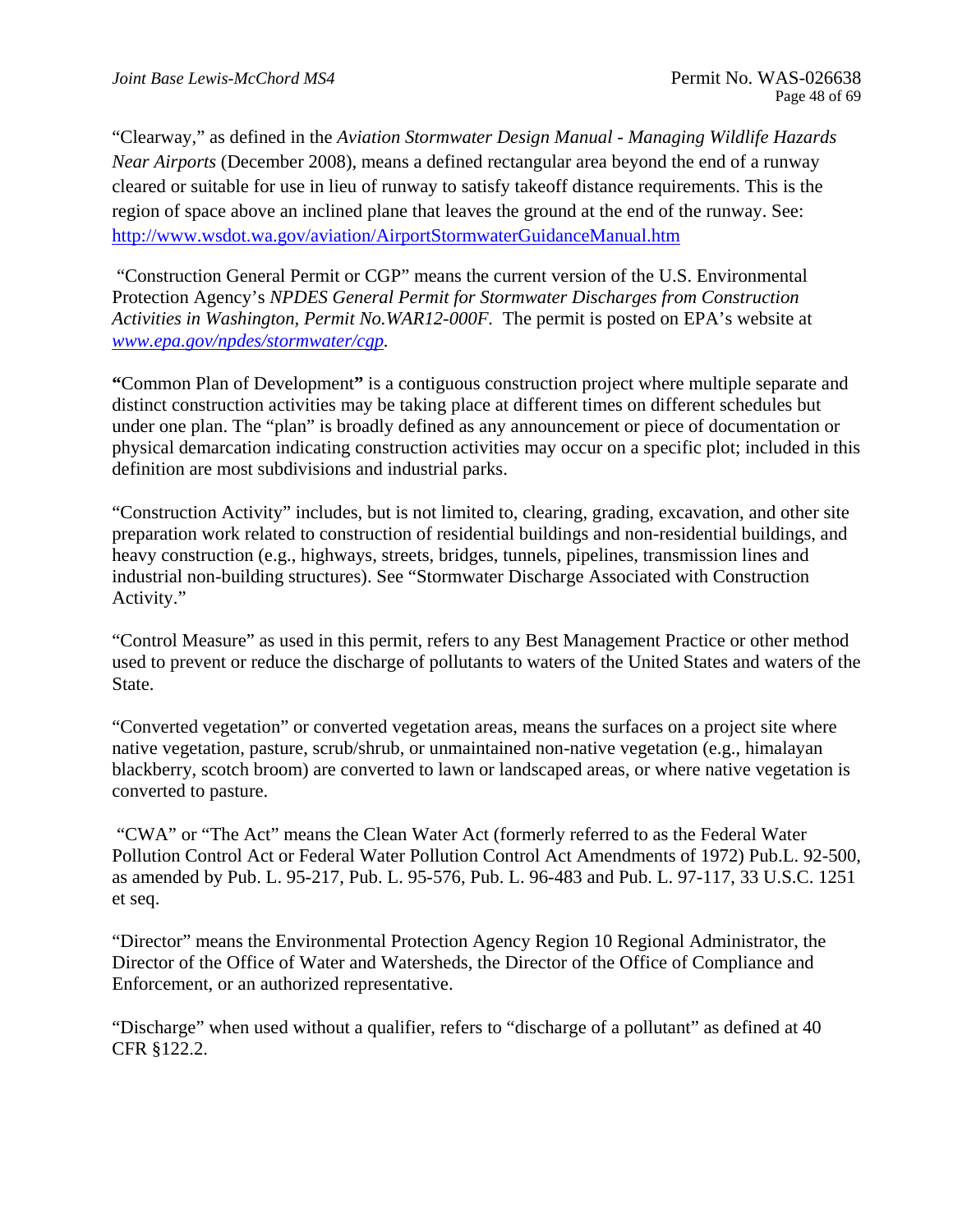"Discharge of a pollutant" means (a) any addition of any "pollutant" or combination of pollutants to "waters of the United States" from any "point source," or (b) any addition of any pollutant or combination of pollutants to the waters of the "contiguous zone" or the ocean from any point source other than a vessel or other floating craft which is being used as a means of transportation. This definition includes additions of pollutants into waters of the United States from: surface runoff which is collected or channeled by man; discharges through pipes, sewers, or other conveyances owned by a State, municipality, or other person which do not lead to a treatment works; and discharges through pipes, sewers, or other conveyances, leading into privately owned treatment works. This term does not include an addition of pollutants by any "indirect discharger."

"Discharge-related Activities" include: activities which cause, contribute to, or result in stormwater point source pollutant discharges, and measures to control such stormwater discharges, including the siting, construction, and operation of best management practices to control, reduce or prevent stormwater pollution.

"Discharge Monitoring Report or DMR" means the EPA uniform national form, including any subsequent additions, revisions or modification for the reporting of self monitoring results by the Permittee. See 40 CFR §122.2.

"Disconnect" for the purposes of this permit, means the change from a direct discharge into receiving waters to one in which the discharged water flows across a vegetated surface, through a constructed water or wetlands feature, through a vegetated swale, or other attenuation or infiltration device before reaching the receiving water.

is infiltrated. "Effective impervious surfaces" are those impervious surfaces that are connected via sheet flow or discrete conveyance to a drainage system. (Impervious surfaces are considered ineffective if: 1) the runoff is dispersed through at least one hundred feet of native vegetation in accordance with BMT T55.30 – "Full Dispersion" as described in Chapter 5 of Volume V of the 2012 *Stormwater Management Manual for Western Washington*; or 2) residential roof runoff is infiltrated in accordance with Downspout Full Infiltration Systems in BMP T5.10A in Volume III *–Hydrologic Analysis and Flow Control BMPs* of the 2012 *Stormwater Management Manual for Western Washington;* or 3) approved continuous runoff modeling methods indicate that the entire runoff file

"Engineered Infiltration" is an underground device or system designed to accept stormwater and slowly exfiltrates it into the underlying soil. This device or system is designed based on soil tests that define the infiltration rate.

"Erodible or leachable materials" means wastes, chemicals, or other substances that measurably alter the physical or chemical characteristics of runoff when exposed to rainfall. Examples include erodible soils that are stockpiled, uncovered process wastes, manure, fertilizers, oily substances, ashes, kiln dust, and garbage dumpster leakage.

"Erosion" means the process of carrying away soil particles by the action of water.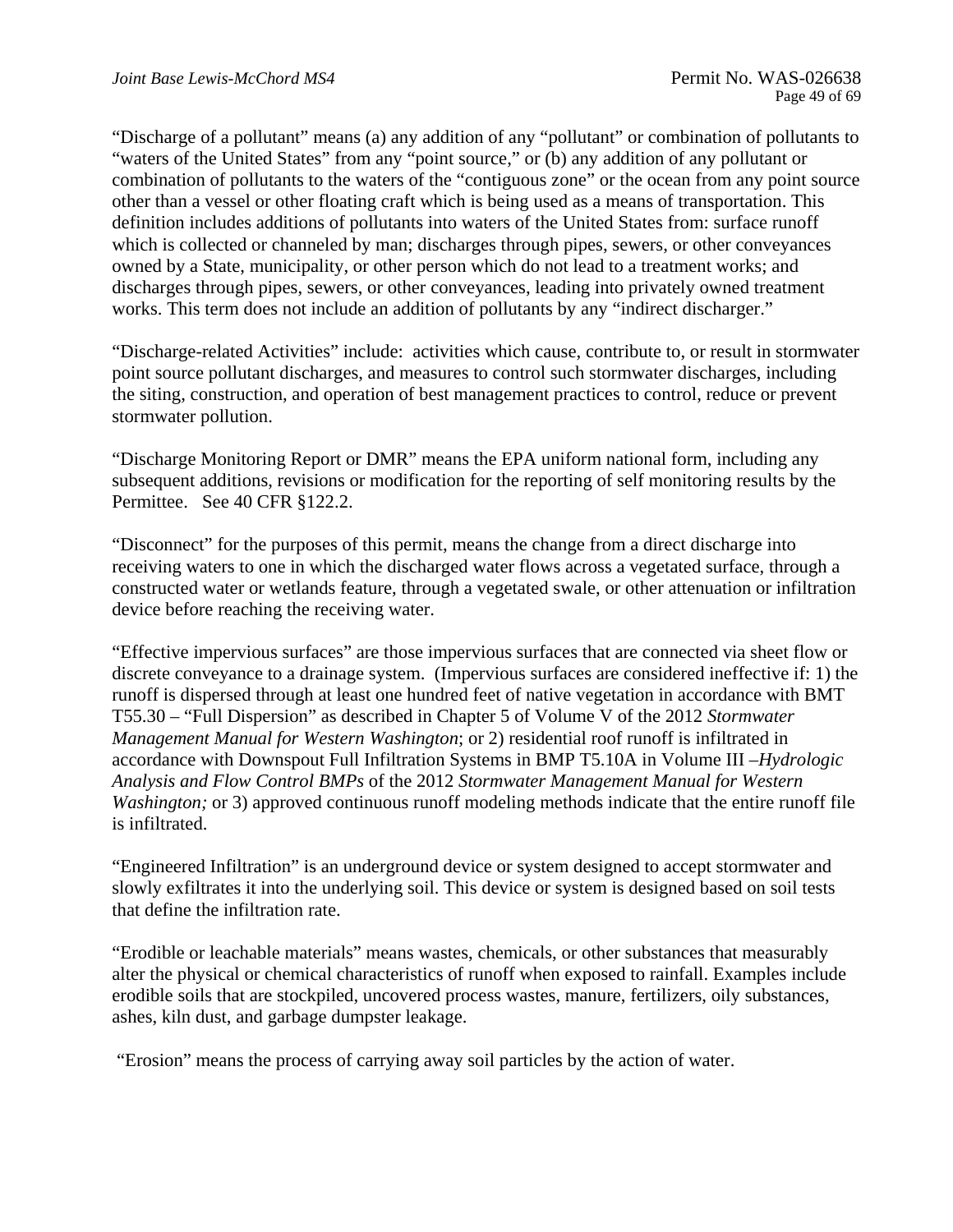"Evaporation" means rainfall that is changed or converted into a vapor.

"Evapotranspiration" means the sum of evaporation and transpiration of water from the earth's surface to the atmosphere. It includes evaporation of liquid or solid water plus the transpiration from plants.

"Extended Filtration" is a structural stormwater device which filters stormwater runoff through a soil media and collects it an under drain which slowly releases it after the storm is over.

"EPA" means the Environmental Protection Agency Regional Administrator, the Director of the Office of Water and Watersheds, or an authorized representative.

"Facility or Activity" means any NPDES "point source" or any other facility or activity (including land or appurtenances thereto) that is subject to regulation under the NPDES program.

"Green infrastructure" means runoff management approaches and technologies that utilize, enhance and/or mimic the natural hydrologic cycle processes of infiltration, evapotranspiration and reuse.

"Hard surface" means an impervious surface, a permeable pavement, or a vegetated roof.

"Hydromodification" means changes to the stormwater runoff characteristics of a watershed caused by changes in land use.

"Hyperchlorinated**"** means water that contains more than 10 mg/Liter chlorine.

"Illicit Connection" means any man-made conveyance connecting an illicit discharge directly to a municipal separate storm sewer.

"Illicit Discharge" is defined at 40 CFR  $\S 122.26(b)(2)$  and means any discharge to a municipal separate storm sewer that is not entirely composed of stormwater, except discharges authorized under an NPDES permit (other than the NPDES permit for discharges from the MS4) and discharges resulting from fire fighting activities.

"Impaired Water**"** (or "Water Quality Impaired Water") for purposes of this permit means any water body identified by the State of Washington or EPA pursuant to Section 303(d) of the Clean Water Act as not meeting applicable State water quality standards. Impaired waters include both waters with approved or established Total Maximum Daily Loads (TMDLs), and those for which a TMDL has not yet been approved or established.

"Impervious surface" means a non-vegetated surface area that either prevents or retards the entry of water into the soil mantle as under natural conditions prior to development. "Impervious surface" also means a non-vegetated surface area which causes water to run off the surface in greater quantities (or at an increased rate of flow) than the flow present under natural conditions prior to development. Common impervious surfaces include, but are not limited to: roof tops, walkways, patios, driveways, parking lots or storage areas, concrete or asphalt paving, gravel roads, packed earthen materials, and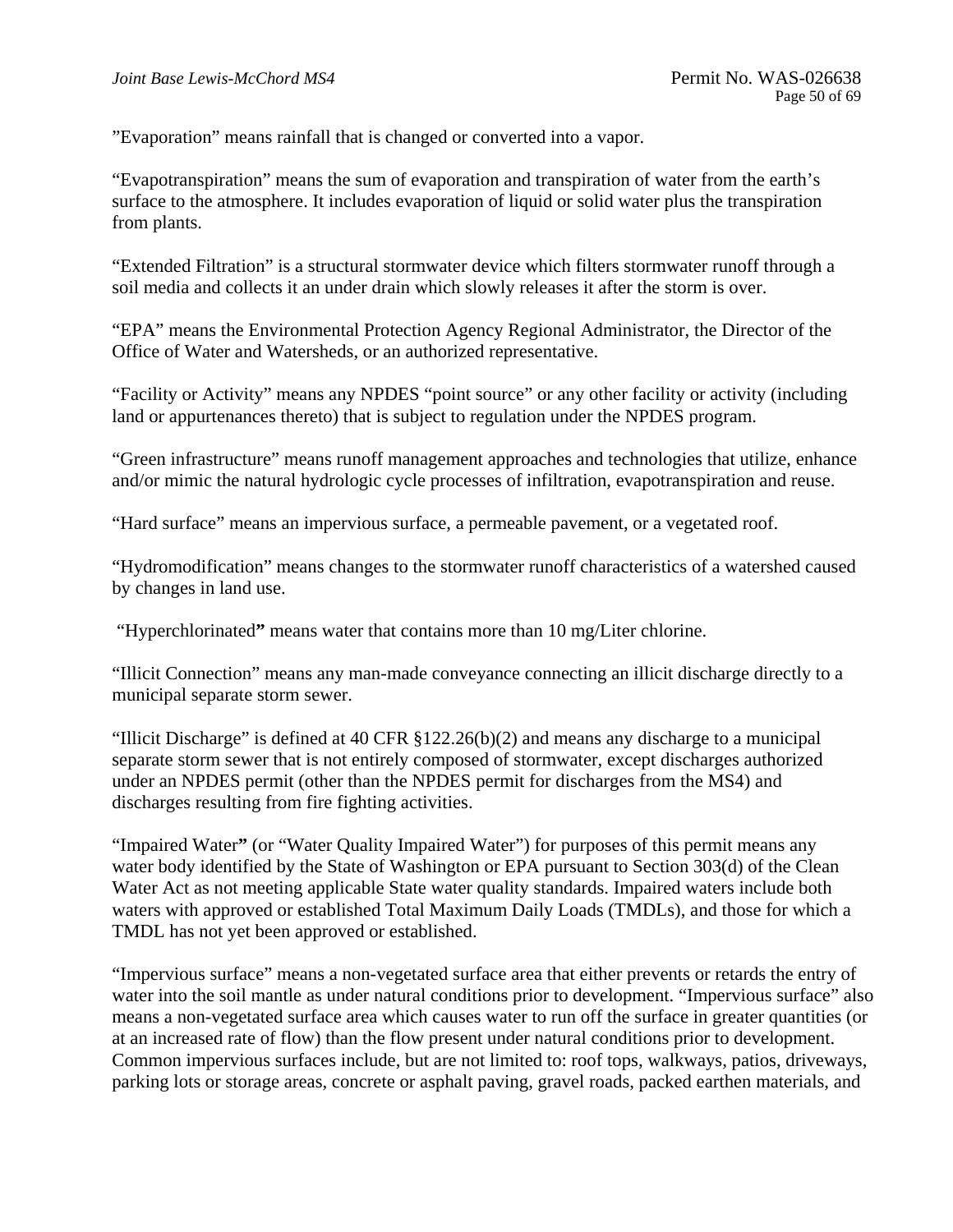oiled, macadam or other surfaces which similarly impede the natural infiltration of stormwater. Open, uncovered retention/detention facilities must be considered impervious surfaces for purposes of runoff modeling.

"Industrial Activity" as used in this permit refers to the eleven categories of industrial activities included in the definition of discharges of stormwater associated with industrial activity at 40 CFR  $$122.26(b)(14).$ 

"Industrial Stormwater" as used in this permit refers to stormwater runoff from industrial activities, such as those defined in 40 CFR  $122.26(b)(14)(i-xi)$ .

"Infiltration" is the process by which stormwater penetrates into soil.

"Low Impact Development" or "LID" means a stormwater and land use management strategy that strives to mimic pre-development hydrologic processes of infiltration, filtration, storage, evaporation,and transpiration by emphasizing conservation, use of onsite natural features, site planning, and distributed stormwater management practices that integrated into a project design.

"LID Best Management Practices" or "LID practices," means the distributed stormwater management practices, integrated into a project design, that emphasize pre-disturbance hydrologic processes of infiltration, filtration, storage, evaporation and transpiration. LID BMPs include, but are not limited to, bioretention/rain gardens, permeable pavements, roof downspout controls, dispersion, soil quality and depth, minimal excavation foundations, vegetated roofs, and water reuse.

"LID Principles" means the land use management strategies that emphasize conservation, use of onsite natural features, and site planning to minimize impervious surfaces, native vegetation loss, and stormwater runoff.

"Major storm event" as used in this permit, refers to rainfall greater than the 24 hour- 10 yearrecurrence interval.

"Maintenance" means the repair and maintenance includes activities conducted on currently serviceable structures, facilities, and equipment that involves no expansion or use beyond that previously existing and results in no significant adverse hydrologic impact. It includes those usual activities taken to prevent a decline, lapse, or cessation in the use of structures and systems. Those usual activities may include replacement of dysfunctional facilities, including cases where environmental permits require replacing an existing structure with a different type structure, as long as the functioning characteristics of the original structure are not changed. One example is the replacement of a collapsed, fish blocking, round culvert with a new box culvert under the same span, or width, of roadway. In regard to stormwater facilities, maintenance includes assessment to ensure ongoing proper operation, removal of built up pollutants (i.e. sediments), replacement of failed or failing treatment media, and other actions taken to correct defects as identified in the maintenance standards of Chapter 4, Volume V- *Runoff Treatment BMPs* of the 2012 *Stormwater*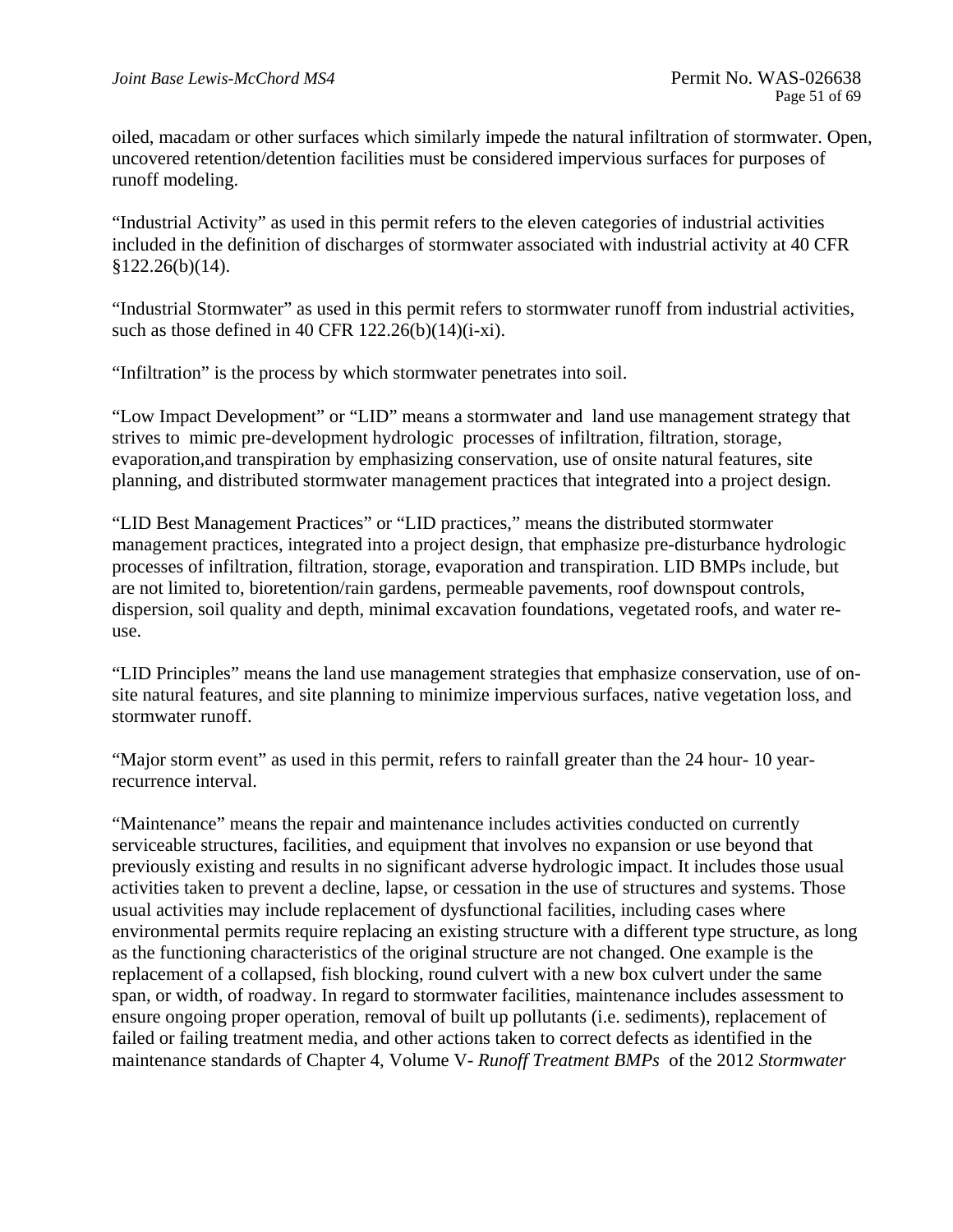*Management Manual for Western Washington.* See also Road Pavement Maintenance exemptions in Appendix C of this Permit.

is found at 40 CFR §122.34. "MEP" or "maximum extent practicable," means the technology-based discharge standard for municipal separate storm sewer systems to reduce pollutants in stormwater discharges that was established by CWA Section 402(p). EPA's discussion of MEP as it applies to regulated small MS4s

"Measurable Goal" means a quantitative measure of progress in implementing a component of a stormwater management program.

"Minimize" means to reduce and/or eliminate to the extent achievable using control measures (including best management practices) that are technologically available and economically practicable and achievable in light of best industry practices.

"MS4" means "municipal separate storm sewer system" and is used to refer to a Large, Medium, or Small Municipal Separate Storm Sewer System regulated under the federal NPDES permit program. The term, as used within the context of this permit, refers to separate storm sewer system owned or operated within the permit area by JBLM. See "municipal separate storm sewer" below and definitions at 40 CFR 122.26(b)(18), (19)

"Municipality" means a city, town, borough, county, parish, district, association, or other public body created by or under State law and having jurisdiction over disposal of sewage, industrial wastes, or other wastes, or an Indian tribe or an authorized Indian tribal organization, or a designated and approved management agency under Section 208 of the CWA.

"Municipal Separate Storm Sewer" is defined at 40 CFR 122.26(b)(8) and means a conveyance or system of conveyances (including roads with drainage systems, municipal streets, catch basins, curbs, gutters, ditches, man-made channels, or storm drains): (i) Owned or operated by a State, city, town, borough, county, parish, district, association, or other public body (created by or pursuant to State law) having jurisdiction over disposal of sewage, industrial wastes, stormwater, or other wastes, including special districts under State law such as a sewer district, flood control district or drainage district, or similar entity, or an Indian tribe or an authorized Indian tribal organization, or a designated and approved management agency under Section 208 of the CWA that discharges to waters of the United States; (ii) Designed or used for collecting or conveying stormwater; (iii) Which is not a combined sewer; and (iv) Which is not part of a Publicly Owned Treatment Works (POTW) as defined at 40 CFR §122.2.

"Seattle Urbanized Area" means the greater Seattle, Washington, area delineated by the Year 2000 Census by the U.S. Bureau of the Census according to the criteria defined by the Bureau on March 15, 2002 (67 FR 11663) namely, the area consisting of contiguous, densely settled census block groups and census blocks that meet minimum population density requirements, along with adjacent densely settled census blocks that together encompass a population of at least 50,000 people.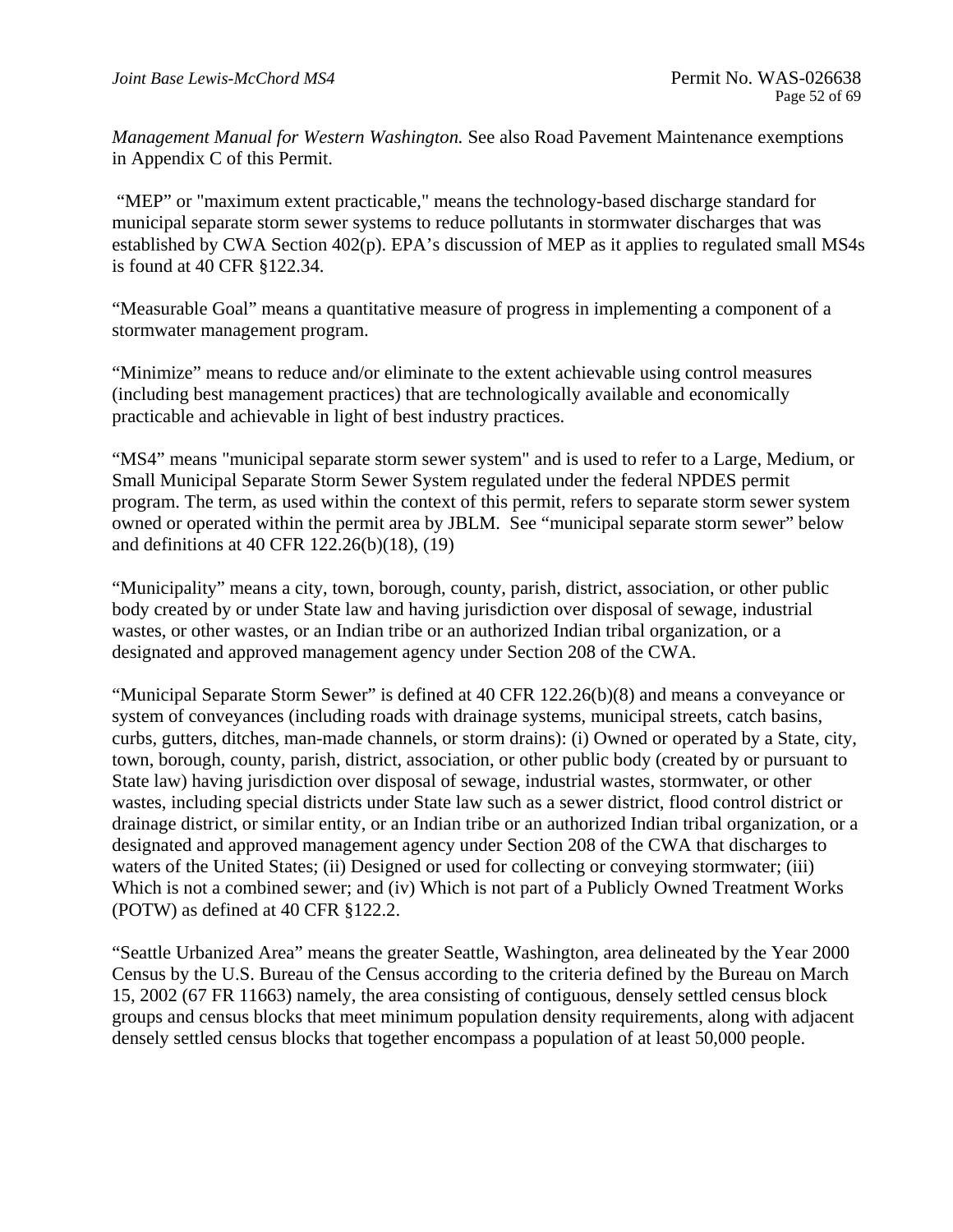"National Pollutant Discharge Elimination System" or "NPDES" means the national program for issuing, modifying, revoking and reissuing, terminating, monitoring and enforcing permits, and imposing and enforcing pretreatment requirements, under Sections 307, 402, 318 and 405 of the CWA. The term includes an "approved program" delegated to a State agency.

"Native vegetation" means vegetation comprised of plant species, other than noxious weeds, that are indigenous to the coastal region of the Pacific Northwest and which reasonably could have been expected to naturally occur on the site. Examples include trees such as Douglas Fir, western hemlock, western red cedar, alder, big-leaf maple, and vine maple; shrubs such as willow, elderberry, salmonberry, and salal; and herbaceous plants such as sword fern, foam flower, and fireweed.

"Object-Free Area," as defined in the *Aviation Stormwater Design Manual - Managing Wildlife Hazards Near Airports* (December 2008), means an area on the ground centered on a runway, taxiway, or taxilane centerline provided to enhance the safety of aircraft operations by having the area free of aboveground objects protruding above the Runway Safety Area (RSA, defined below) edge elevation, except for objects that need to be located in the OFA for air navigation or aircraft ground maneuvering purposes. See:

http://www.wsdot.wa.gov/aviation/AirportStormwaterGuidanceManual.htm

"On-site Stormwater Management BMPs" as used in this Permit, means Low Impact Development BMPs or practices.

"Outfall" means a point source (defined below) at the point where a municipal separate storm sewer discharges to waters of the United States and does not include open conveyances connecting two municipal separate storm sewers or pipes, tunnels, or other conveyances which connect segments of the same stream or other waters of the United States and are used to convey waters of the United States.

"Owner or operator" means the owner or operator of any "facility or activity" subject to regulation under the NPDES program.

"Permitting Authority" means U.S. Environmental Protection Agency, or EPA.

"Permeable pavement" means pervious concrete, porous asphalt, permeable pavers or other forms of pervious or porous paving material intended to allow passage of water through the pavement section. It often includes an aggregate base that provides structural support and acts as a stormwater reservoir.

"Pervious Surface" means any surface material that allows stormwater to infiltrate into the ground. Examples include lawn, landscape, pasture, native vegetation areas, and permeable pavements.

"Permeable pavement" or "permeable paving" means surfaces which are designed to accommodate pedestrian, bicycle, and vehicle traffic while allowing infiltration, treatment, and storage of stormwater. General categories of permeable paving systems include: open-graded concrete or hot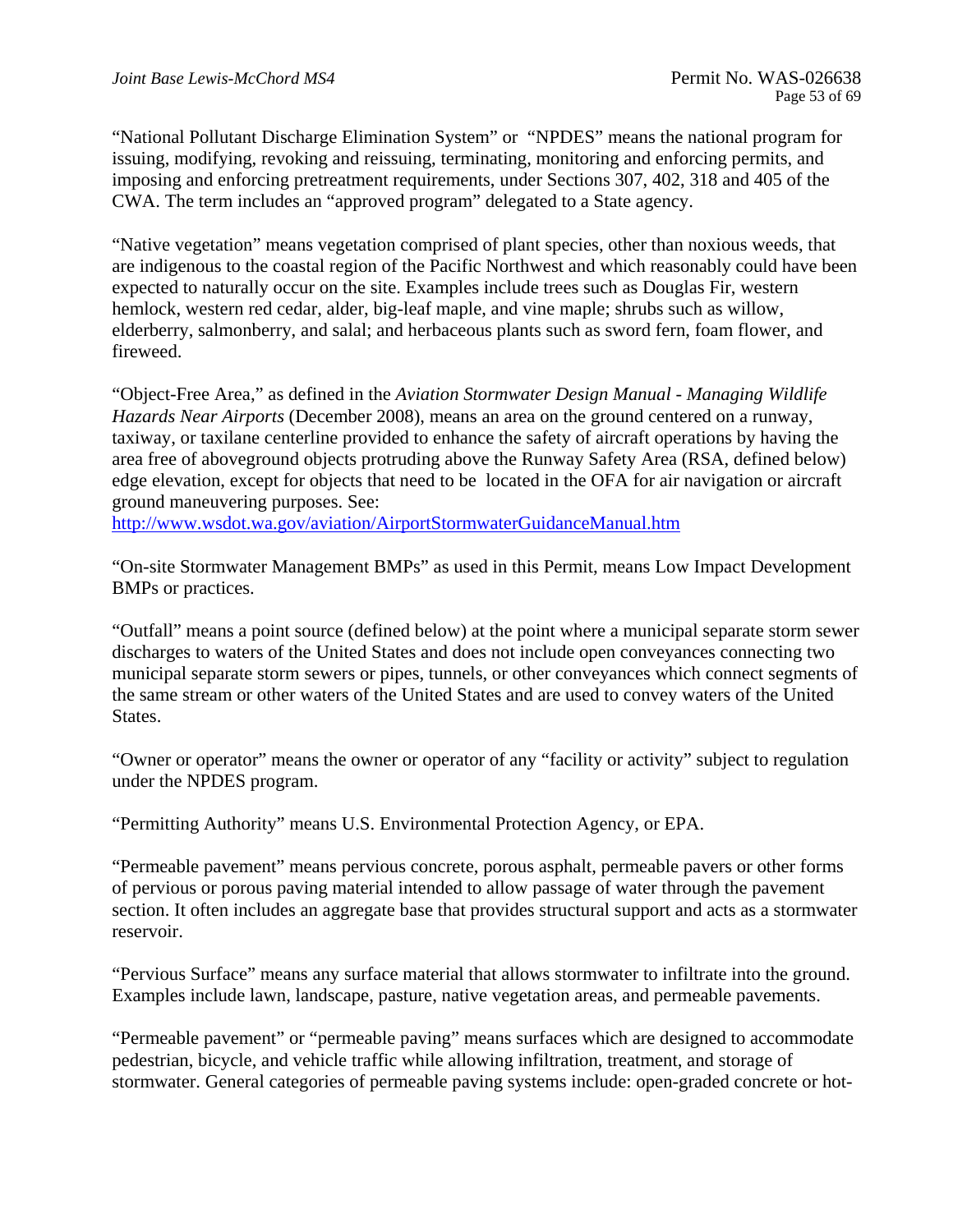mix asphalt pavement; aggregate or plastic pavers; and plastic grid systems, as discussed in the *Low Impact Development Technical Guidance Manual for Puget Sound* (December 2012).

"Permanent stormwater management controls" see "post-construction stormwater management controls."

"Point Source" means any discernible, confined, and discrete conveyance, including but not limited to, any pipe, ditch, channel, tunnel, conduit, well, discrete fissure, container, rolling stock, concentrated animal feeding operation, landfill leachate collection system, vessel or other floating craft from which pollutants are or may be discharged. This term does not include return flows from irrigated agriculture or agricultural stormwater runoff.

"Pollutant" is defined at 40 CFR §122.2. A partial listing from this definition includes: dredged spoil, solid waste, sewage, garbage, sewage sludge, chemical wastes, biological materials, heat, wrecked or discarded equipment, rock, sand, cellar dirt, and industrial or municipal waste.

"Pollutant(s) of concern" includes any pollutant identified as a cause of impairment of any water body that will receive a discharge from a MS4 authorized under this permit.

"Pollution-generating hard surface (PGHS)" means those hard surfaces considered to be a significant source of pollutants in stormwater runoff. See the listing of surfaces under "pollutiongenerating impervious surface."

 "Pollution-generating impervious surface (PGIS)" means those hard surfaces or impervious surfaces considered to be a significant source of pollutants in stormwater runoff. Such surfaces include those which are subject to: vehicular use; industrial activities; or storage of erodible or leachable materials, wastes, or chemicals, and which receive direct rainfall or the run-on or blow-in of rainfall. Metal roofs unless they are coated with an inert, non-leachable material (e.g., baked-on enamel coating); or .roofs that are subject to venting significant amounts of dusts, mists, or fumes from of manufacturing, commercial, or other indoor activities.

"Pollution-generating pervious surface (PGPS)" means any non-impervious surface subject to use vehicle use, industrial activities; or storage of erodible or leachable materials, wastes, or chemicals, and that receive direct rainfall or run-on or blow-in of rainfall, of pesticides and fertilizers or loss of soil. Typical PGPS include permeable pavement subject to vehicular use, lawns and landscaped areas, including golf courses, parks, cemeteries, and sports fields (natural and artificial turf). .

 "Post-construction stormwater management controls" or "permanent stormwater management controls" means those controls designed to treat or control runoff on a permanent basis once construction is complete, including stormwater treatment and flow control BMPs /facilities, including detention facilities, bioretention, vegetated roofs, permeable pavements, etc. "Predevelopment hydrologic condition" and/or "predevelopment hydrology" means the combination of runoff, infiltration and evapotranspiration rates and volumes that typically existed on a site before original development on the site, i.e., a natural stable hydrologic condition.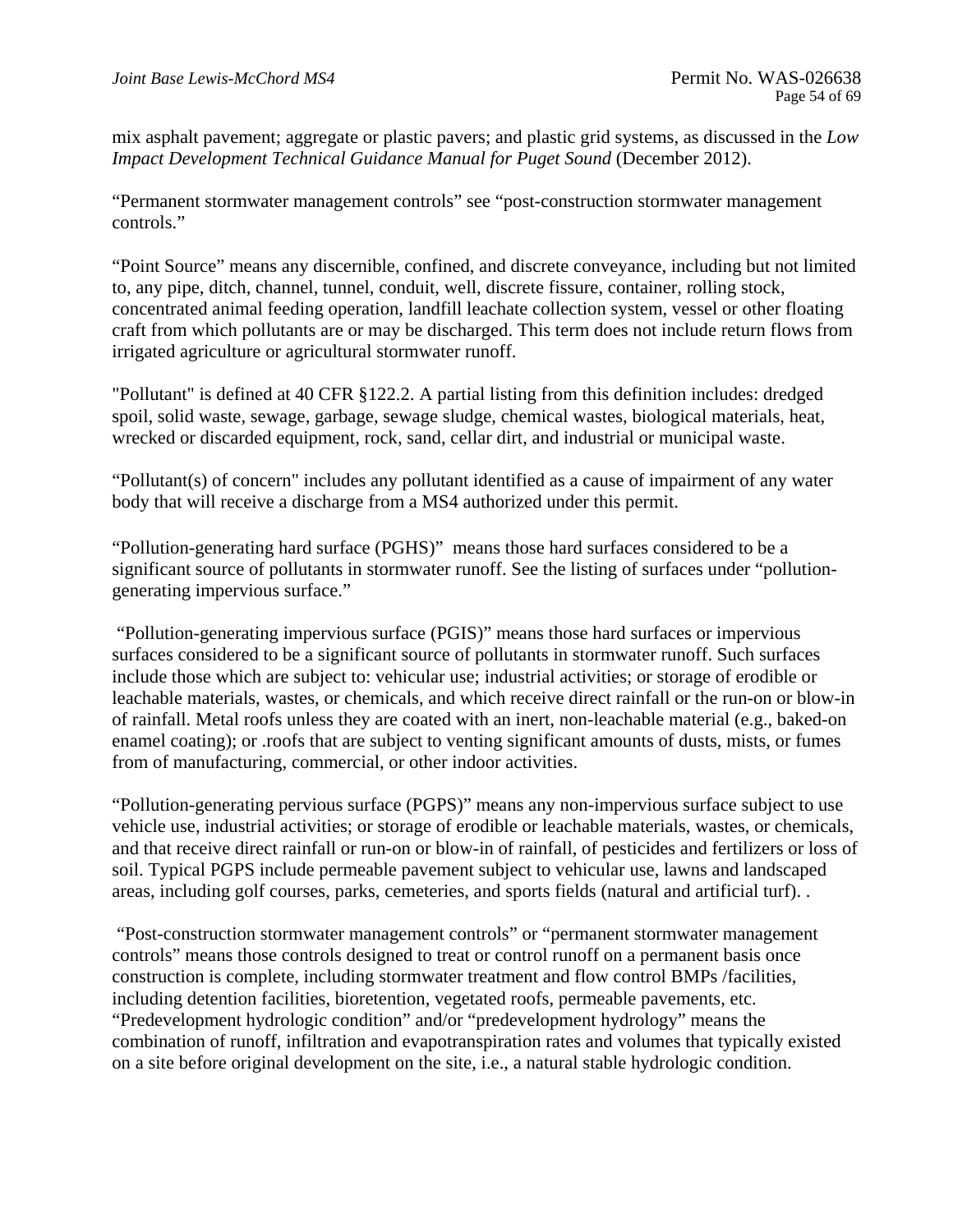"QA/QC" means quality assurance/quality control.

"QAP" means Quality Assurance Plan, or Quality Assurance Project Plan.

"Rainfall and Rainwater Harvesting" is the collection, conveyance, and storage of rainwater. The scope, method, technologies, system complexity, purpose, and end uses vary from rain barrels for garden irrigation in urban areas, to large-scale collection of rainwater for all domestic uses.

"Rain Garden" means a non-engineered shallow landscaped depression, with compost-amended native soils and adapted plants. The depression is designed to pond and temporarily store stormwater runoff from adjacent areas, and to allow stormwater to pass through the amended soil profile. Refer to the Rain Garden Handbook for Western Washington Homeowners (WSU 2007 or as revised) for rain garden specifications and construction guidance.

"Receiving waters" means bodies of water or surface water systems to which surface runoff is discharged via a point source of stormwater or via sheet flow. Ground water to which surface runoff is directed by infiltration. See also "waters of the state" and "waters of the United States."

"Redevelopment" for the purposes of this permit, means the alteration, renewal or restoration of any developed land or property that results in the land disturbance of 5,000 square feet or more, and that has one of the following characteristics: land that currently has an existing structure, such as buildings or houses; or land that is currently covered with an impervious surface, such as a parking lot or roof; or land that is currently degraded and is covered with sand, gravel, stones, or other nonvegetative covering.

 "Regional Administrator" means the Regional Administrator of Region 10 of the EPA, or the authorized representative of the Regional Administrator.

"Regulated Construction Activities" include clearing, grading or excavation that results in a land disturbance of greater than or equal to one acre, or that disturbs less than one acre if part of a larger common plan of development or sale that would disturb one acre or more. See "Stormwater Discharge Associated with Construction Activity."

"Road maintenance" and/or "Repair of Public Streets, Roads and Parking Lots" means repair work on Permittee-owned or Permittee managed streets and parking lots that involves land disturbance including asphalt removal or re- grading of 5,000 square feet or more. This definition excludes the following activities: pot hole and square cut patching; overlaying existing asphalt or concrete pacing with asphalt or concrete without expanding the area of coverage; shoulder grading; reshaping or regrading drainage ditches; crack or chip sealing; resurfacing with in-kind material without expanding the road prism, and vegetative maintenance.

"Runoff"see "stormwater."

"Runoff Reduction Techniques" means the collective assortment of stormwater practices that reduce the volume of stormwater from discharging off site.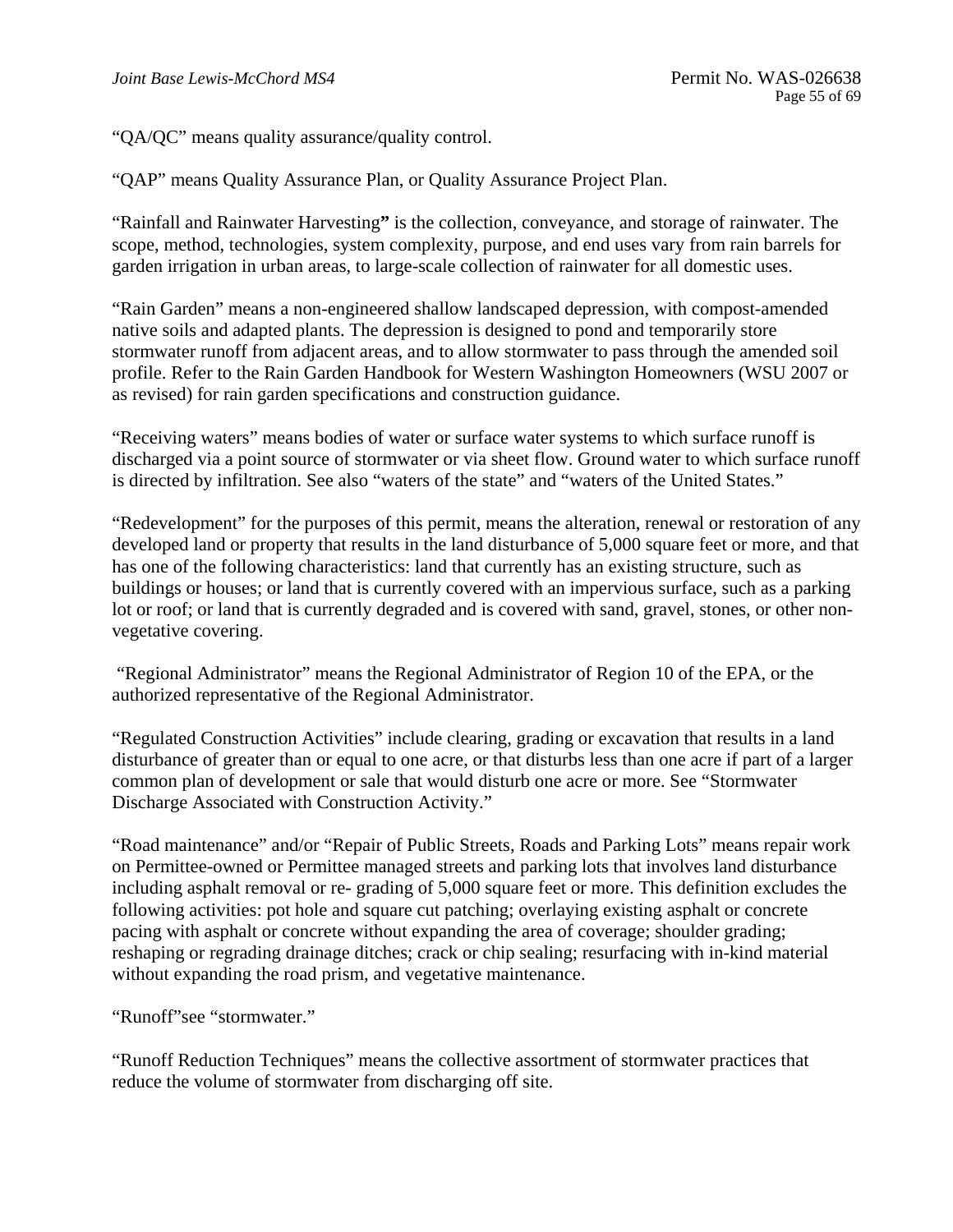"Runway Protection Zone," as defined in the *Aviation Stormwater Design Manual - Managing Wildlife Hazards Near Airports* (December 2008), means an area off the runway end to enhance the protection of people and property on the ground. See: http://www.wsdot.wa.gov/aviation/AirportStormwaterGuidanceManual.htm

"Runway Safety Area," as defined in the *Aviation Stormwater Design Manual - Managing Wildlife Hazards Near Airports* (December 2008), means a defined surface surrounding the runway prepared or suitable for reducing the risk of damage to aircraft in the event of an undershoot, overshoot, or excursion from the runway. See: http://www.wsdot.wa.gov/aviation/AirportStormwaterGuidanceManual.htm

"Severe property damage" means substantial physical damage to property, damage to the treatment facilities which causes them to become inoperable, or substantial and permanent loss of natural resources which can reasonably be expected to occur in the absence of a bypass. Severe property damage does not mean economic loss caused by delays in production. See 40 CFR  $$122.41(m)(1)(ii).$ 

"Sewershed" means, for the purposes of this permit, all the land area that is drained by a network of municipal storm sewer system conveyances to a single point of discharge to a water of the United States

"Significant contributor of pollutants" means any discharge that causes or could cause or contribute to an excursion above any Washington water quality standard.

"Small Municipal Separate Storm Sewer System" is defined at 40 CFR §122.26(b)(16) and refers to all separate storm sewers that are owned or operated by the United States, a State, city, town, borough, county, parish, district, association, or other public body (created by or pursuant to State law) having jurisdiction over disposal of sewage, industrial wastes, stormwater, or other wastes, including special districts under State law such as a sewer district, flood control district or drainage district, or similar entity, or an Indian tribe or an authorized Indian tribal organization, or a designated and approved management agency under Section 208 of the CWA that discharges to waters of the United States, but is not defined as "large"' or "medium" municipal separate storm sewer system. This term includes systems similar to separate storm sewer systems in municipalities such as systems at military bases, large hospital or prison complexes, and highways and other thoroughfares. The term does not include separate storm sewers in very discrete areas such as individual buildings.

"Snow management" means the plowing, relocation and collection of snow and ice.

"Soil amendments" are components added *in situ* or native soils to increase the spacing between soil particles so that the soil can absorb and hold more moisture. The amendment of soils changes various other physical, chemical and biological characteristics so that the soils become more effective in maintaining water quality.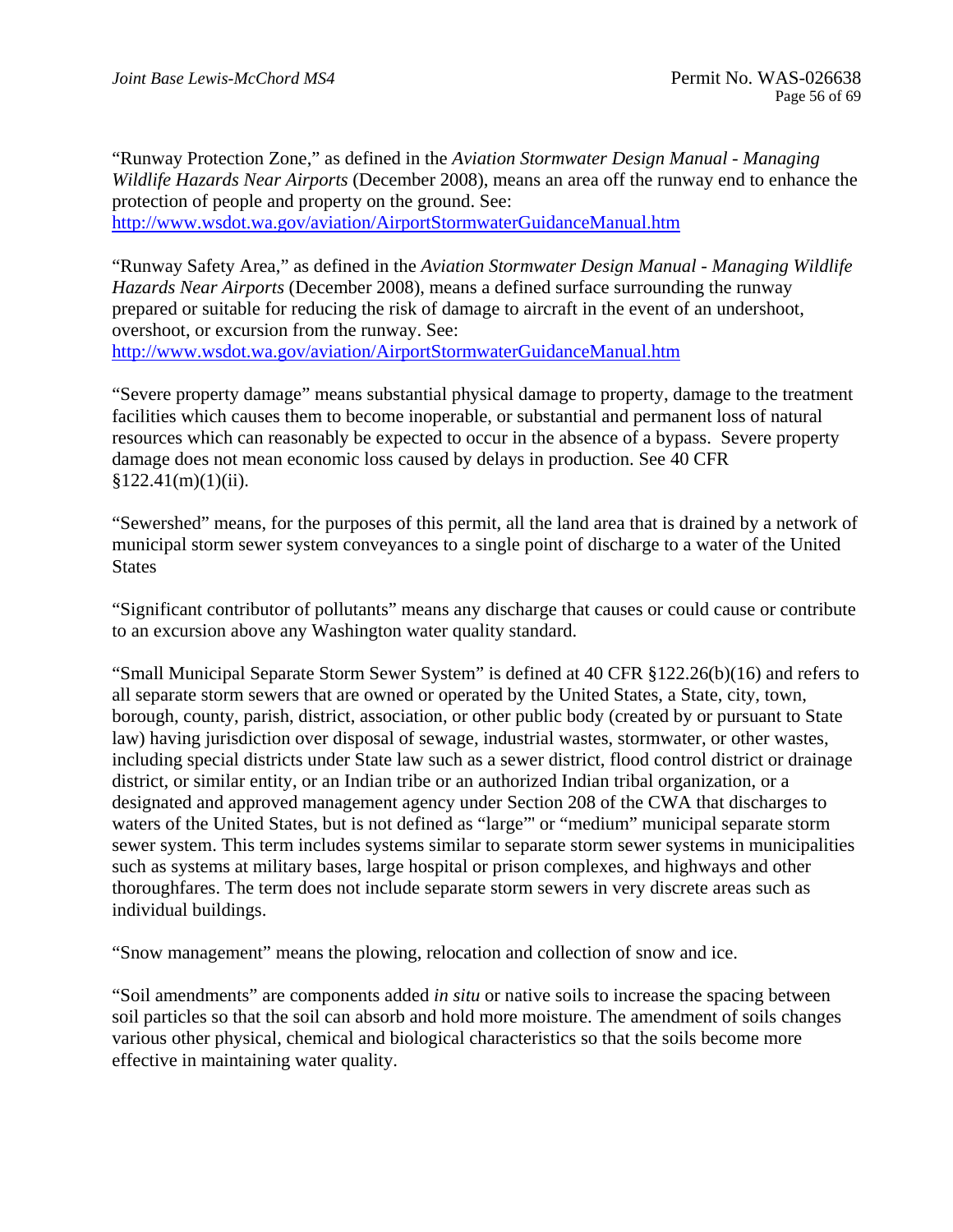"Source control" means stormwater management practices that control stormwater *before* pollutants have been introduced into stormwater; a structure or operation that is intended to prevent pollutants from coming into contact with stormwater through physical separation of areas or careful management of activities that are sources of pollutants. The 2012 *Stormwater Management Manual for Western Washington* separates source control BMPs into two types. *Structural Source Control BMPs* are physical, structural, or mechanical devices, or facilities that are intended to prevent pollutants from entering stormwater. *Operational BMPs* are non-structural practices that prevent or reduce pollutants from entering stormwater. See Volume IV-*Source Control BMPs* of the 2012 *Stormwater Management Manual for Western Washington* for details.

"Storm event" or "measurable storm event" for the purposes of this permit means a precipitation event that results in an actual discharge from the outfall and which follows the preceding measurable storm event by at least 48 hours (2 days).

"Storm water," "stormwater" and "stormwater runoff" as used in this permit means runoff during and following precipitation and snow melt events, including surface runoff and drainage, as defined at 40 CFR §122.26(b)(13). Stormwater means that portion of precipitation that does not naturally percolate into the ground or evaporate, but flows via overland flow, interflow, channels, or pipes into a defined surface water channel or a constructed infiltration facility.

"Stormwater Control Measure" means physical, structural, and/or managerial measures that, when used singly or in combination, reduce the downstream quality and quantity impacts of stormwater. Also, SCM means a permit condition used in place of or in conjunction with effluent limitations to prevent or control the discharge of pollutants. This may include a schedule of activities, prohibition of practices, maintenance procedures, or other management practices. SCMs may include, but are not limited to, treatment requirements; operating procedures; practices to control plant site runoff, spillage, leaks, sludge, or waste disposal; or drainage from raw material storage. See "best management practices (BMPs)."

"Stormwater Discharge Associated with Construction Activity" as used in this permit, refers to a discharge of pollutants in stormwater runoff from areas where soil disturbing activities (*e.g.*, clearing, grading, or excavation), construction materials or equipment storage or maintenance (*e.g.*, fill piles, borrow areas, concrete truck washout, fueling) or other industrial stormwater directly related to the construction process are located. (See 40 CFR  $$122.26(b)(14)(x)$  and 40 CFR §122.26(b)(15) for the two regulatory definitions of stormwater associated with construction sites.)

"Stormwater Discharge Associated with Industrial Activity" as used in this permit, refers to the discharge from any conveyance that is used for collecting and conveying stormwater and that is directly related to manufacturing, processing or raw materials storage areas at an industrial activity included in the regulatory definition at 40 CFR §122.26(b)(14).

"Stormwater Facility" means a constructed component of a stormwater drainage system, designed or constructed to perform a particular function or multiple functions. Stormwater facilities include, but are not limited to, pipes, swales, ditches, culverts, street gutters, detention basins, retention basins, constructed wetlands, infiltration devices, catch basins, oil/water separators, sediment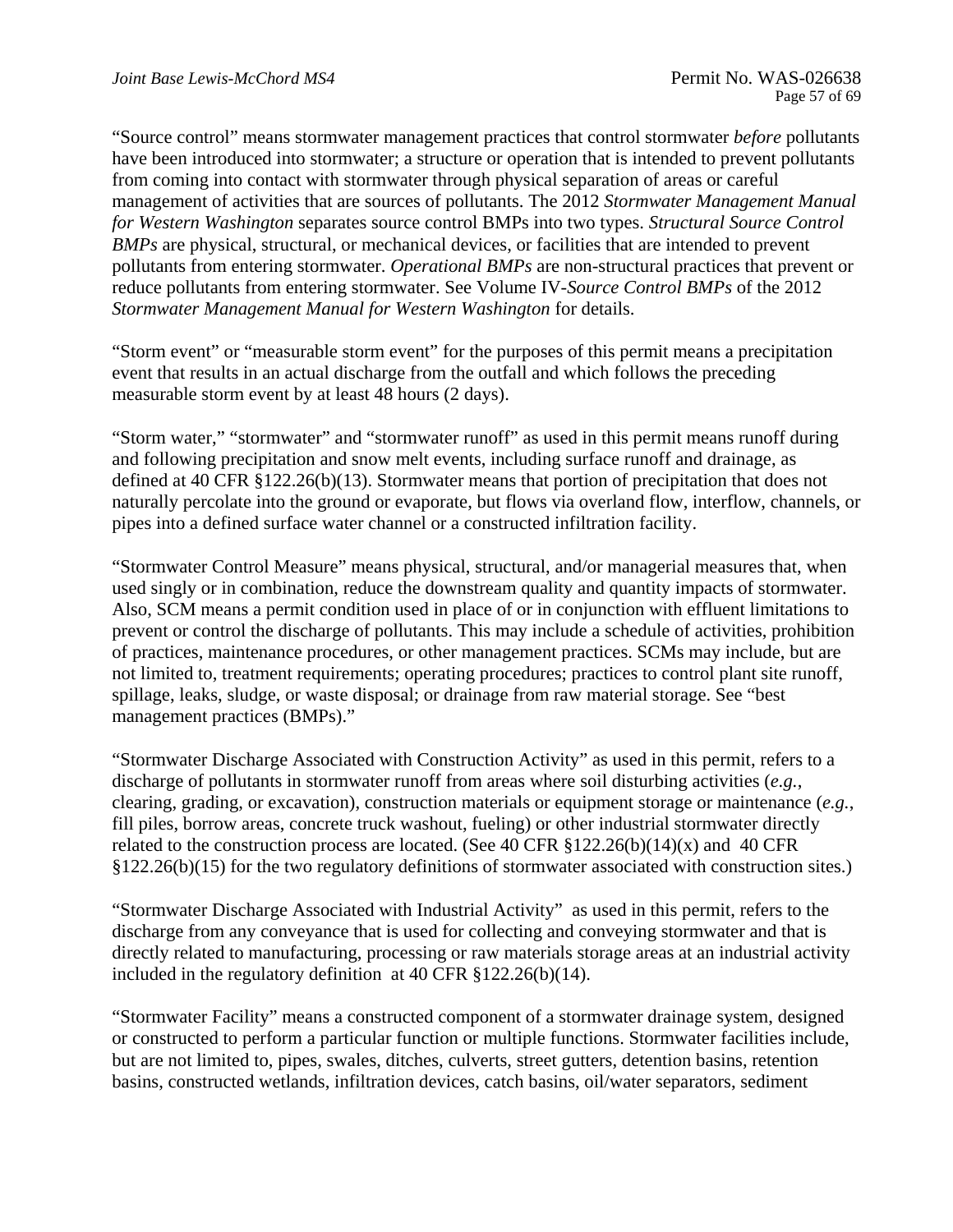basins, and modular pavement. See also "permananent stormwater management controls" and/or "post-construction stormwaer management controls."

"Stormwater Management Practice**"** or "Storm Water Management Control" means practices that manage stormwater, including structural and vegetative components of a stormwater system.

"Stormwater Management Program (SWMP)" refers to a comprehensive program to manage the quality of stormwater discharged from the municipal separate storm sewer system.

"Stormwater Pollution Prevention Plan (SWPPP)" means a site specific plan designed to describe the control of soil or other materials to prevent pollutants in stormwater runoff, generally developed for a construction site, or an industrial facility. For the purposes of this permit, a SWPPP means a written document that identifies potential sources of pollution, describes practices to reduce pollutants in stormwater discharges from the site, and identifies procedures that the operator will implement to comply with applicable permit requirements.

"Taxiway Safety Area," as defined in the *Aviation Stormwater Design Manual - Managing Wildlife Hazards Near Airports* (December 2008), means a defined surface alongside the taxiway prepared or suitable for reducing the risk of damage to an aircraft unintentionally departing the taxiway. See: http://www.wsdot.wa.gov/aviation/AirportStormwaterGuidanceManual.htm

"TMDL" means Total Maximum Daily Load, an analysis of pollutant loading to a body of water detailing the sum of the individual waste load allocations for point sources and load allocations for non-point sources and natural background. See 40 CFR §130.2.

"Treatment" means storm water management practices that 'treat' storm water after pollutants have been incorporated into the stormwater.

"Upset" means an exceptional incident in which there is unintentional and temporary noncompliance with technology-based permit effluent limitations because of factors beyond the reasonable control of the permittee. An upset does not include noncompliance to the extent caused by operational error, improperly designed treatment facilities, inadequate treatment facilities, lack of preventive maintenance, or careless or improper operation. See 40 CFR §122.42(n)(1)

 "Waters of the State" includes those waters as defined as "waters of the United States" in 40 CFR § 122.2 within the geographic boundaries of Washington State and "waters of the state" as defined in Chapter 90.48 RCW which includes lakes, rivers, ponds, streams, inland waters, underground waters, salt waters and all other surface waters and water courses within the jurisdiction of the State of Washington. See also "receiving waters."

"Waters of the United States" means:

1. All waters which are currently used, were used in the past, or may be susceptible to use in interstate or foreign commerce, including all waters which are subject to the ebb and flow of the tide;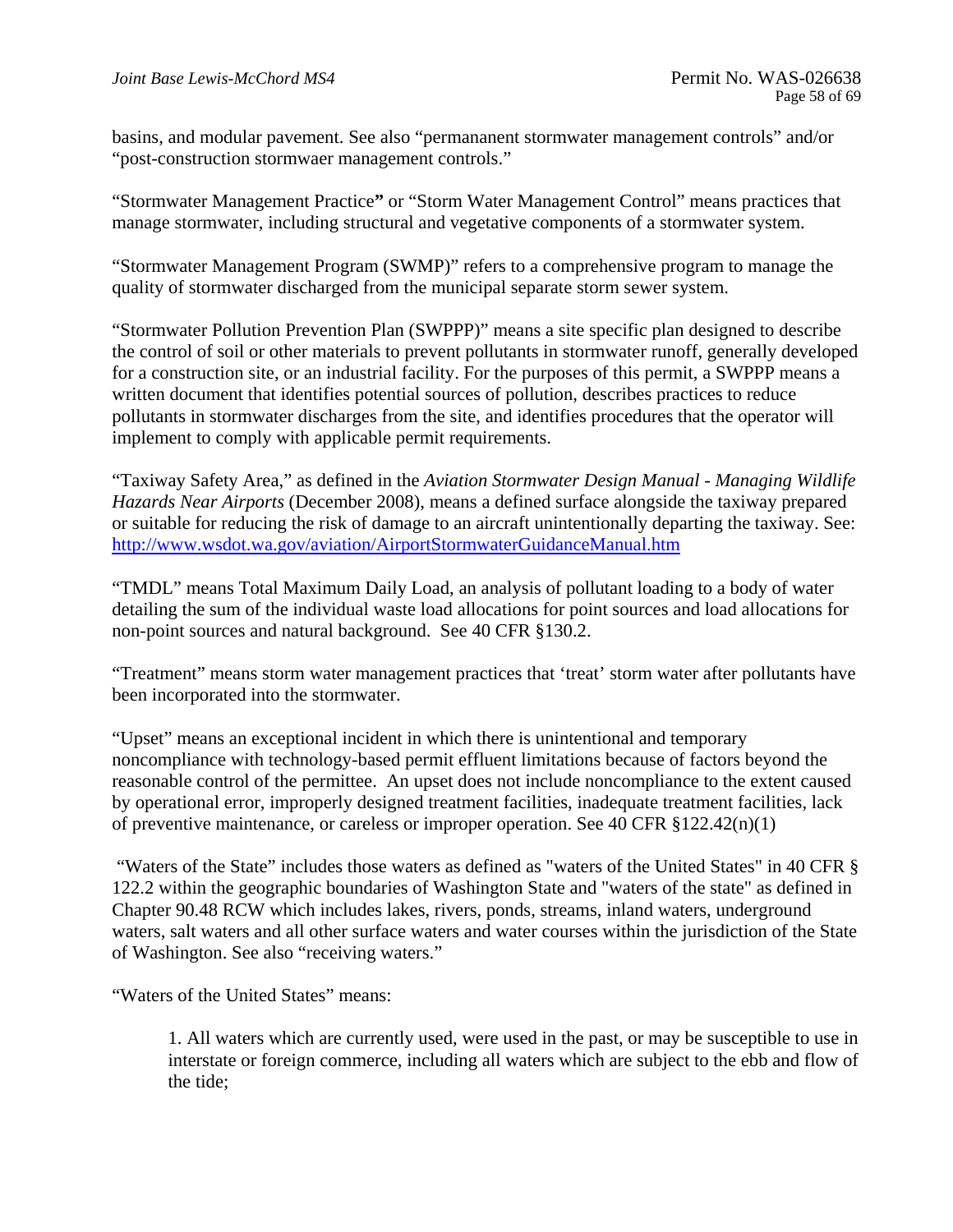2. All interstate waters, including interstate "wetlands";

3. All other waters such as interstate lakes, rivers, streams (including intermittent streams), mudflats, sandflats, wetlands, sloughs, prairie potholes, wet meadows, playa lakes, or natural ponds the use, degradation, or destruction of which would affect or could affect interstate or foreign commerce including any such waters:

- a. Which are or could be used by interstate or foreign travelers for recreational or other purposes;
- b. From which fish or shellfish are or could be taken and sold in interstate or foreign commerce; or
- c. Which are used or could be used for industrial purposes by industries in interstate commerce;

4. All impoundments of waters otherwise defined as waters of the United States under this definition;

5. Tributaries of waters identified in paragraphs 1 through 4 of this definition;

6. The territorial sea; and

7. Wetlands adjacent to waters (other than waters that are themselves wetlands) identified in paragraphs 1 through 6 of this definition.

Waste treatment systems, including treatment ponds or lagoons designed to meet the requirements of the CWA (other than cooling ponds for steam electric generation stations per 40 CFR Part 423) which also meet the criteria of this definition are not waters of the United States. Waters of the United States do not include prior converted cropland. Notwithstanding the determination of an area's status as prior converted cropland by any other federal agency, for the purposes of the Clean Water Act, the final authority regarding Clean Water Act jurisdiction remains with EPA.

"Watershed" is defined as all the land area that is drained by a water body and its tributaries.

"Wetlands" means those areas that are inundated or saturated by surface or groundwater at a frequency and duration sufficient to support, and that under normal circumstances do support, a prevalence of vegetation typically adapted for life in saturated soil conditions. Wetlands generally include swamps, marshes, bogs, and similar areas.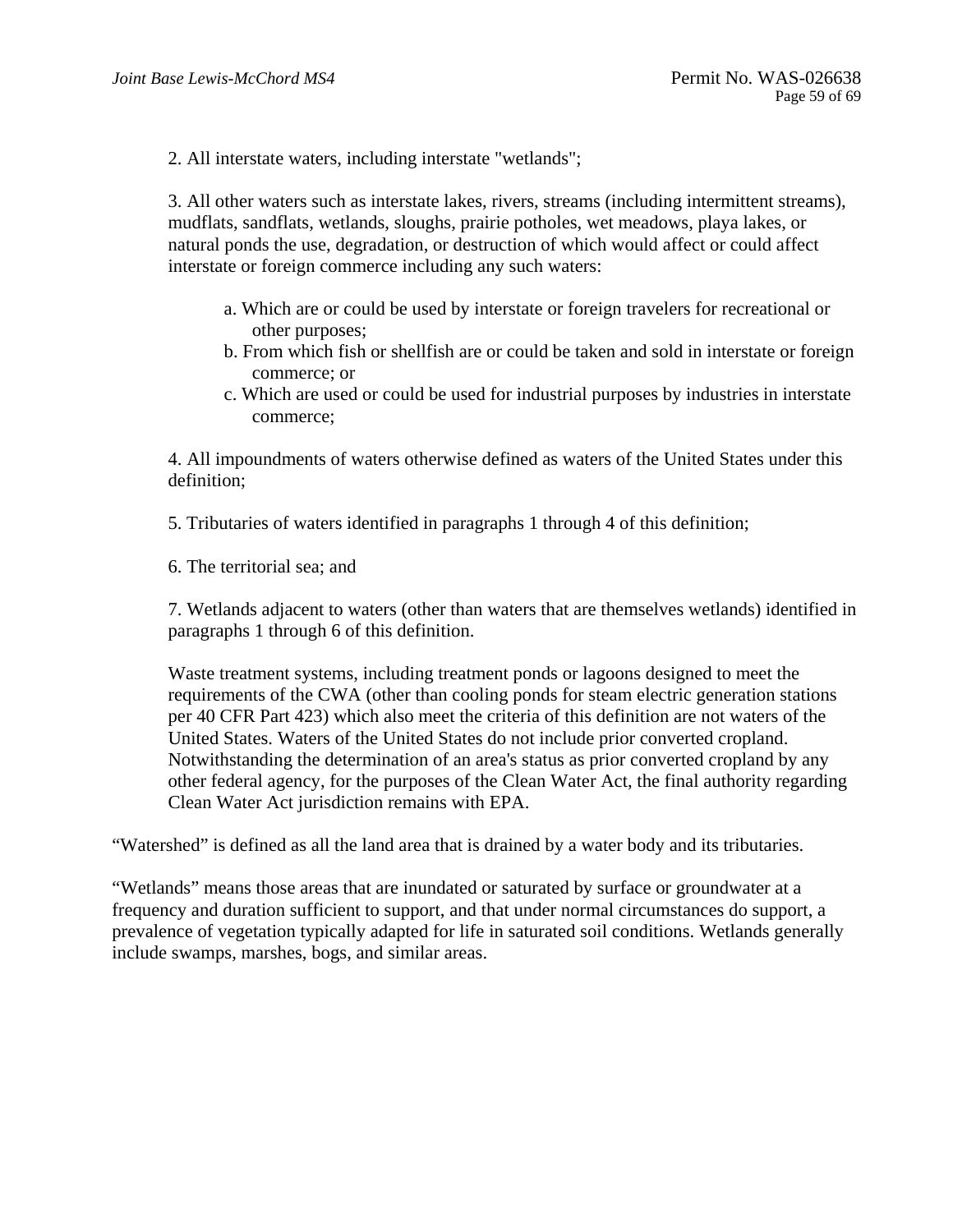# **Appendix A – Street Waste Disposal (Part II.B.6.d)**

## **Street Waste Solids**

Soils generated from maintenance of the MS4 may be reclaimed, recycled or reused when allowed by local codes and ordinances. Soils that are identified as contaminated pursuant to Washington Administrative Code (WAC) Chapter 173-350 shall be disposed at a qualified solid waste disposal facility.

## **Street Waste Liquids**

### **General Procedures:**

**Street waste collection should emphasize retention of solids in preference to liquids.**  Street waste solids are the principal objective in street waste collection and are substantially easier to store and treat than liquids.

**Street waste liquids require treatment before their discharg**e. Street waste liquids usually contain high amounts of suspended and total solids and adsorbed metals. Treatment requirements depend on the discharge location.

**Discharges to sanitary sewer and storm sewer systems must be approved by the entity responsible for operation and maintenance of the system**. Neither Washington Department of Ecology nor EPA will generally require waste discharge permits for discharge of stormwater decant to sanitary sewers or to stormwater treatment BMPs that are constructed and maintained in accordance with Department of Ecology's 2012 *Stormwater Management Manual for Western Washington*.

### **For disposal of catch basin decant liquid and water removed from stormwater treatment facilities, EPA recommends the following, in order of preference:**

- 1. **Discharge of catch basin decant liquids to a municipal sanitary sewer connected to a Public Owned Treatment Works (POTW) is the preferred disposal option.**  Discharge to a municipal sanitary sewer requires the approval of the sewer authority. Approvals for discharge to a POTW will likely contain pretreatment, quantity and location conditions to protect the POTW.
- 2. **Discharge of catch basin decant liquids may be allowed into a Basic or Enhanced Stormwater Treatment BMP, if option 1 is not available.** Decant liquid collected from cleaning catch basins and stormwater treatment wet vaults may be discharged back into the storm sewer system under the following conditions:
	- The preferred disposal option of discharge to sanitary sewer is not reasonably available; and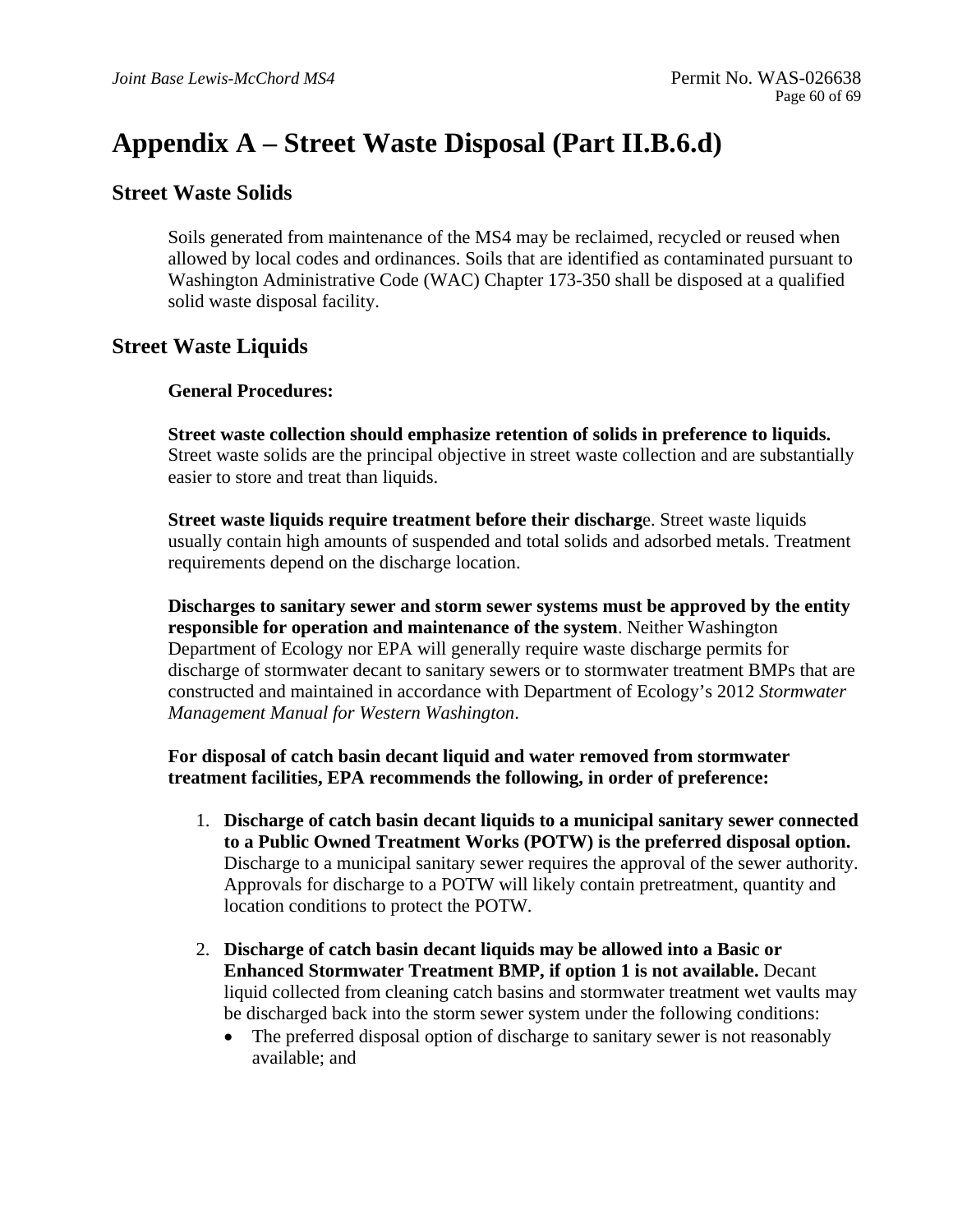- The discharge is to a Basic or Enhanced Stormwater Treatment Facility as described by Department of Ecology's 2012 *Stormwater Management Manual For Western Washington*. If pretreatment does not remove visible sheen from oils, the treatment facility must be able to prevent the discharge of oils causing a sheen; and
- The discharge is as near to the treatment facility as is practical, to minimize contamination or recontamination of the collection system; and
- The storm sewer system owner/operator has granted approval and has determined that the stormwater treatment facility will accommodate the increased loading. Pretreatment conditions to protect the stormwater treatment BMP may be issued as part of the approval process. Following local pretreatment conditions is a requirement of this permit.
- Flocculants for the pretreatment of catch basin decant liquids must be non-toxic under the circumstances of use and must be approved in advance by EPA Region 10.

The reasonable availability of sanitary sewer discharge will be determined by the Permittee, by evaluating such factors as distance, time of travel, load restrictions, and capacity of the stormwater treatment facility.

- 3. **Water removed from stormwater ponds, vaults and oversized catch basins may be returned to the storm sewer system.** Stormwater ponds, vaults and oversized catch basins contain substantial amounts of liquid, which hampers the collection of solids and pose problems if the removed waste must be hauled away from the site. Water removed from these facilities may be discharged back into the pond, vault or catch basin provided:
	- Clear water removed from a stormwater treatment structure may be discharged directly to a down gradient cell of a treatment pond or into the storm sewer system.
	- Turbid water may be discharged back into the structure it was removed from if
		- the removed water has been stored in a clean container (eductor truck, Baker tank or other appropriate container used specifically for handling stormwater or clean water); and
		- There will be no discharge from the treatment structure for at least 24 hours. If discharging to a pond, vault or catch basin that is not owned or operated by the Permittee,
	- The discharge must be approved by the storm sewer system owner/operator.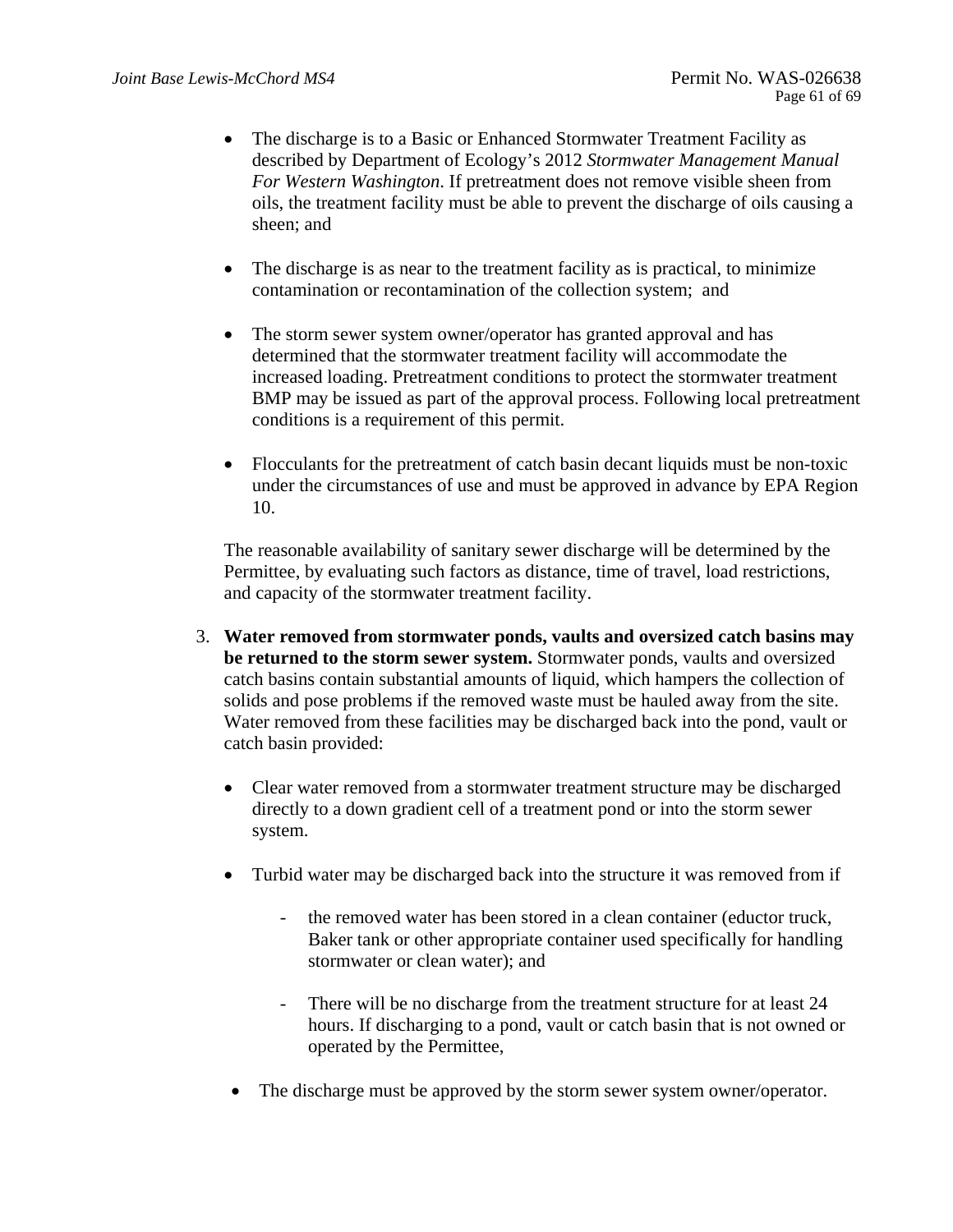## **Appendix B - Runoff Treatment Requirements for New Development and Redevelopment Project Sites (Part II.B.5.g)**

## *Project Thresholds*

The following projects require the construction of stormwater treatment facilities:

- Projects in which the total area of pollution-generating hard surface (PGHS) is 5,000 square feet or more, or
- Projects in which the total area of pollution-generating pervious surfaces (PGPS) not including permeable pavements - is three-quarters (3/4) of an acre or more; and from which there will be a surface discharge in a natural or man-made conveyance system from the site.

## *Treatment*-*Type Thresholds*

### 1. Oil Control:

Treatment to achieve Oil Control applies to projects that have "high-use sites." High-use sites are those that typically generate high concentrations of oil due to high traffic turnover or the frequent transfer of oil. High-use sites include:

a. An area of a commercial or industrial site subject to an expected average daily traffic (ADT) count equal to or greater than 100 vehicles per 1,000 square feet of gross building area;

b. An area of a commercial or industrial site subject to petroleum storage and transfer in excess of 1,500 gallons per year, not including routinely delivered heating oil;

c. An area of a commercial or industrial site subject to parking, storage or maintenance of 25 or more vehicles that are over 10 tons gross weight (trucks, buses, trains, heavy equipment, etc.);

d. A road intersection with a measured ADT count of 25,000 vehicles or more on the main roadway and 15,000 vehicles or more on any intersecting roadway, excluding projects proposing primarily pedestrian or bicycle use improvements.

### 2. Phosphorus Treatment:

The requirement to provide phosphorous control is determined by the Department of Ecology (for example, through a waste load allocation as part of an EPA approved Total Maximum Daily Load [TMDL] analysis). There is currently no EPA approved TMDL for American Lake, although it is a water body reported under section 305(b) of the Clean Water Act, and is designated by the State of Washington as not supporting beneficial uses due to phosphorous. The Permittee should consider phosphorus treatment for any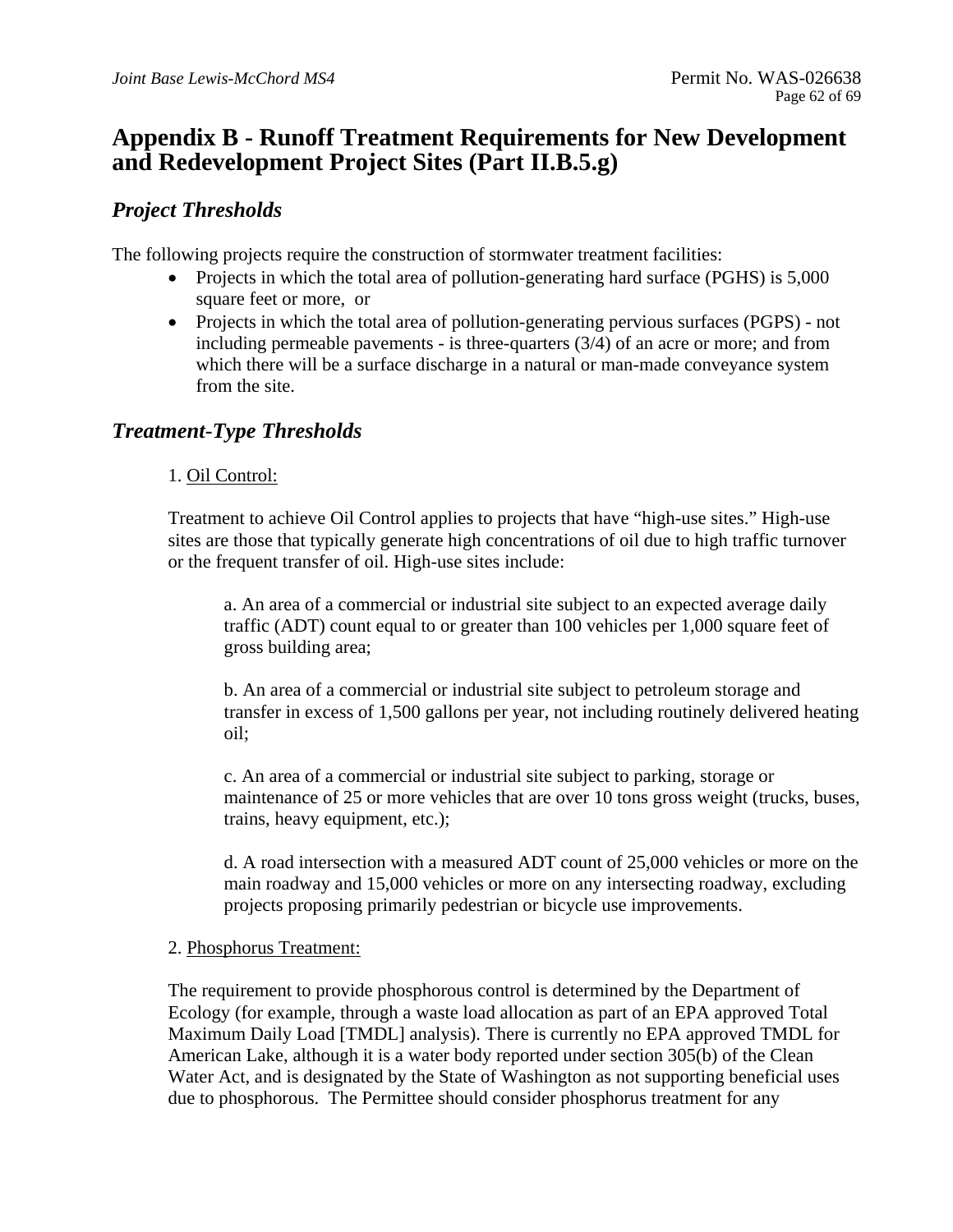discharges from new development or redevelopment projects that will discharge to American Lake.

### 3. Enhanced Treatment:

Except where specified under Appendix B4, *Basic Treatment*, enhanced treatment for reduction in dissolved metals is required for the following project sites that 1) discharge directly to freshwaters or conveyance systems tributary to freshwaters designated for aquatic life use or that have an existing aquatic life use; or 2) use infiltration strictly for flow control  $-$  not treatment- and the discharge is within  $\frac{1}{4}$  mile of a freshwater designated for aquatic life use or that has an existing aquatic life use:

 Commercial project sites, Industrial project sites, Multi-family project sites, and High AADT roads as follows:

- Roads with an AADT of 15,000 or greater unless discharging to a 4th Strahler order stream or larger;
- Roads with an AADT of 30,000 or greater if discharging to a 4th Strahler order stream or larger (as determined using 1:24,000 scale maps to delineate stream order).

Any areas of the above-listed project sites that are identified as being subject to Basic Treatment requirements (below) are not also subject to Enhanced Treatment requirements. For developments with a mix of land use types, the Enhanced Treatment requirement shall apply when the runoff from the areas subject to the Enhanced Treatment requirement comprise 50% or more of the total runoff.

### 4. Basic Treatment:

Basic Treatment is required for each of the following circumstances:

• Project sites that discharge to the ground, UNLESS:

1) The soil suitability criteria for infiltration treatment are met; (see Chapter 3 of Volume III-*Hydrologic Analysis and Flow Control BMPs* of the 2012 *Stormwater Management Manual for Western Washingto*n) and alternative pretreatment is provided (see Chapter 6, Volume V-*Runoff Treatment BMPs* of the 2012 *Stormwater Management Manual for Western Washingto*n) or

2) The project site uses infiltration strictly for flow control – not treatment - and the discharge is within ¼-mile of a phosphorus sensitive lake (use a Phosphorus Treatment facility), or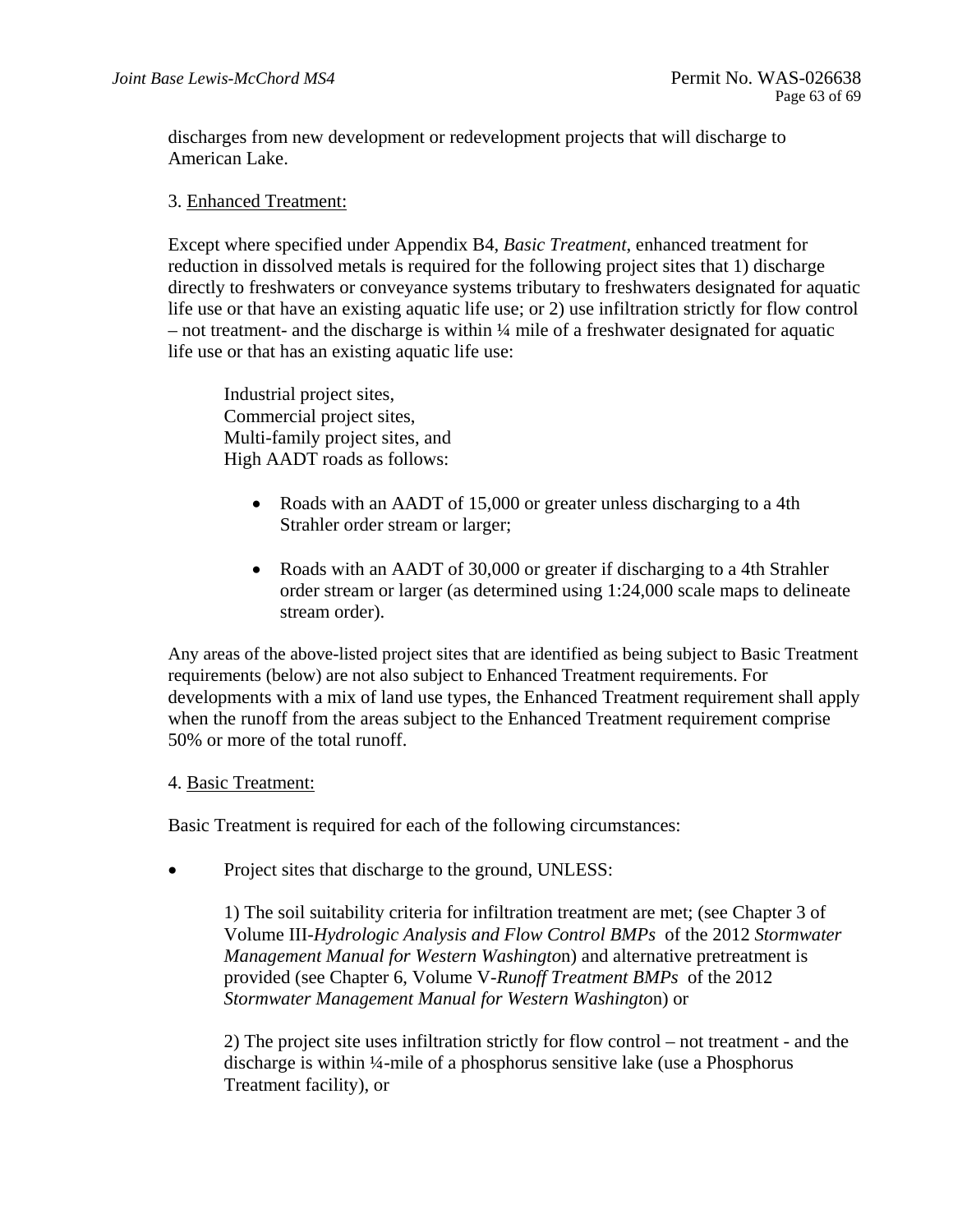3) The project site is industrial, commercial, multi-family residential, or a high AADT road (consistent with the Enhanced Treatment-type thresholds listed above) and is within ¼ mile of a fresh water designated for aquatic life use or that has an existing aquatic life use.(use an Enhanced Treatment facility).

- Residential projects not otherwise needing phosphorus control as designated by USEPA, the Department of Ecology, or by the Permittee;
- Project sites discharging directly (or indirectly through a MS4) to Basic Treatment Receiving Waters (Appendix I-C of the 2012 *Western Washington Stormwater Management Manual*)
- Project sites that drain to freshwater that is not designated for aquatic life use, and does not have an existing aquatic life use; and project sites that drain to waters not tributary to waters designated for aquatic use or that have an existing aquatic life use;
- Landscaped areas of industrial, commercial, and multi-family project sites, and parking lots of industrial and commercial project sites that do not involve pollution-generating sources (e.g., industrial activities, customer parking, storage of erodible or leachable material, wastes or chemicals) other than parking of employees' private vehicles. For developments with a mix of land use types, the Basic Treatment requirement shall apply when the runoff from the areas subject to the Basic Treatment requirement comprise 50% or more of the total runoff.

## *Treatment Facility Sizing*

Size all stormwater treatment facilities for the entire area that drains to them, even if some of those areas are not pollution-generating.

Water Quality Design Storm Volume: The volume of runoff predicted from a 24-hour storm with a 6-month return frequency (a.k.a., 6-month, 24-hour storm). Wetpool facilities are sized based upon the volume of runoff predicted through use of the Natural Resource Conservation Service curve number equations in Chapter 2 of Volume III-*Hydrologic Analysis and Flow Control BMPs* of the 2012 *Stormwater Management Manual for Western Washington, for the 6-month, 24-hour storm. Alternatively, when using an* approved continuous runoff model, the water quality design storm volume shall be equal to the simulated daily volume that represents the upper limit of the range of daily volumes that accounts for 91% of the entire runoff volume over a multi-decade period of record.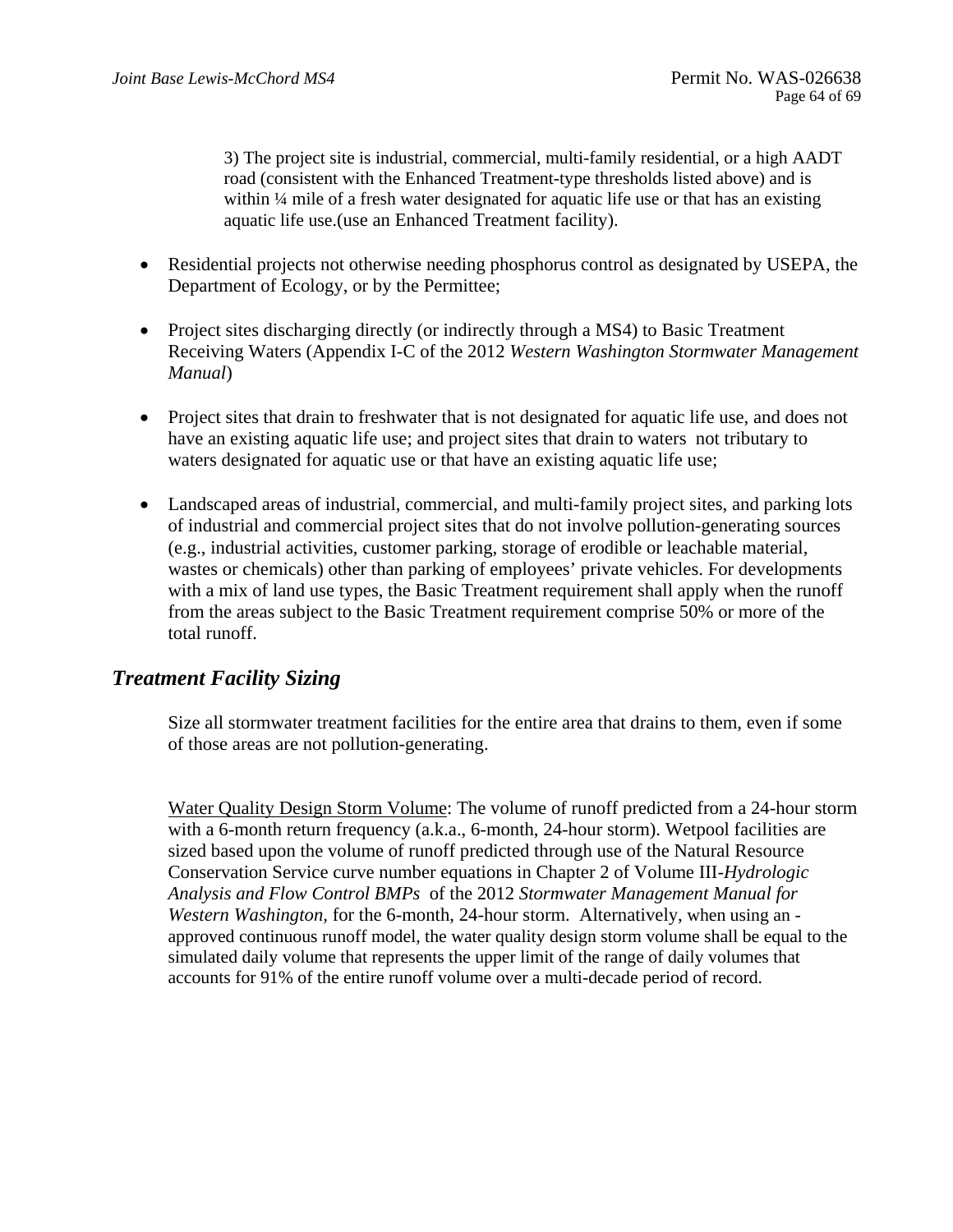## *Water Quality Design Flow Rate*

### 1. Preceding Detention Facilities or when Detention Facilities are not required:

The flow rate at or below which 91% of the runoff volume, (as estimated by an approved continuous runoff model) will be treated. Design criteria for treatment facilities are assigned to achieve the applicable performance goal (e.g., 80% TSS removal) at the water quality design flow rate. At a minimum, 91% of the total runoff volume, as estimated by an approved continuous runoff model, must pass through the treatment facility(ies) at or below the approved hydraulic loading rate for the facility(ies).

2. Downstream of Detention Facilities:

The water quality design flow rate must be the full 2-year release rate from the detention facility.

## *Treatment Facility Selection, Design, and Maintenance*

Stormwater treatment facilities must be:

- Selected in accordance with the process identified in Chapter 4 of Volume I, and Chapter 2 of Volume V-*Runoff Treatment BMPs* of the 2012 *Stormwater Management Manual for Western Washington* ,
- Designed in accordance with the design criteria in Volume V *Runoff Treatment BMPs*  of the 2012 *Stormwater Management Manual for Western Washington*, and
- Maintained in accordance with the maintenance schedule in Volume V- *Runoff Treatment BMPs* of the 2012 *Stormwater Management Manual for Western Washington.*

### *Additional Requirements*

 accordance with Chapter 5, and Chapter 7, Volume V-*Runoff Treatment BMPs* of the 2012 The discharge of untreated stormwater from pollution*-*generating hard surfaces to ground water must not be authorized by the Permittee, except for the discharge achieved by infiltration or dispersion of runoff through use of On-site Stormwater Management BMPs in *Stormwater Management Manual for Western Washington*; or by infiltration through soils meeting the soil suitability criteria in Chapter 3 of Volume III-*Hydrologic Analysis and Flow Control BMPs* of the 2012 *Stormwater Management Manual for Western Washington*.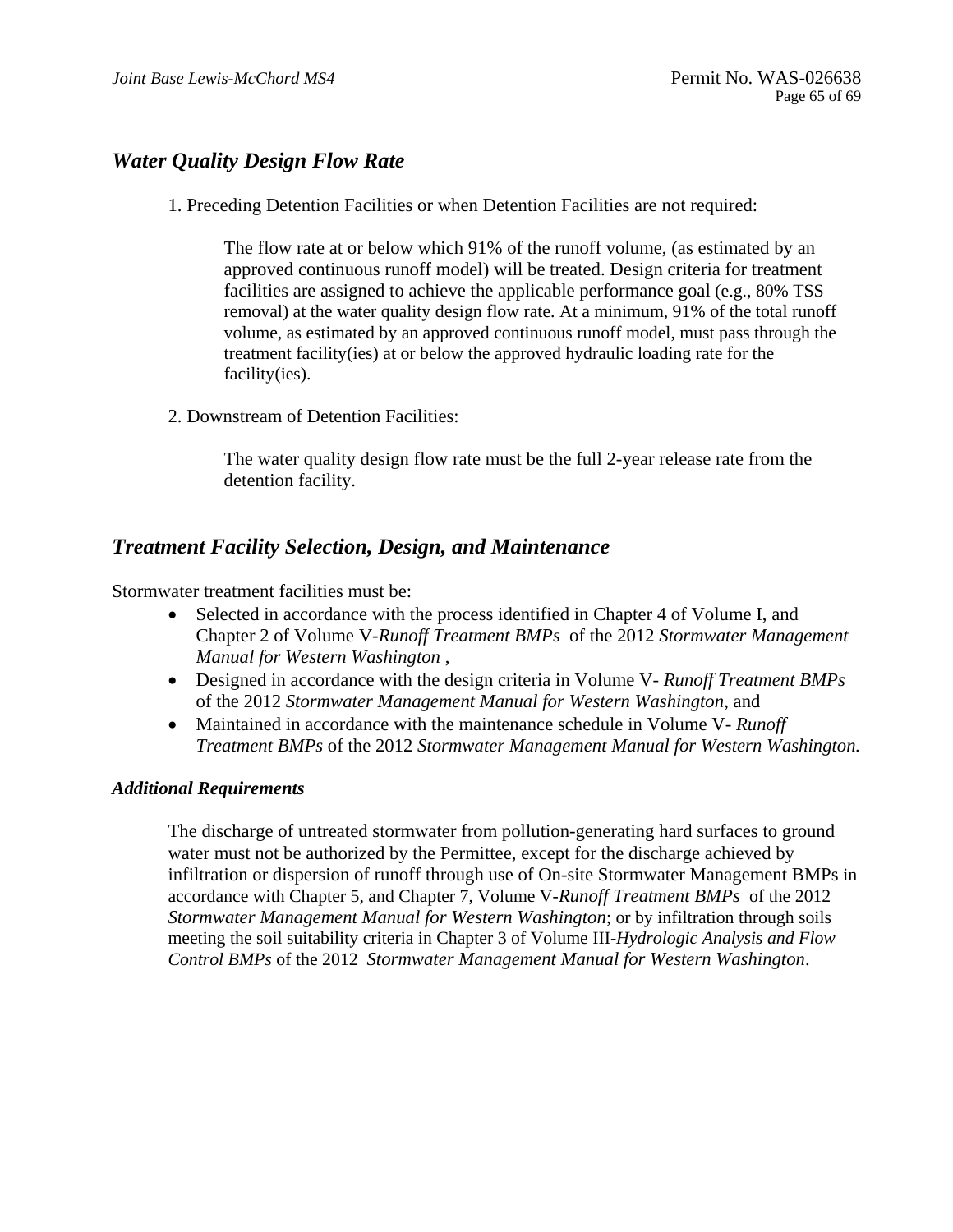## **Appendix C - Exemptions from the New Development and Redevelopment Requirements of Part II.B.5**

Unless otherwise indicated in this Appendix the practices described in this Appendix are exempt from the New Development and Redevelopment Requirements of Part II.B.5, even if such practices meet the definition of new development or redevelopment site disturbance thresholds.

## **1. Forest practices:**

Forest practices regulated under Title 222 WAC, except for Class IV General forest practices that are conversions from timber land to other uses, are exempt from the provisions of Part II.B.5.

## **2. Commercial agriculture:**

Commercial agriculture practices involving working the land for production are generally exempt. However, the conversion from timberland to agriculture, and the construction of impervious surfaces are not exempt. *Commercial Agriculture* means those activities conducted on lands defined in Revised Code of Washington (RCW) 84.34.020(2) and activities involved in the production of crops or livestock for commercial trade. An activity ceases to be considered commercial agriculture when the area on which it is conducted is proposed for conversion to a nonagricultural use or has lain idle for more than five years, unless the idle land is registered in a federal or state soils conservation program, or unless the activity is maintenance of irrigation ditches, laterals, canals, or drainage ditches related to an existing and ongoing agricultural activity.

## **3. Oil and Gas Field Activities or Operations:**

Construction of drilling sites, waste management pits, and access roads, as well as construction of transportation and treatment infrastructure such as pipelines natural gas treatment plants, natural gas pipeline compressor stations, and crude oil pumping stations are exempt.

## **4. Pavement Maintenance:**

The following pavement maintenance practices are exempt: pothole and square cut patching, overlaying existing asphalt or concrete pavement with asphalt or concrete without expanding the area of coverage, shoulder grading, reshaping/regrading drainage systems, crack sealing, resurfacing with in-kind material without expanding the road prism, pavement preservation activities that do not expand the road prism, and vegetation maintenance.

The following pavement maintenance practices are not categorically exempt – they are considered redevelopment. The extent to which Part II.B.5 applies is explained for each circumstance.

- *Removing and replacing a paved surface to base course or lower, or repairing the pavement base:* If impervious areas are not expanded, the requirements of Part II.B.5.a through B.5.e apply.
- *Extending the pavement edge without increasing the size of the road prism, or paving graveled shoulders:* These are considered new impervious surfaces and are subject to the requirements of Part II.B.5.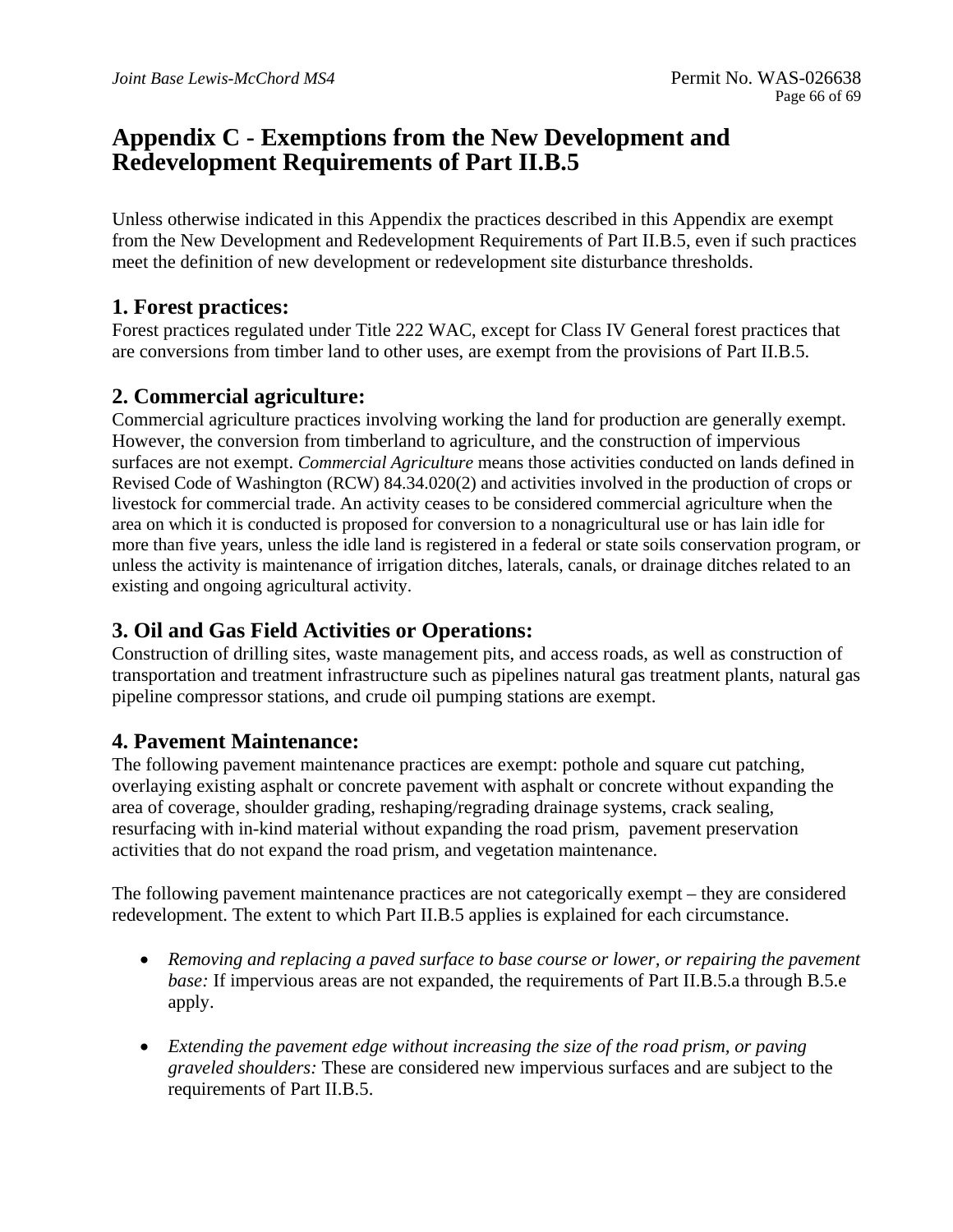*Resurfacing by upgrading from dirt to gravel, asphalt, or concrete; upgrading from gravel to asphalt, or concrete; or upgrading from a bituminous surface treatment ("chip seal") to asphalt or concrete*: These are considered new impervious surfaces and are subject to the requirements of Part II.B.5.

## **5. Underground utility projects:**

Underground utility projects that replace the ground surface with in-kind material or materials with similar runoff characteristics are not subject to the requirements of Part II.B.5.

## **6. Exemptions from the Hydrologic Performance Standard for Onsite Stormwater Management (Part II.B.5.e):**

The Permittee may exempt a new development or redevelopment project site from retaining the total volume of runoff calculated to meet the hydrologic performance standard for onsite stormwater management in Part II.B.5.e , provided the Permittee fully documents its determination that compliance with the performance standard is not technically feasible.

The Permittee must keep written records of all exempt project determinations. The following information regarding each exempt project identified during an annual reporting period must be included in the corresponding Annual Report.

- Name, location and identifying project description.
- For projects where the Permittee determines it is technically infeasible to use stormwater management strategies to fully infiltrate, evapotranspirate, and/or harvest and reuse 100% of the runoff volumes calculated to meet the performance standard in Part II.B.5.e, the Permittee must document the reasons for such conclusion.
- The Permittee must use all reasonably available stormwater management techniques. to the maximum extent practicable, and must document both the estimated annual runoff volume that can/will be successfully managed on site and the remaining annual runoff volume for which it is deemed technically infeasible to successfully manage onsite.

 Documentation supporting the Permittee's determination of technical infeasibility must include, but is not limited to, reference to the infeasibility criteria for onsite stormwater management practices contained in Volume V- *Runoff Treatment BMPs* of Ecology's 2012 *Stormwater Management Manual for Western Washington*,; and all relevant engineering calculations, geologic reports, and/or hydrologic analysis. Examples of site conditions which may be recognized by the Permittee as preventing management of 100% of the runoff volumes calculated to meet the performance standard in Part II.B.5.e may include, but are not limited to: low soil infiltration capacity; high groundwater; contaminated soils; non-potable water demand is too small to warrant harvest and reuse systems; downgradient erosion; steep slopes and/or slope failure; or flooding.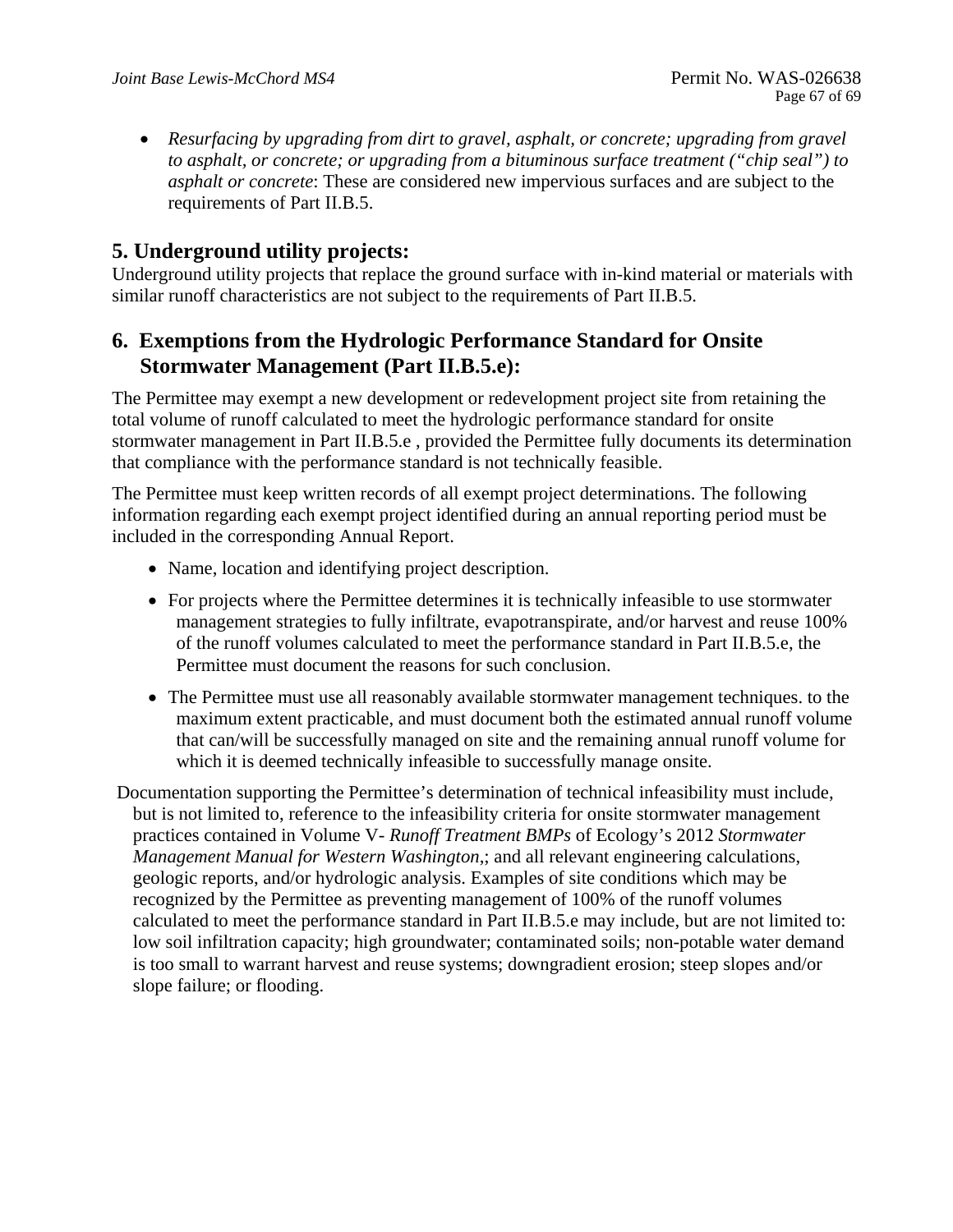## **Control (Part II.B.5.f): 7. Exemptions from the Hydrologic Performance Requirement for Flow**

The Permittee may exempt a new development or redevelopment project from managing the total runoff flow volume calculated to meet the hydrologic performance standard in Part II.B.5.f, provided the Permittee fully documents its determination that compliance with the hydrologic performance requirement for flow control cannot be attained due to severe economic project costs.

The Permittee must manage as much of the calculated flow volume as possible, and must keep written records of all such project determinations.

No later than 15 days from the date the Permittee makes a determination that a project should be exempt from the hydrologic performance requirement for flow control due to severe economic costs, the Permittee must provide a written summary of the following information describing each new development and/or redevelopment project site exempted from the flow control requirement. and submit such information to EPA via certified mail and via electronic mail to the EPA Region 10 address listed in Part IV.D of this permit:

- Name, location and identifying project description, including a brief synopsis of the project purpose, and a detailed description of the underlying facts supporting the Permittee's determination.
- For projects where managing the total runoff flow volume calculated to meet the hydrologic performance requirement for flow control in Part II.B.5. f. is deemed by the Permittee to be unattainable due to severe economic costs, the Permittee must document, and quantify that appropriate stormwater control strategies will be deployed to manage as much of the calculated flow volume as possible; the marginal cost of full attainment must be documented along with a justification on why full attainment of the flow control requirement at the site would result in severe economic cost.